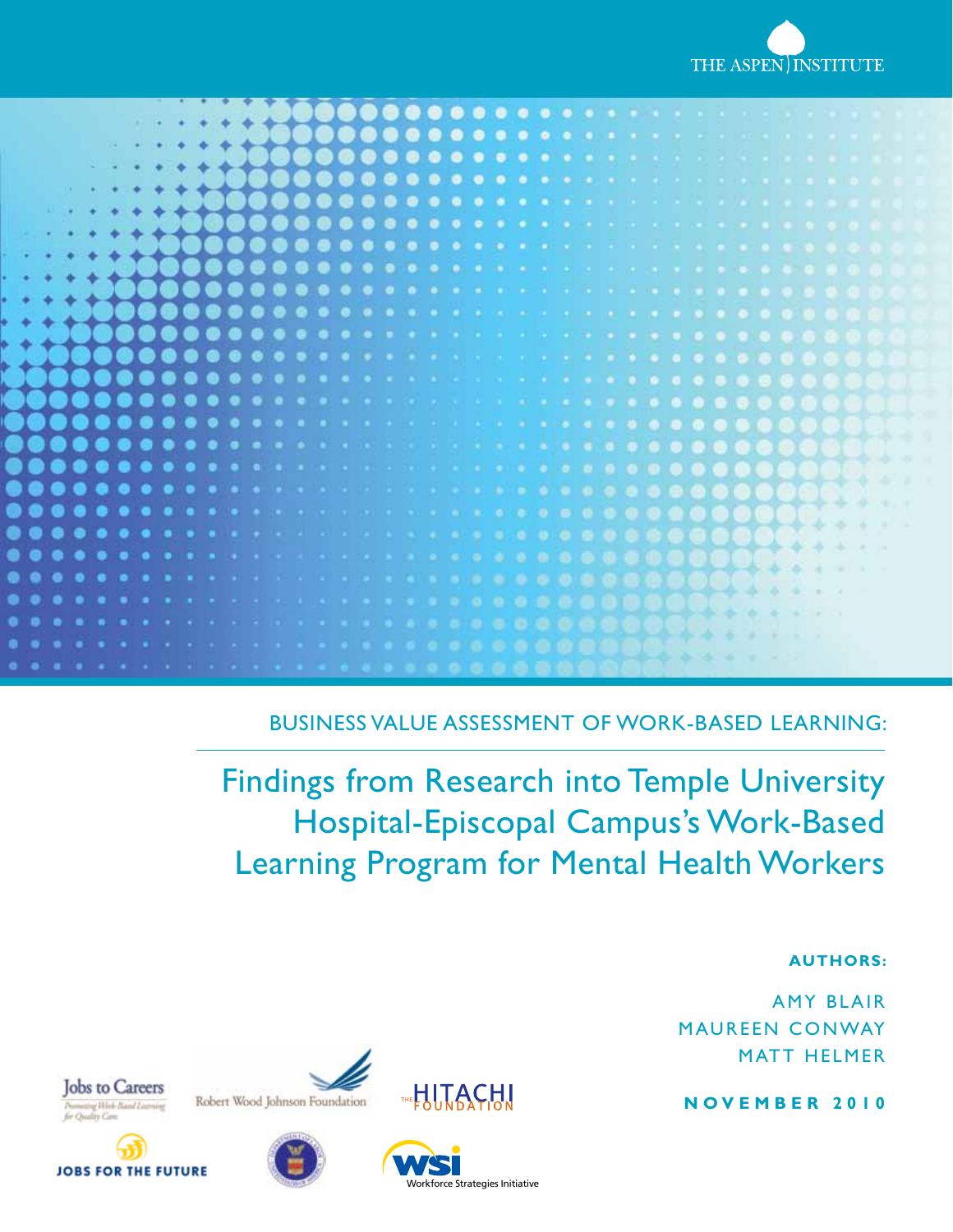*2010 by Workforce Strategies Initiative, a program of the Aspen Institute Published in the United States of America*

© 2010 by the Aspen Institute All rights reserved

Printed in the United States of America ISBN: 0-89843-538-2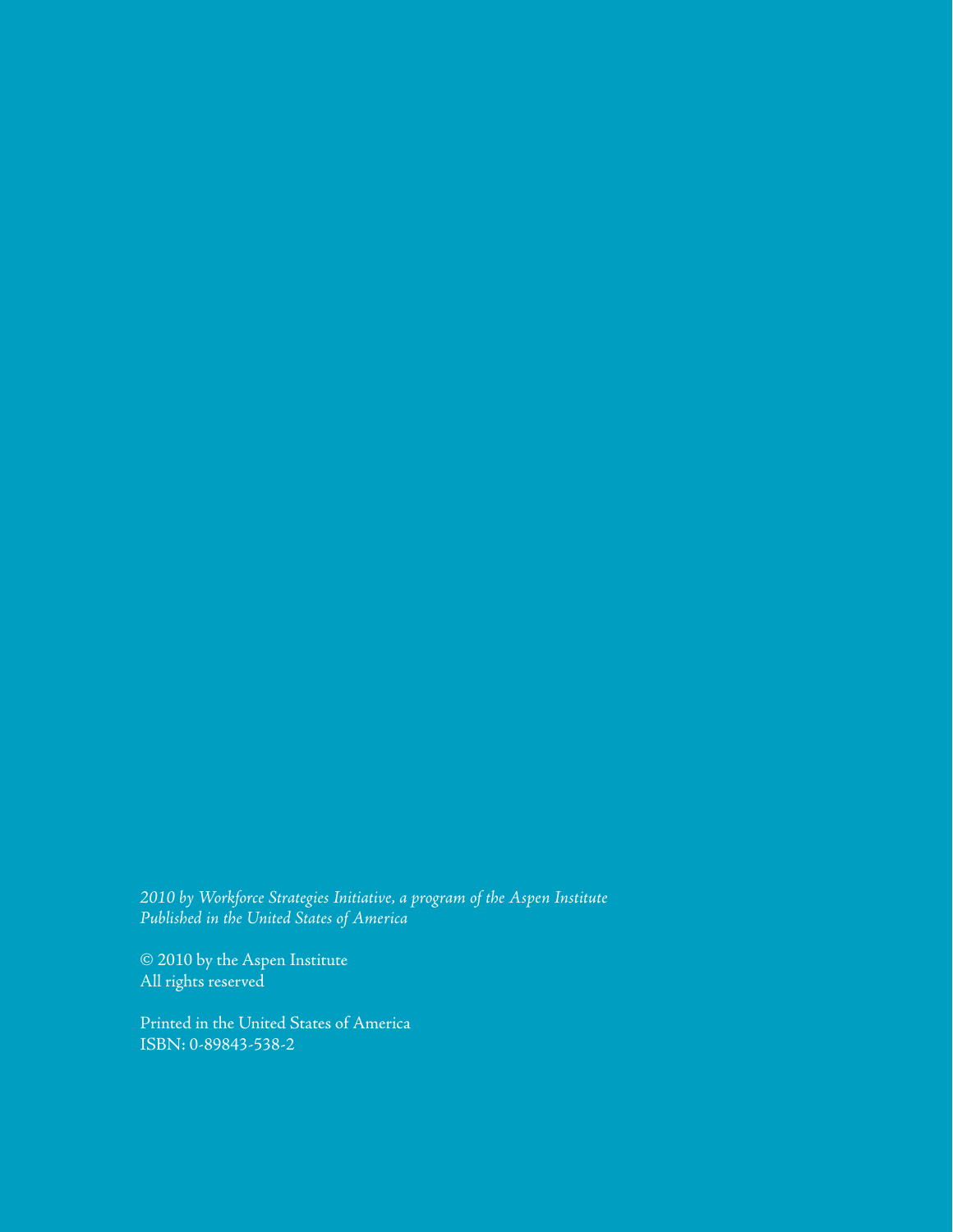

## Business Value Assessment of Work-Based Learning:

# Findings from Research into Temple University Hospital-Episcopal Campus's Work-Based Learning Program for Mental Health Workers

#### **Authors:**

**AMY BLAIR** MAUREEN CONWAY **MATT HELMER** 

**N o v e m b e r 2 0 1 0**







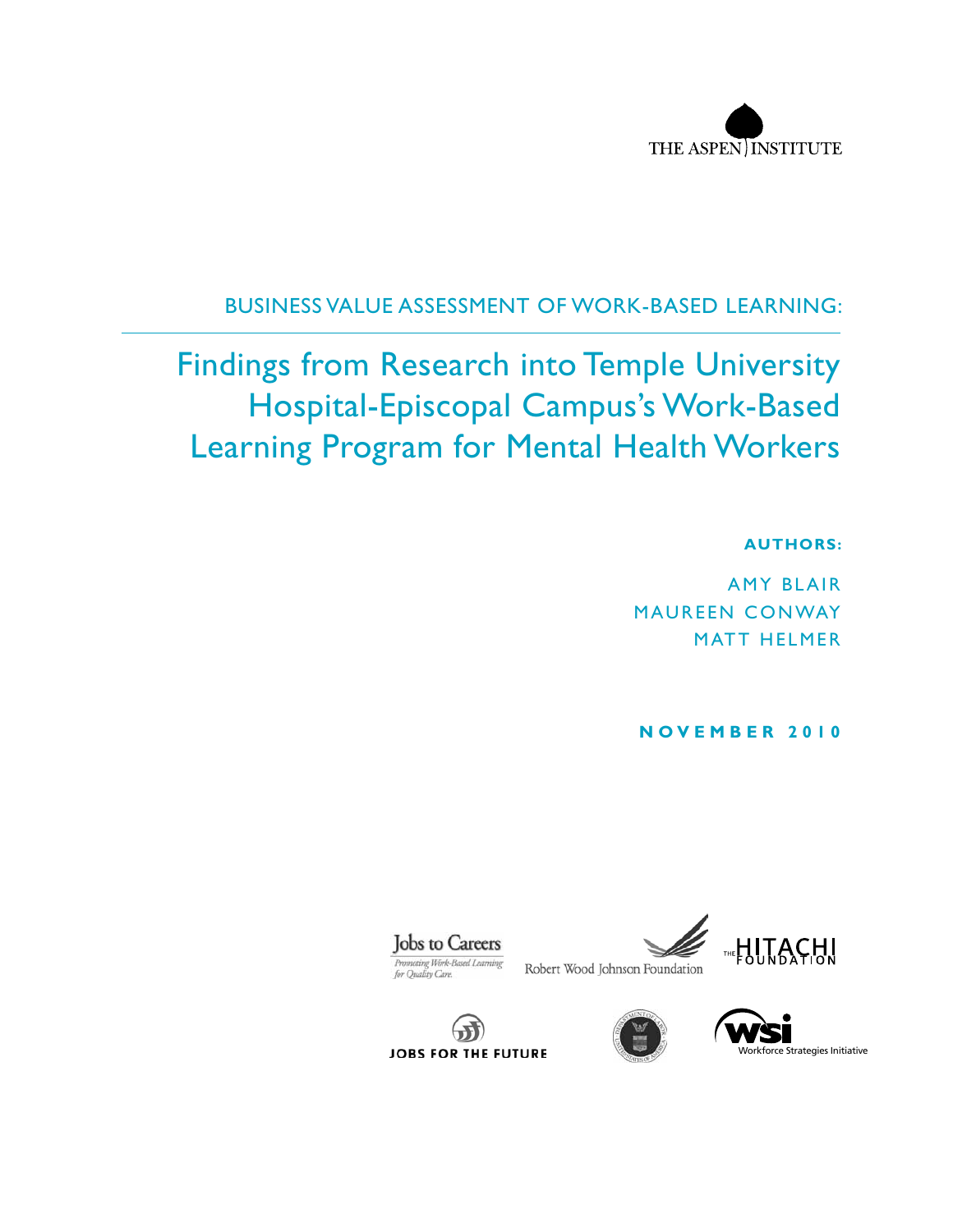## Acknowledgments

This report was made possible through the generous support of our research by the Robert<br>Wood Johnson Foundation. It builds on an earlier feasibility study funded by a grant from<br>the Hitachi Foundation. We thank these foun Wood Johnson Foundation. It builds on an earlier feasibility study funded by a grant from the Hitachi Foundation. We thank these foundations for their support of this work and their vision for improving the education and training system for frontline healthcare workers. We also want to thank the staff at the national program office of the Jobs to Careers Initiative and, in particular, Randall Wilson for his patient support and constructive feedback. We are very grateful to the staff members of Temple University Hospital-Episcopal Campus for candidly responding to our questions and for generously sharing their time as they helped us assemble data sets and organize focus groups. We recognize that their work is important and their schedules are busy, and we truly appreciate their time and effort in support of this research process. In particular, we would like to thank Kay Graham and Pam Shadzik, who have been our primary contacts at the hospital and valuable learning partners. We thank Cheryl Feldman and the staff of the District 1199C Training and Upgrading Fund — for helping us to understand the work-based learning project and its fit within the spectrum of education and training opportunities available to frontline mental health workers. We also thank Richard Baron, Temple University Collaborative on Community Integration, for his thoughtful review of, and comments on, a draft of this report. At the Aspen Institute, we thank Colleen Cunningham, Jackie Orwick and Sinin Young for their assistance with a variety of research and administrative activities that helped keep this project on track. Finally, we would like to thank the mental health workers at TUH-Episcopal for candidly sharing their experiences with us. Their dedication to their work and to their patients served as an inspiration to us throughout this project.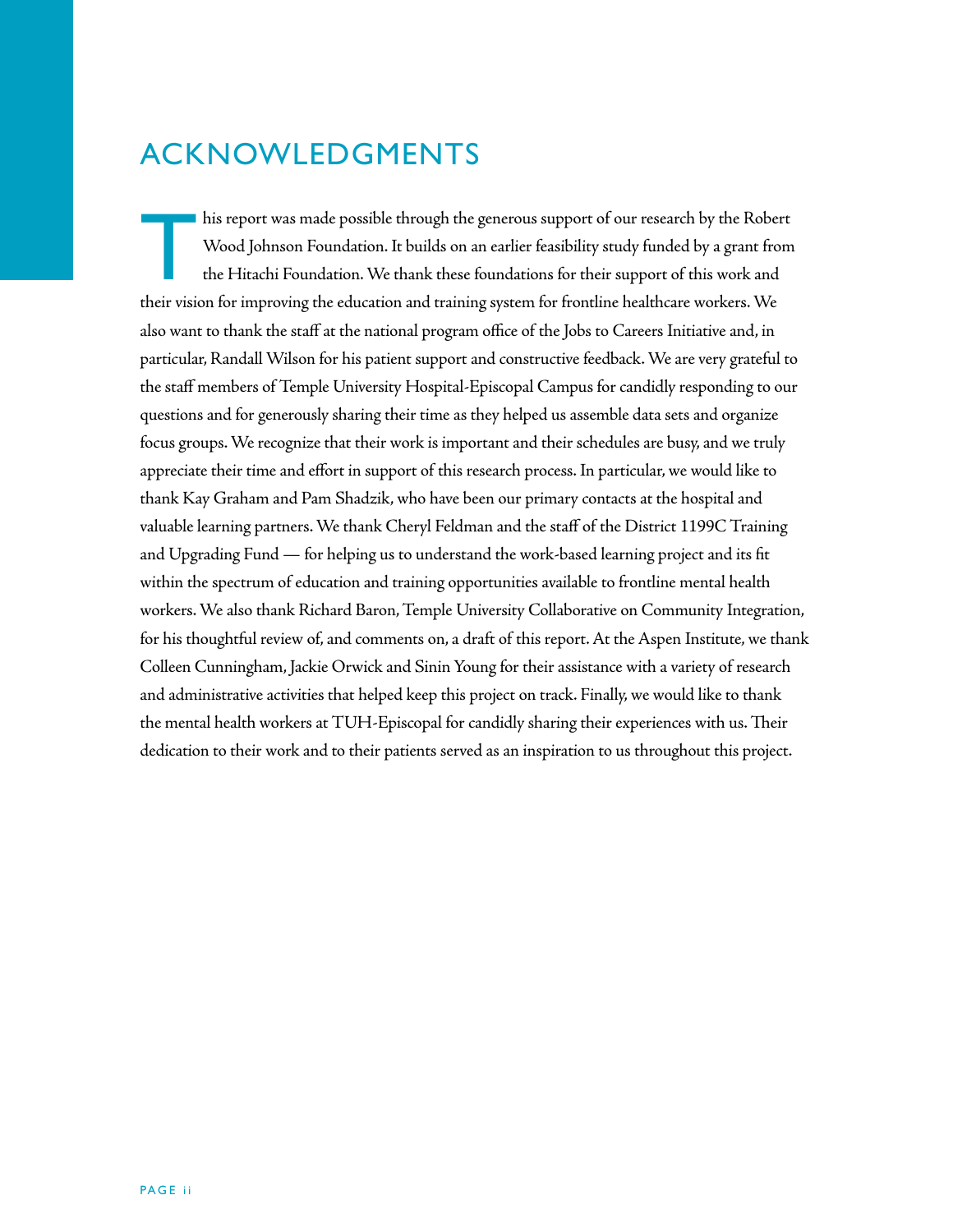# **CONTENTS**

| <b>ASPECTS OF WBL PROGRAM IMPLEMENTATION</b>         |
|------------------------------------------------------|
|                                                      |
|                                                      |
|                                                      |
|                                                      |
|                                                      |
|                                                      |
|                                                      |
| Perceptions of other Staff about the Role of MHWs in |
|                                                      |
|                                                      |
|                                                      |
|                                                      |
| Feedback about Continuation of the WBL Program and   |
|                                                      |
|                                                      |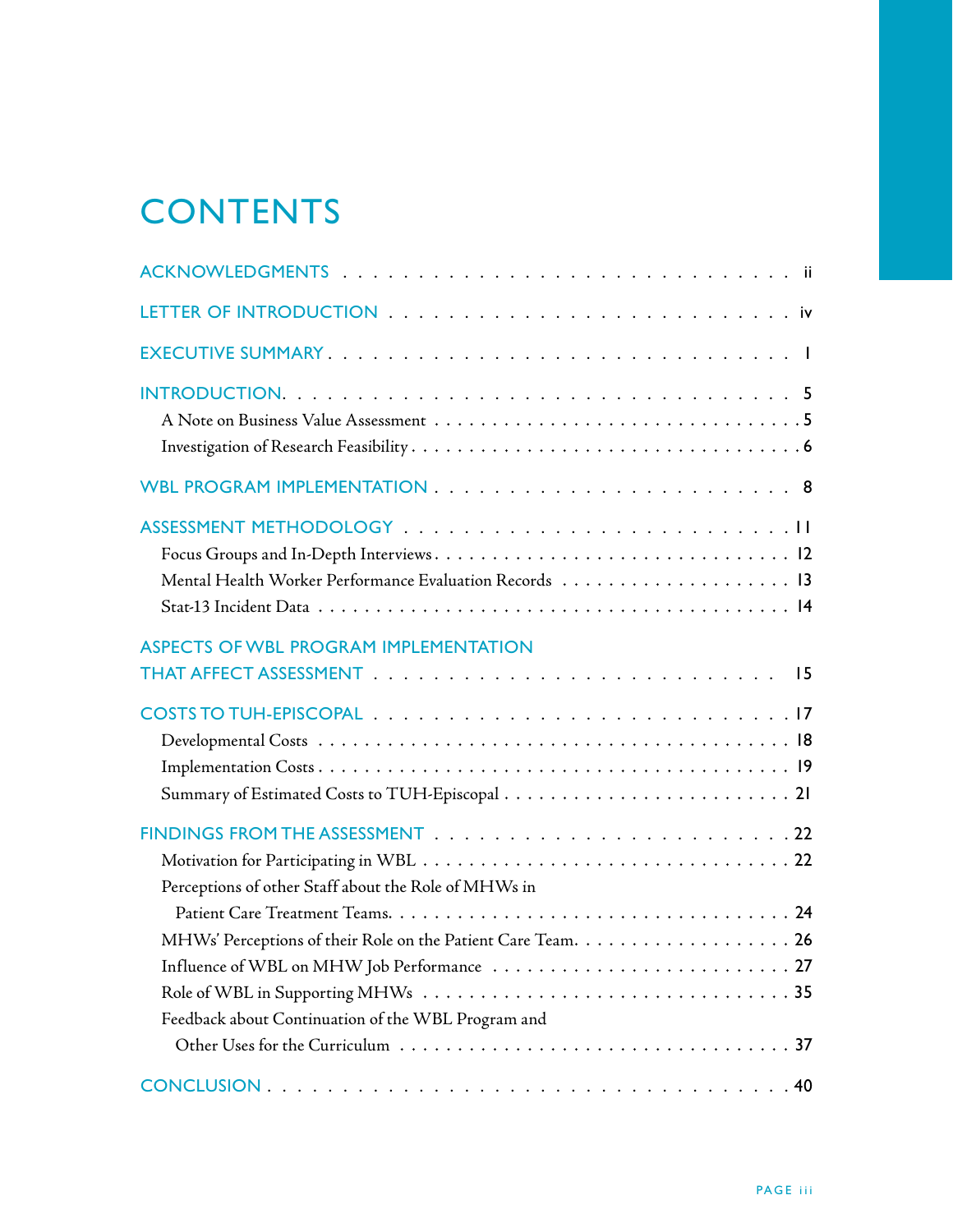#### **TEMPLE UNIVERSITY HOSPITAL EPISCOPAL CAMPUS**

100 E. Lehigh Avenue Philadelphia, PA 19125 **Kathleen Barron Executive Director**

**(215) 707-0438**

We are pleased to have partnered with the Aspen Institute in an evaluation of our *Jobs to Careers* work-based learning pilot, enabling us to gauge our accomplishments and identify areas that will benefit from improvement. We are proud of our participation in Jobs to Careers, and of our mental health workers and supervisors who participated in this ground-breaking initiative.

The *Jobs to Careers* behavioral health program at Temple University Hospital's Episcopal Campus has benefited our workforce, our institution, and our patients. We are most appreciative of how the curriculum developed through this project focused on the interaction between the mental health workers and the patients. More education for the frontline staff through this pilot has translated into improved quality of care. We are also excited that the work-based learning curriculum supports career advancement for the mental health staff by qualifying successful completers with 21 college credits toward a degree as well as a pay increase.

The educational experience our staff helped to design in partnership with the University of Medicine and Dentistry of New Jersey and the District 1199C Training & Upgrading Fund differs significantly from a traditional classroom experience. The competency-based approach to instruction and dynamic on-the-job learning assignments engaged workers in a proactive learning experience with patients, exposing them to a recovery approach to care. The training was also successful in improving the workers' ability to communicate more effectively with clinical staff through better documentation and a higher level of engagement in team meetings. Another outcome of the learning experience was enhanced mutual support among the frontline staff in their work with patients. The impact of *Jobs to Careers* was visible to the clinical team and, most importantly, to the frontline staff.

As we move forward in incorporating *Jobs to Careers* into our learning system at Episcopal Hospital, we do so with a strong foundation provided by the experience of implementing the pilot and a tool kit of resources, including a comprehensive set of work-based competencies, a work-based learning curriculum, on-the-job learning assignments and the Aspen evaluation. In the near future, we will also have access to an on-line version of the curriculum and work-based learning assignments. We are most thankful to the Robert Wood Johnson Foundation for funding this evaluation, and to the funders of the Jobs to Careers initiative, including the Robert Wood Johnson Foundation, The Hitachi Foundation and the U.S. Department of Labor. Thank you as well to Randall Wilson from Jobs for the Future for lending his thoughtful expertise.

Kathleen Barron Executive Director Episcopal Hospital Temple University Health System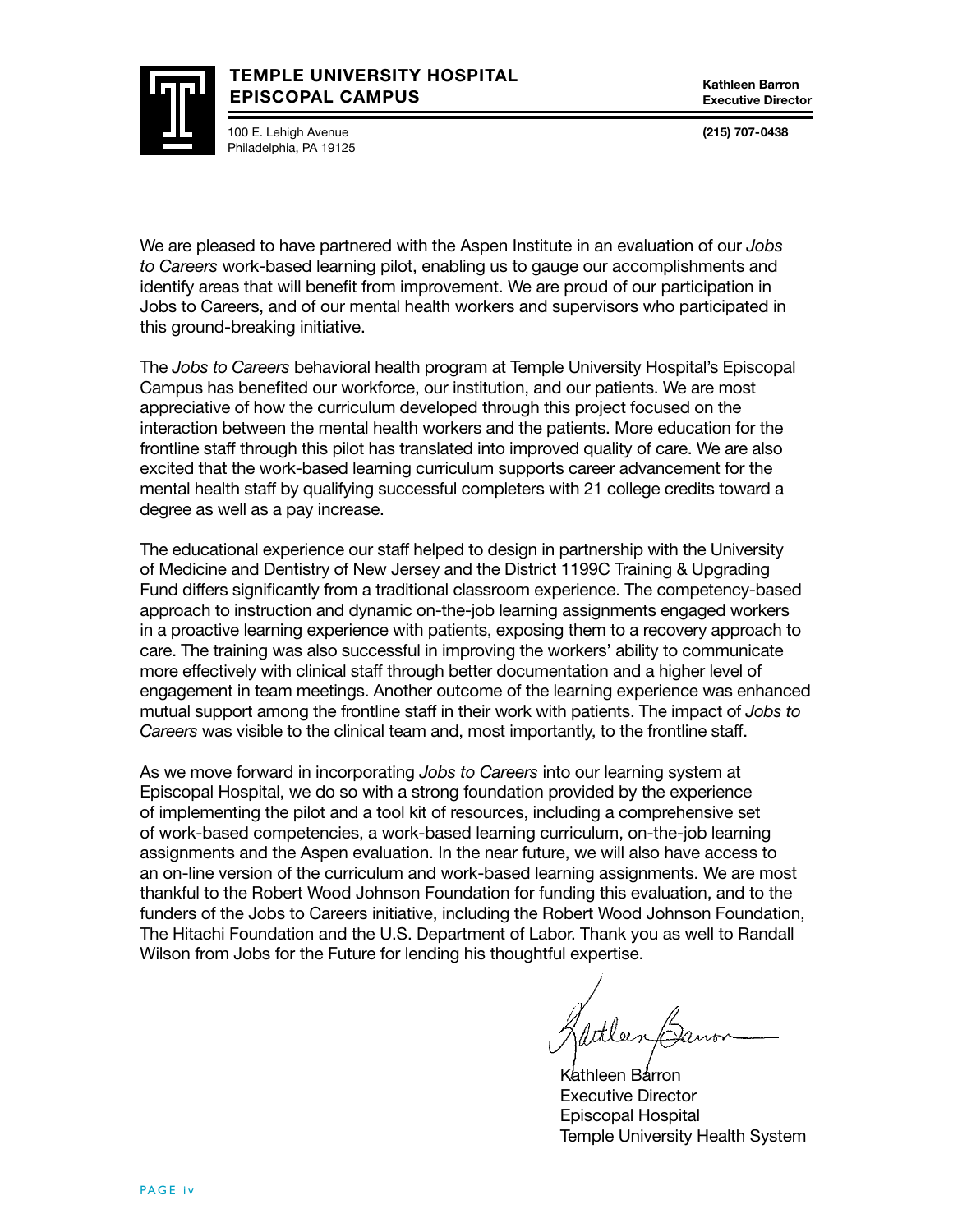his report describes findings from research conducted by the Aspen Institute's Workforce<br>Strategies Initiative (AspenWSI) to determine the ways in which Temple University Hos<br>Episcopal Campus (TUH-Episcopal) benefited inst Strategies Initiative (AspenWSI) to determine the ways in which Temple University Hospital's Episcopal Campus (TUH-Episcopal) benefited institutionally from a work-based learning program designed and delivered by District 1199C Training and Upgrading Fund (Training Fund) in collaboration with the University of Medicine and Dentistry of New Jersey (UMDNJ). The work-based learning (WBL) program was developed to train frontline mental health workers (MHWs) in a wide range of competencies considered by TUH-Episcopal to be important to maintaining and improving the quality of care provided to patients at the hospital and to providing a platform of college-accredited work from which MHWs can continue their education and career advancement.

Development of the curriculum used for this work-based learning project was underwritten through Jobs to Careers: Promoting Work-Based Learning for Quality Care, an initiative of the Robert Wood Johnson Foundation, in collaboration with The Hitachi Foundation and U.S. Department of Labor. The Pennsylvania Department of Labor and Industry also provided funds to support curriculum development. The goal of this initiative was to test new models of education and training that incorporate work-based learning with the ultimate aim of creating lasting improvements in the way in which institutions train and advance their frontline workers. Workbased learning "is an approach to adult education and training that emphasizes the employee as learner, and the work process as a source of learning. It involves methods of education and training that capture, document, formalize and reward learning that occurs on the job."1

This evaluation is framed as an assessment of the business value of a particular work-based learning initiative. It is important to understand that TUH-Episcopal's primary interest in implementing the WBL program was to improve its training system and, thus, improve the quality of care provided to its patients. Hospital management and staff, however, are keenly aware of the need to work within and maximize the value of hospital resources. Therefore, in designing the business value assessment, we worked with representatives of TUH-Episcopal to identify indicators of favorable outcomes stemming from the WBL program. Where possible, we worked to identify the financial benefits that could be associated with those outcomes. The outcomes that TUH-Episcopal management hoped they would achieve from the work-based learning program include:

- 1. Mental health workers increasing their capacity and self-confidence to perform a greater range of duties and to participate more actively as members of patient treatment teams — factors that management considers critical to maintaining and improving quality of patient care;
- 2. A new step toward longer-term career advancement for frontline workers, ultimately leading to careers as registered nurses, behavioral health professionals and other health occupations for some participants;
- 3. A curriculum that they might be able to use to replace or improve other required in-service training (given that the WBL program was tailored to the hospital's needs and incorporated extensive input about both the skills they need as well as the hospital's particular operating environment).

TUH-Episcopal participated in an intensive feasibility study process with AspenWSI researchers to clarify the outcomes they hoped to achieve through the WBL program, the

<sup>1</sup> Jobs to Careers. http://www.jobs2careers.org/workbased\_learning.php. (Accessed July 21, 2010). Please see the Jobs to Careers Web site for further information about work-based learning and the Jobs to Careers demonstration project.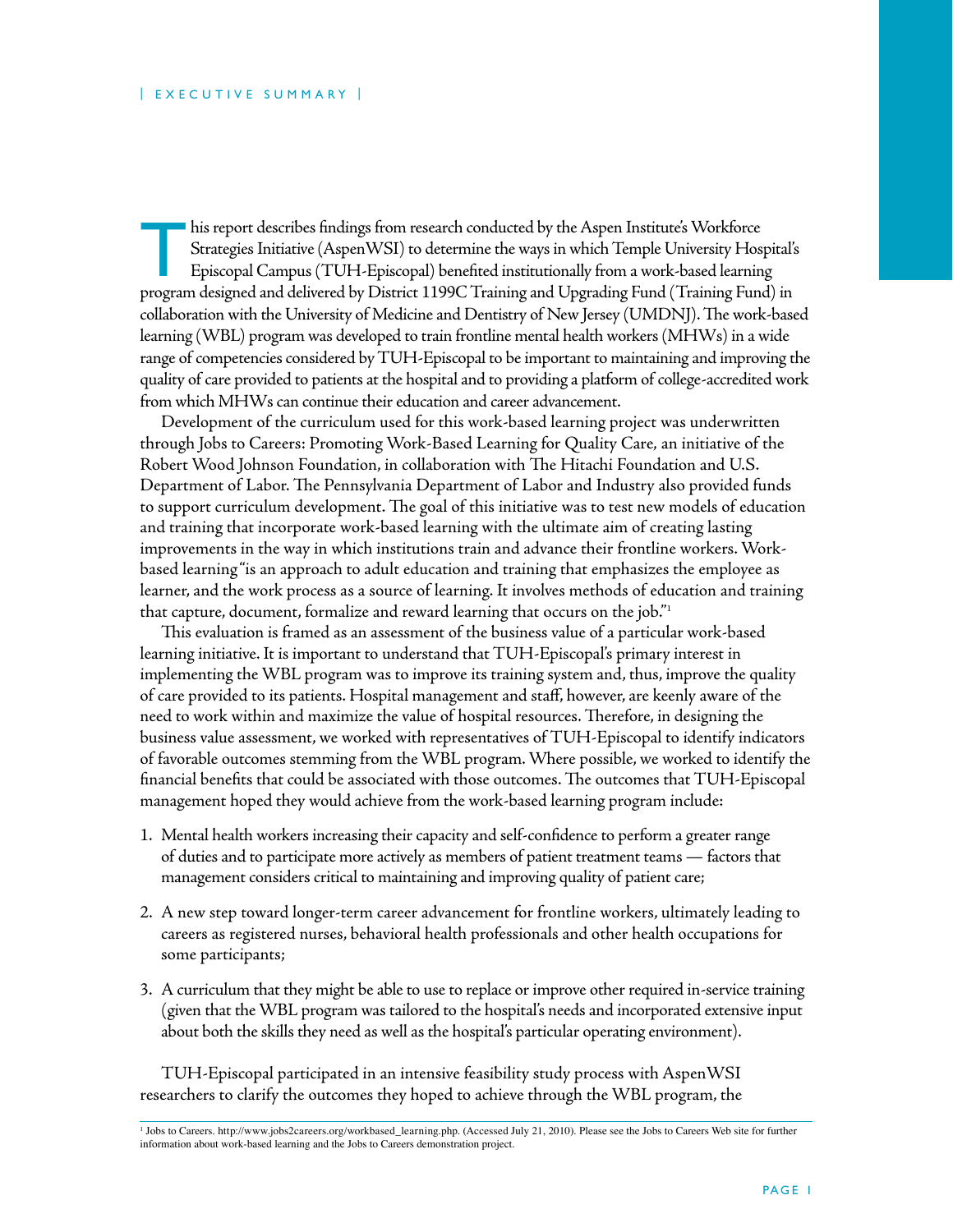indicators they believed would point to whether these outcomes had been achieved, and the specific sources of data that they would find compelling and would be available for this research. Through these conversations, we agreed upon a research design for an assessment of business value that examines both the costs and outcomes related to implementation of the WBL program and that was feasible to implement in the context of ongoing hospital operations.

This report documents the results of an innovative pilot program. It is important to understand the context for research findings on two fronts in order to place findings in appropriate perspective. The first area of context is the training program itself. The work-based learning program is ground-breaking among approaches to training frontline mental health workers. TUH-Episcopal management and staff at a variety of levels worked hand-in-hand with curriculum developers from the University of Medicine and Dentistry of New Jersey to first identify a broad range of specific competencies they wanted MHWs to be proficient in — competencies that they believed are integrally linked to providing a more consumer-oriented, recovery-oriented hospital environment. In addition, training designers developed instructional materials over an intensive period that were not only informed by the specific patient care environment at TUH-Episcopal, but that were also designed to be embedded within the employment environment and connected to how MHWs actively conduct their work with patients and interact with their patient care team colleagues. Thus, both the curriculum and the methodology by which the curriculum was introduced to MHW work-based learners were innovative, and it was hoped that over the long-term, this approach would be integrated more systemically into the hospital's learning and patient care culture.

The second area of context that is important to understand in context is the goal of this evaluation effort. TUH-Episcopal and District 1199C Training and Upgrading Fund management and staff, as part of the Jobs to Careers demonstration, were simultaneously participating in other evaluation activities (conducted by the University of North Carolina's Institute on Aging) and program documentation activities (conducted by Jobs for the Future research staff ). These other activities were designed to inform questions about WBL program methodology, staff development, and outcomes from the patient-consumer perspective. The focus of AspenWSI's evaluation was to document, from the hospital's perspective, the ways in which the hospital experienced return on its investment in the WBL program and its costs for delivering the program. The WBL program was still being developed, piloted and experimented with during the course of this assessment, so this evaluation also has many formative elements.

While background investigation prior to launching this assessment indicated that questions of interest to TUH-Episcopal could be informed by planned assessment activities and available data sources, as with most pilot programs, the WBL project experienced challenges that affected our research. Some of these challenges had to do with the inevitable deviations from the plan that occur during pilots, as program developers, instructors and others learn in real time about what works and what needs adjusting. Other deviations arose due to unanticipated events that had a significant effect on the operations of the hospital. During our evaluation activities, several implementation challenges in particular affected AspenWSI's ability to collect and analyze information about MHW performance at TUH-Episcopal and other desired WBL program outcomes. These challenges included lower-than anticipated enrollment in the program; the way in which the mentor role was implemented during the pilot WBL program; closure of a sister hospital that affected both management and direct care staff; a nurse's strike that loomed during 2009 and occurred in Spring 2010; and issues related to hospital management's underestimating the (understandably) longer time horizon needed to expand the WBL approach from its "silo" as a program for MHWs to broader activities needed to rationalize and improve other hospital training efforts based on what was learned through the WBL pilot.

Through a variety of data-gathering efforts detailed in this report, we learned about a number of important ways in which the work-based learning program positively affected mental health workers' performance and about the potential for the approach to yield further benefits to both the hospital and participating MHWs. Some of these highlights include the following: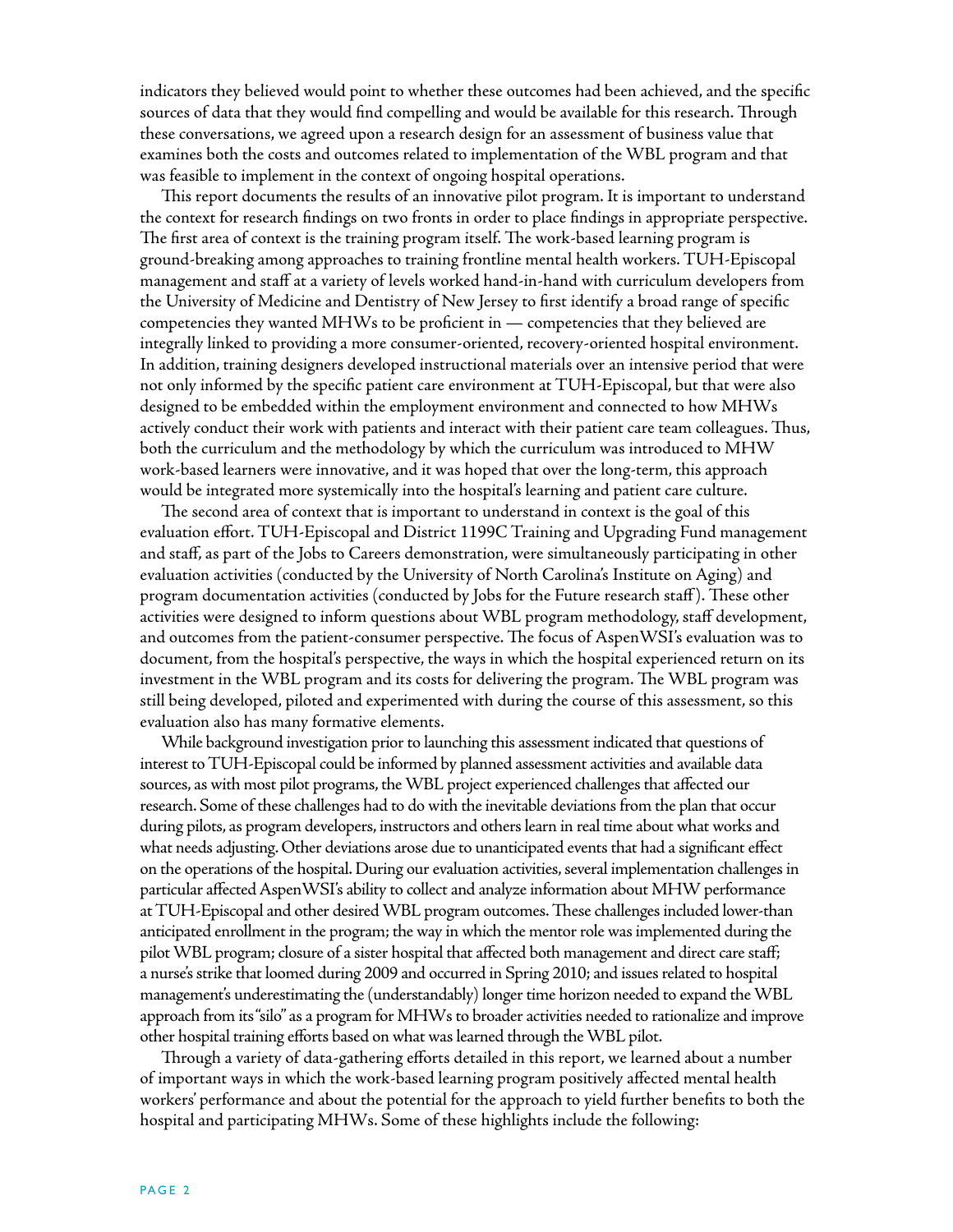- *Work-based learning can be articulated for college credit. Program graduates earned college credit and continued with college course work beyond the WBL program.* WBL program graduates are eligible for 21 credits at Philadelphia University. Credits are awarded by the University when WBL graduates complete a three-course sequence toward a 30-credit vocational certificate in behavioral health. At the time this report was prepared, four WBL program graduates were enrolled at Philadelphia University for the Fall 2010 term. Another three WBL graduates graduated with associate's degrees in health and human services, one from Philadelphia University and two from the Community College of Philadelphia. Two of these graduates are enrolled in bachelor's degree programs, one at Philadelphia University and one at Drexel University.
- n *The WBL program helped improve communication between clinical staff at different levels.* Social workers, behavioral health therapist**s,** nurse managers and physicians all pointed out changes in WBL participants' communication skills that they directly associated with the training. They noted that the WBL participants were able to be more precise in communication about patient condition, and that their communication with and about patients were more positive. MHWs described learning new communication skills and un-learning old communication habits as helping them on the job. They described concrete examples of techniques they learned in the WBL program, and now use on the job, that help them interact more positively with patients; be better listeners, reflectors and questioners; and help them more effectively de-escalate patients who are experiencing crises.
- *WBL participants became more engaged in the patient care team.* The mix of skills and knowledge learned through the WBL program is believed by most staff who work alongside the MHWs to have resulted in MHWs more and more actively participating in treatment planning meetings. MHWs cite the program as helping them to feel more self-confident and, thus, to be more assertive in their communication with other members of the patient care team.
- n *Participants improved charting skills.* Nurse managers reported that WBL participants had improved their writing and charting skills as a result of the program. WBL participants described learning new skills in the program that they attribute to their improved ability to write patient chart notes. These included learning relevant medical terminology and practicing targeted writing skills. They noted that the time they spent learning to read charts had helped them with their chart writing skills. Social workers confirmed the MHWs' impression, saying that they think the WBL program has helped the MHWs they work with to improve their charting skills.

#### Lessons about evaluation design

This report also includes documentation of the assessment process, both as planned and as implemented. It describes the range of data sources consulted for the purposes of assessment and some of the limitations in the usefulness of these sources for the purposes of our research. Some of the lessons about assessment design that we learned through the assessment process may be helpful to other researchers and program managers seeking to determine what types of management information to collect in order to evaluate new programs. A summary of these lessons includes:

■ *Planning for an assessment of outcomes in the workplace is most effective when it occurs up-front simultaneous with workforce service planning and development.* Questions about desired outcomes should inform not only assessment design but also curriculum and service implementation strategy. Understanding up-front what needs to be documented or measured relative to a service in order to understand its impacts may influence how the service should be delivered and monitored. For example, TUH-Episcopal expressed the expectation that the new WBL training approach is one they hope will serve as a catalyst for changes in their approach to a wider variety of other training and staff development. To accomplish this goal, a larger strategic plan and steps for building on what was learned during this pilot would be necessary. The timeframe for pilot implementation and AspenWSI's evaluation activities was short compared to the efforts that hospital management has learned will be required to make this type of shift in approach more broadly.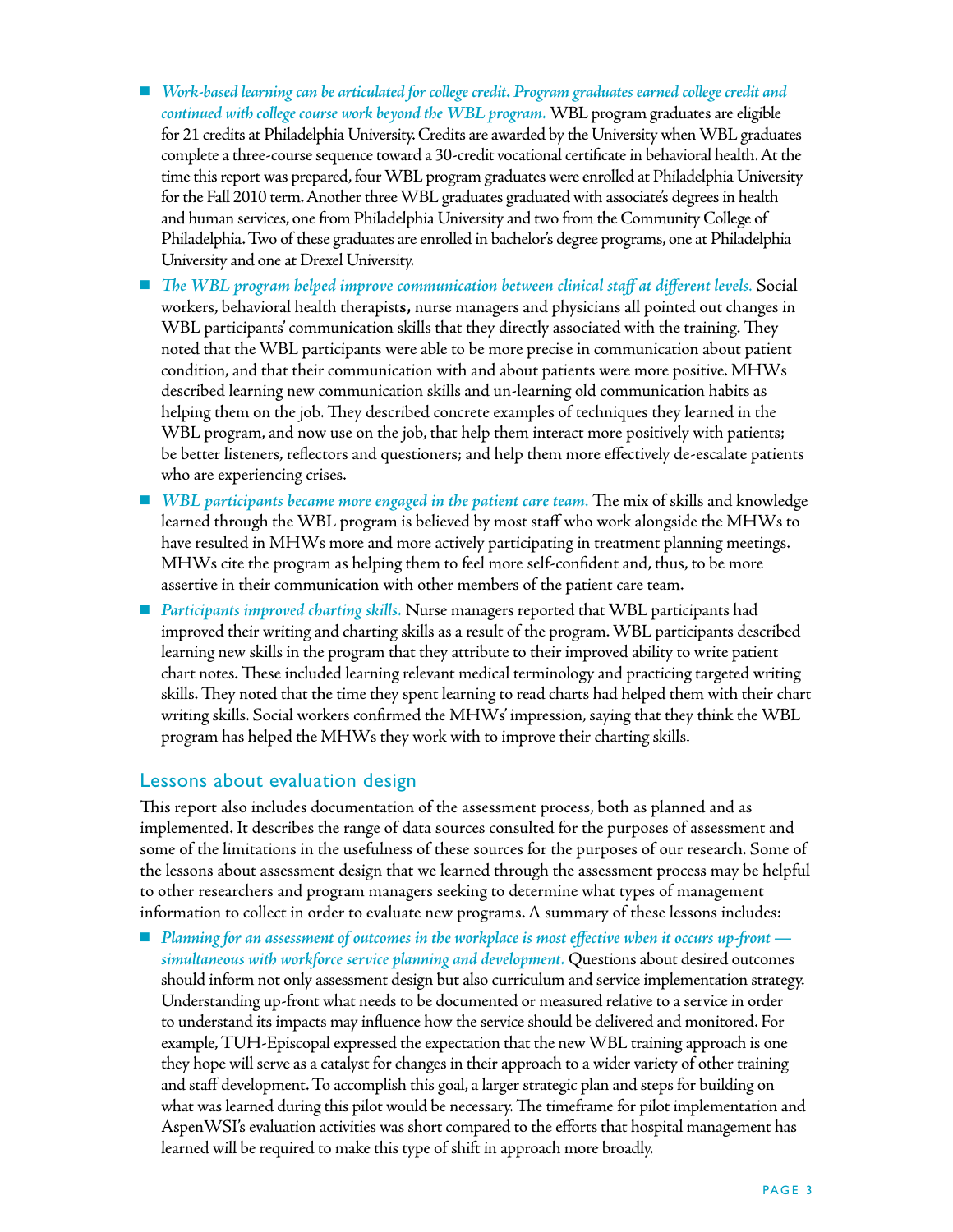- *Data collected for other business management purposes are sensitive to a wide variety of changing environmental factors.* These other changes may mask changes that accrue from a workforce service. In this assessment, for example, we explored using hospital data detailing the numbers of calls for assistance in managing patients in crisis (Stat-13 incidents) as a proxy for MHW performance improvement following the WBL program. We learned that Stat-13 frequency is affected by too many factors not related to MHW performance. And while we hoped that quantitative scores of MHW performance, collected as annual performance reviews, would serve to provide benchmarks for performance between groups of WBL trainees and non-trainees over time, the rigor that is necessary to use the data in this manner just wasn't built into the employee evaluation process (as implemented over time for the hospital's primary documentation purposes).
- *Qualitative data is particularly important for learning about the outcomes of a pilot program —especially in the context of a changing business environment.* Qualitative data, confirmed by a variety of perspectives, helps us understand not just what is happening, but also why it is happening. During the course of this assessment, we collected a large amount of qualitative data. It proved to be our most useful data source. A variety of staff who work with mental health workers pointed out specific and positive changes in the skills and work habits among participants in the WBL program. Because the curriculum and learning were embedded in the MHWs' work process, and MHWs' co-workers and supervisors were active participants in the WBL process, these qualitative data that detail observations by a range of staff are especially rich. These are summarized above and described in detail in this report.

In addition to detailing outcomes observed as accruing to the hospital and resulting from the work-based learning program as well as information about assessment methodology and implementation, this report provides detailed documentation of the costs incurred by the hospital to develop and deliver the program. We hope that these findings will prove useful to health-care administrators as well as policy makers and funders who are interested in building training and education systems for frontline health care that continue to evolve to support more consumeroriented, recovery-oriented practices.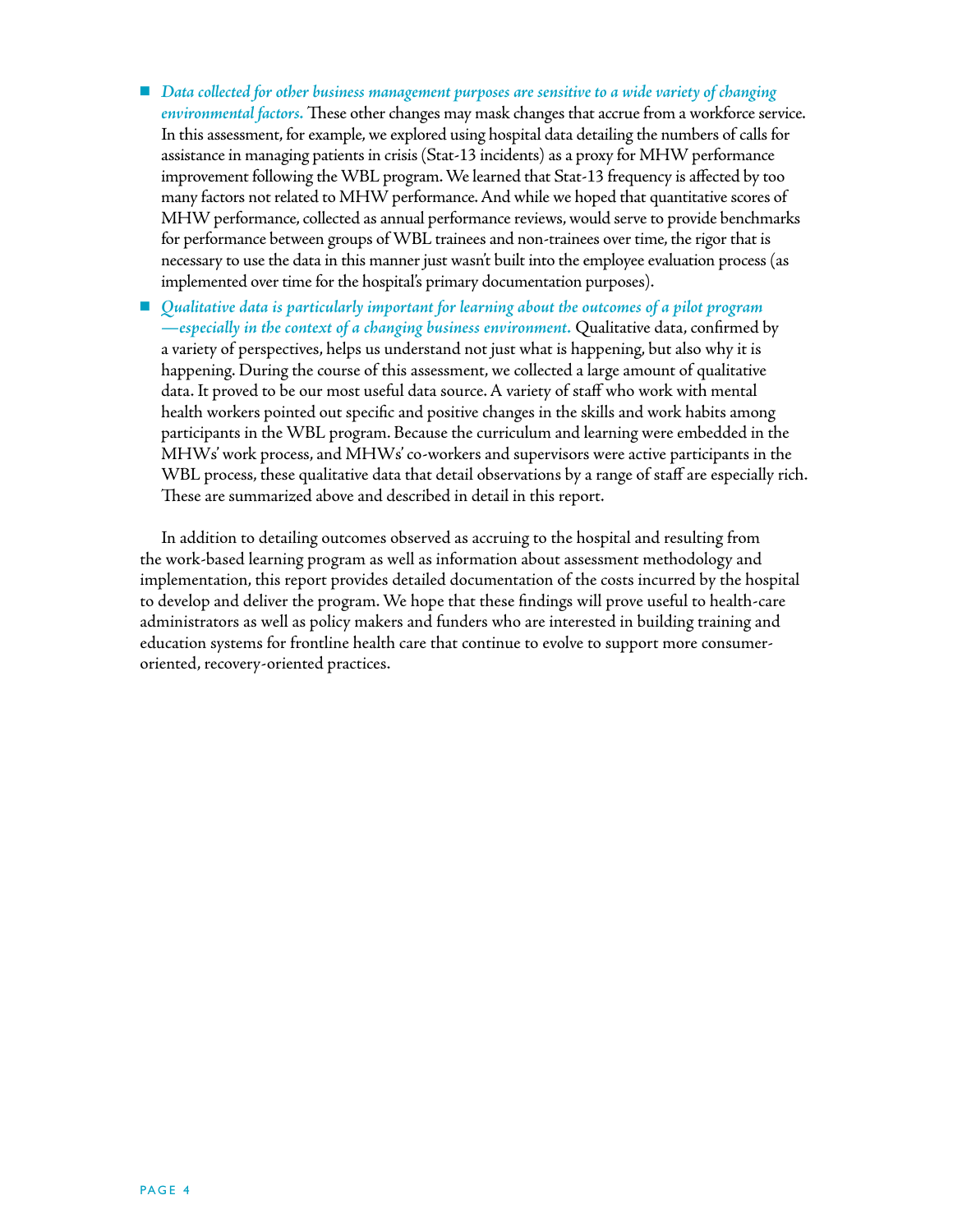## **INTRODUCTION**

 $\blacksquare$  his report describes findings from research conducted by the Aspen Institute's Workforce Strategies Initiative (AspenWSI) to determine the ways in which Temple University Hospital's Episcopal Campus (TUH-Episcopal) has benefited from a work-based learning program designed and delivered by District 1199C Training and Upgrading Fund (Training Fund) in collaboration with the University of Medicine and Dentistry of New Jersey (UMDNJ). The work-based learning (WBL) program was developed to train frontline mental health workers (MHWs) in a wide range of competencies considered by TUH-Episcopal to be important to maintaining and improving the quality of care provided to patients receiving short-term and long-term in-patient behavioral health treatment. It was also intended to provide a credentialed education experience that would serve as a platform for MHWs to continue their education and advance in their careers.

#### A Note on Business Value Assessment

AspenWSI has worked extensively with workforce development organizations on the ways in which they can identify and measure the value of the services they provide to their business customers. The business value assessment (BVA) is in many ways similar to a return on investment (ROI) approach, but it allows for greater inclusion of qualitative data and expression of results in non-monetary terms.<sup>2</sup>

For example, a business has a measurement of customer satisfaction that it tracks and sees that satisfaction improves after a customer service training. While improved customer satisfaction may indeed be believed by the business to impact its bottom line, other cooccurring changes, such as a change in the economic climate or in the internal billing and collections system may also have impacted the business' performance. The data needed to determine the portion of the change in revenues generated or profitability that can be attributed to changes in customer satisfaction may be confidential, not readily available, or overly sensitive to the non-training related changes in business environment. Thus, in such a case, it is likely more credible and compelling to reflect the business value of the training investment in terms of the customer satisfaction rating, rather than making a series of assumptions to get to a monetary figure.

Recognizing the challenges of data collection in a fast-changing business environment, the BVA starts by identifying the key measures that will be compelling to the business client, which are often areas in which the business is already collecting data. The level of rigor and the specific study approach is then built around investigating the specific outcomes the business client identified as important. An investigation of the specific costs that accrue to the business client is also critical and should be presented with the discussion of benefit. In the case of a nonprofit or publicly subsidized workforce service provider, however, the total cost of providing the training is not part of the calculation.

<sup>2</sup> For additional information on AspenWSI's approach to and tools for Business Value Assessment, see http://www.aspenwsi.org/WSIwork-BVAtool.asp; Internet.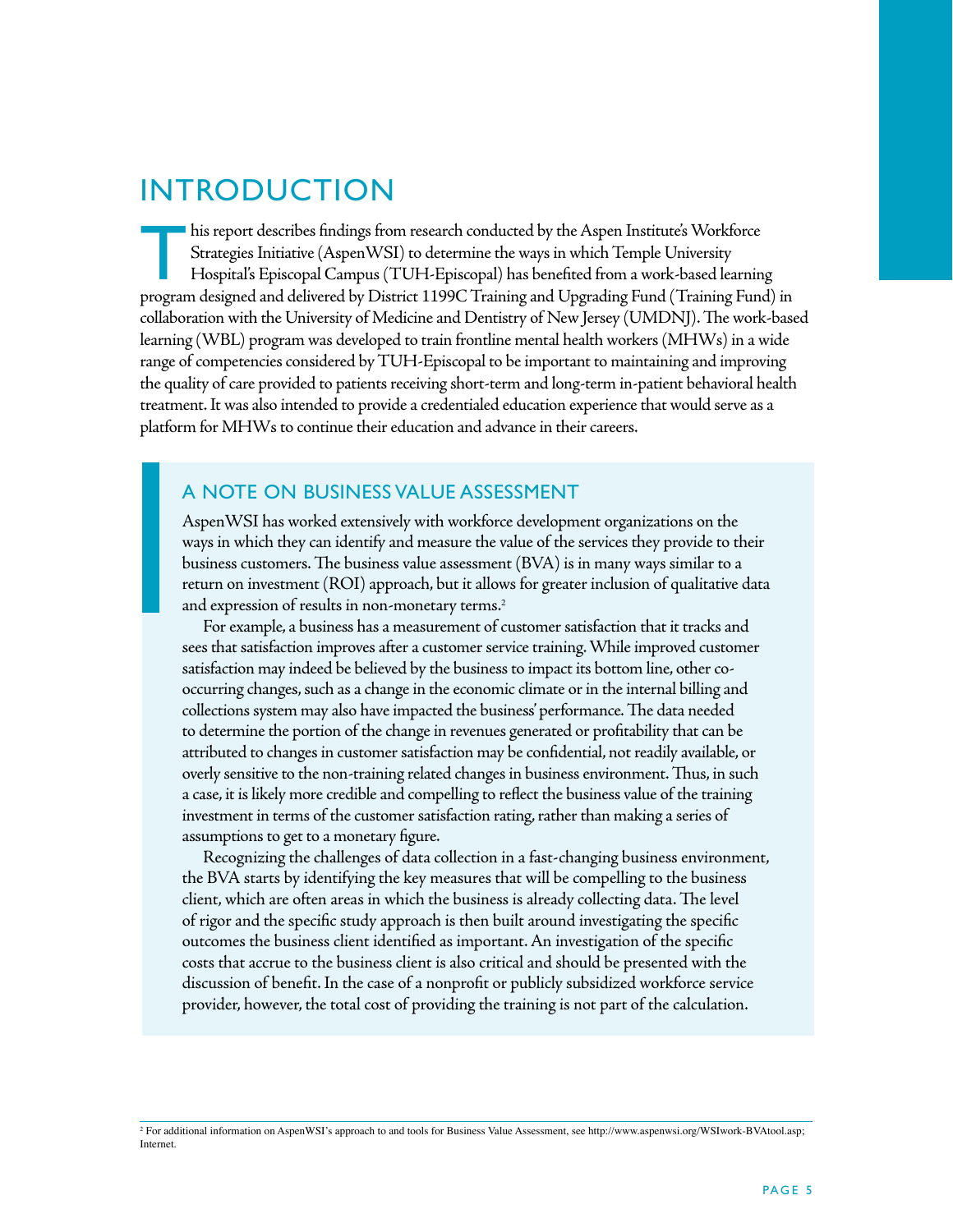## Investigation of Research Feasibility

The research design for this assessment of business value was developed through a feasibility study conducted in late 2007 and early 2008, when the WBL program curriculum was being finalized and MHWs recruited for enrollment. We were seeking to understand what the hospital managers hoped to accomplish, what types of data they already collected, their willingness and ability to share specific types of data, and the practicality of supplementing that data with other research activities. This stage was critical to determining whether we might be able to inform questions of interest to the hospital without interfering with hospital operations or placing an unreasonable burden on hospital staff.

During the feasibility study, our focus in discussions with hospital management was to explore the types of costs that the hospital would incur to implement the WBL program as well as the ways in which the hospital believed the program might be a benefit, particularly on a financial level. Specifically, we met with hospital staff to address these questions:

- How might the WBL project complement, enhance or replace elements of TUH-Episcopal's existing training structure and programs?
- $\blacksquare$  What outcomes might the hospital expect from the WBL program? What would the hospital see as a reasonable indicator that such an outcome has occurred?
- $\blacksquare$  Does the hospital currently collect data on any of these indicators?
- n Are there opportunities for collecting data that the hospital does not currently collect in order to answer research questions or confirm findings?
- n How might monetary values be assigned to measured changes in the indicators of outcomes?

In discussions with TUH-Episcopal management, we explored a wide variety of performance indicators and costs of doing business that might have been affected by implementation of the WBL program. What we found is that TUH-Episcopal has low turnover and few vacancies among frontline MHW positions. It does not use agencies for staffing. The hospital operates consistently at close to full utilization, performs well on regulatory reviews and scores high on Press Ganey Patient Satisfaction surveys. These characteristics render some of the more typical workforce development business value indicators unsuitable for this setting. For example, indicators such as retention rates, staff vacancy rates, staffing agency fees and patient satisfaction scores, which have relatively straightforward quantitative measures and/or financial implications, are not appropriate. Changes related to these types of indicators were neither sought nor anticipated by TUH-Episcopal management.

TUH-Episcopal's interest in implementing the WBL program was not driven by a desire to reduce costs or increase revenue, but rather, the hospital was seeking to improve its training system and, thus, improve the quality of care provided to its patients, and to provide opportunity for education and career advancement. It is important to note that the hospital is a nonprofit institution with goals relating to its service mission of providing high-quality health care. That being said, the hospital must manage with limited resources and, thus, any indicators of cost savings or efficiency gains would certainly be of interest. However, hospital staff members interviewed made clear that they were primarily interestd in supporting improved staff performance in key areas they believed would lead to improved patient care. We, therefore, worked with hospital staff to identify the kinds of indicators of improved performance that they would like to see and a research approach to assessing changes in those indicators.

The specific outcomes that TUH-Episcopal management hoped they would achieve from the work-based learning program include:

n Mental health workers increasing their capacity and self-confidence to perform a greater range of duties and to participate more actively as members of patient treatment teams — factors that management considers critical to maintaining and improving quality of patient care;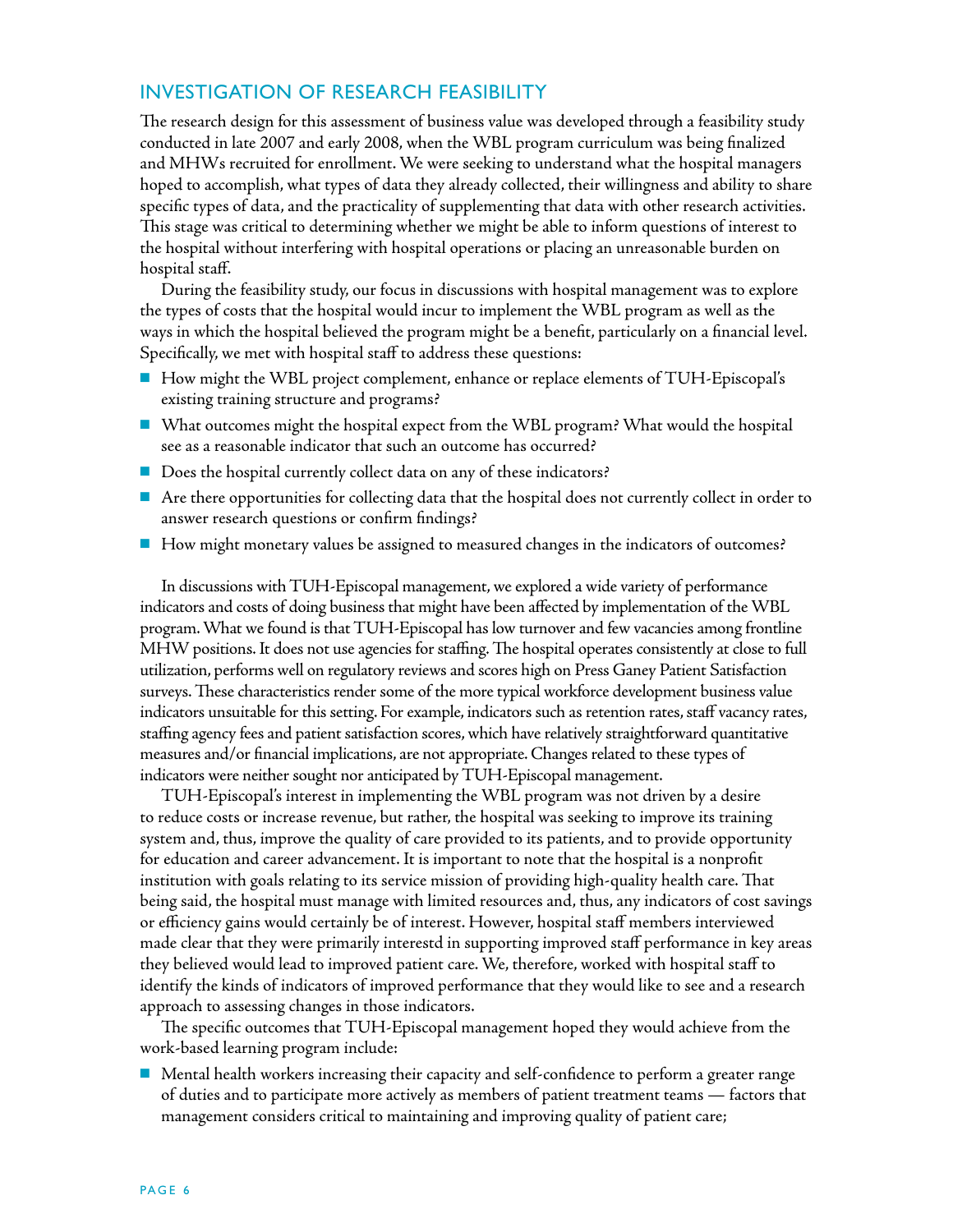- $\blacksquare$  A new step toward longer-term career advancement for frontline workers, ultimately leading to careers as registered nurses, behavioral health professionals and other health occupations for some participants;
- n A curriculum that they might later be able to use to replace or improve other required in-service training (given that the WBL program was tailored to the hospital's needs and incorporated extensive input about both the skills they need as well as the hospital's particular operating environment).

TUH-Episcopal noted that if these outcomes were investigated, they did not need monetary values to be estimated in order to understand the value of achieving the outcome. As examples of this, they noted that if MHWs' interactions with patients were to improve, the nurse managers who supervise them would have more flexibility in how they assign MHWs, thereby allowing them to use existing staff more efficiently. Or if MHWs more actively participate in treatment teams, they would readily assume that physicians would save time because they would have more accessible information about patient condition. Through these conversations, we agreed upon a research design informed by qualitative and quantitative data that were available and compelling to TUH-Episcopal and feasible to implement given the context of ongoing hospital operations.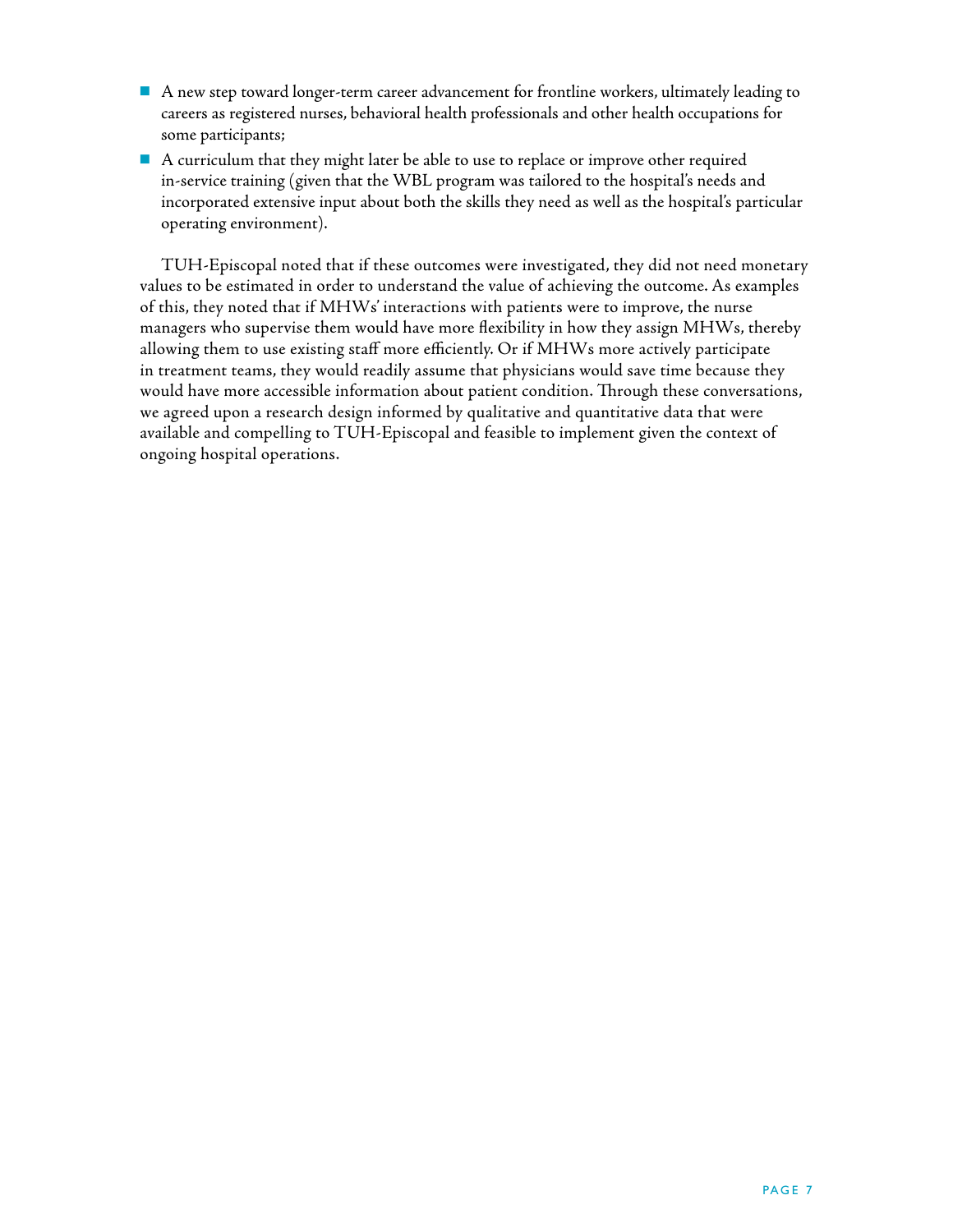## WBL Program Implementation

- $\blacksquare$  he work-based learning program implemented for frontline mental health workers at TUH-Episcopal appeared successful in improving the competency and performance of participating workers in a way that also built capacity for ongoing learning. This is because it is:
- Grounded in the day-to-day operations of the hospital;
- n Reinforced by the variety of professional staff who comprise the patient care treatment team;
- Efficient in that it does not require removing MHWs from their patient-care duties for extended periods of time;
- Effective in that it meets the needs of learners with a pedagogical approach that is respectful of and builds on their experiences, while providing opportunities for academic growth that builds on their current skills sets.

Many frontline MHWs, while competent at their jobs, are not well-equipped to pursue traditional academic and clinical health-care training programs. They have financial responsibilities that mandate they work full time. They are low-income and have trouble financing college tuition. They may have academic barriers such as pre-college reading, writing or math levels. They may have experienced negative outcomes in previous academic work. They may lack confidence in their ability to manage college-level course work. At the same time, many bring enormous affinity for and commitment to the type of direct care they provide to patients. Many have years of experience observing and interacting with patients, and these experiences are a solid foundation upon which to build new skills for higher-quality patient care, but also serve as a platform from which to participate in a more traditional higher education setting. The barriers to promotion and advancement for non- or low-credentialed occupations such as entry-level MHWs to occupations such as nursing, counseling and social work are great. Through a methodology such as the WBL program implemented at TUH-Episcopal, MHWs are offered an encouraging and instructive platform from which to build a longer-term education program that also provides a more immediate benefit in terms of job satisfaction and improved quality of patient care.

A key component to the use of WBL as a strategy for career advancement is that it offers opportunities to build skills needed by employers and learners in the workplace and to become accredited, so student-workers can earn college credits for their WBL work. The WBL program delivered at TUH-Episcopal achieved these goals as well as successfully incorporated the components that the Jobs to Careers project designers set as criteria for defining WBL.<sup>3</sup> These include:

- $\blacksquare$  The curriculum is embedded in the work process.
- $\blacksquare$  Learning is embedded in the work process.
- Co-workers and supervisors are active participants in the process.
- $\blacksquare$  Assessment is embedded in the work process.
- $\blacksquare$  There is a strong potential for recognition and rewards as frontline workers build skills and expand knowledge necessary for their current job responsibilities or for advancing to new positions.
- Rewards (raises, promotions, credentials) are given for engaging in the program.
- Educational partners make organizational changes to support work-based learning.
- Employers make organizational changes to support work-based learning.
- n Organizational leaders are engaged in the project and motivated to sustain the effort.

<sup>3</sup> *The Work-Based Learning Worksheet,* Jobs for the Future, 2009 (http://www.jobs2careers.org/pdf/J2C\_WorkBased\_Learning\_Worksheet\_092909.pdf).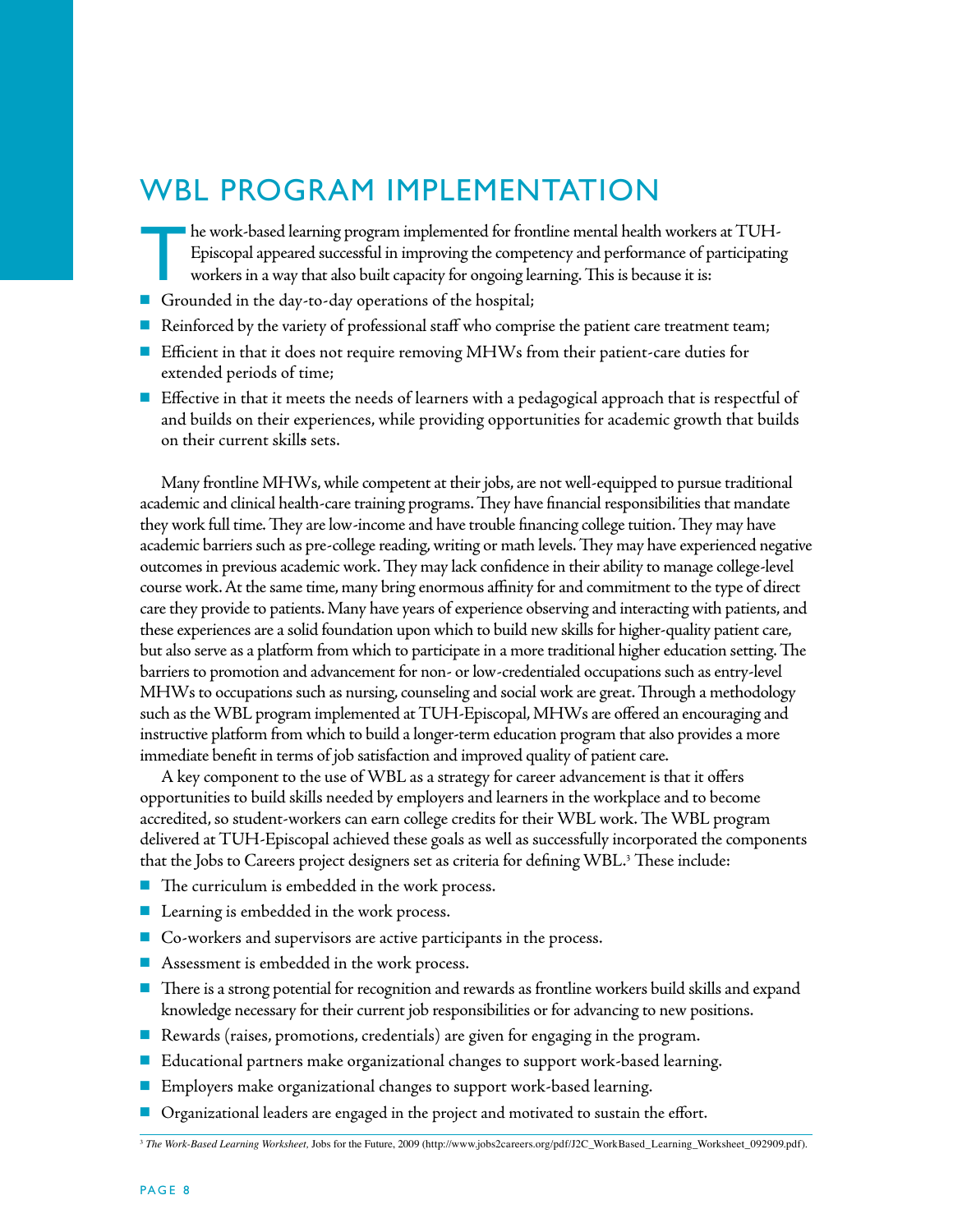The WBL program was implemented between January 2008 and February 2009. During the feasibility study phase of AspenWSI's work, it was anticipated that approximately 30 MHWs would participate — representing one-third of the 89 MHWs employed at TUH-Episcopal at that time. Actual enrollment totaled 21, and of these, 16 workers successfully completed the WBL program.

Enrollment in the WBL program was voluntary, and participants were given one hour of paid release time each week, which they supplemented with one hour "off-the-clock." Classes were scheduled at mid-afternoon shift-change so that MHWs working on the day shift spent the last hour of their shift in class, and MHWs working on the evening shift spent the first hour of their shift in class. Despite the class schedule being less convenient for him, one MHW from the night shift also participated. Each cohort met regularly on either Tuesday or Wednesday afternoons in a classroom located at TUH-Episcopal. MHWs enrolled in one of two cohorts. Cohort 1 ran from January through December 2008, and Cohort 2 ran from March 2008 through February 2009.

The WBL program consisted of three modules designed by the faculty of the Department of Psychiatric Rehabilitation at UMDNJ. For Cohort 1, Module 1 ran for 14 weeks, Module 2 ran for 16 weeks, and Module 3 ran for 15 weeks. Based on their experience with Cohort 1, program implementers determined that in order to adequately cover the curriculum, each module for Cohort 2 would run for 16 weeks. The following is a summary of the content of the curriculum for the three modules:

**Module 1** was designed to provide information about a variety of types of mental illnesses, their symptoms and treatment philosophies that pertain to different types of mental illnesses. The topics covered included:

- Identifying symptoms of mental illnesses and mood disorders
- Role modeling
- Program philosophy
- Recovery identifying what stage a patient is at and strategies for encouraging them to participate in treatment
- Substance use and how it shows in symptoms and in how patients follow treatment planning (or not)
- Consequences of addiction
- Developmental disabilities

**Module 2** was designed to teach skills for communicating with patients, members of the patient treatment team, patients' families, etc. This module also addressed strategies for de-escalating patients in crisis condition. The topics covered included:

- Attending skills
- Observation skills
- Listening skills
- Responding skills
- Interviewing skills
- Cultural competence
- Crisis intervention / De-escalation (using the above skills)
- Communication with family
- Crisis prevention techniques

**Module 3** was designed to provide MHWs with strategies for helping patients learn their own activities of daily living (ADLs), as well as extensive work on treatment group dynamics and managing treatment groups, and lessons on documenting treatment progress and communicating with other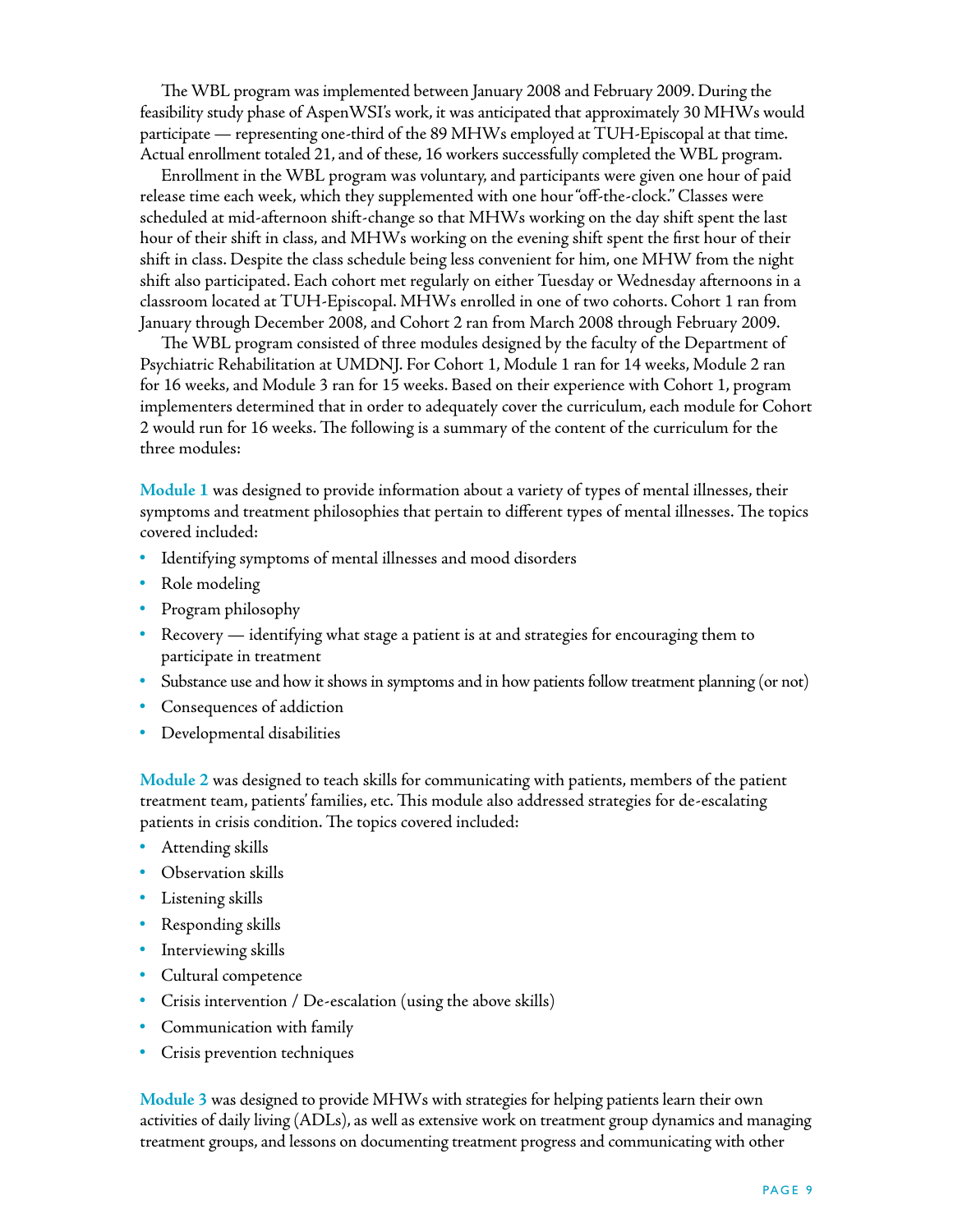members of the treatment team effectively about patient progress. The topics covered included:

- Teaching ADLs
- Group interventions
- Documentation of progress in treatment (SOAP: Subjective, Objective, Assessment, Plan)
- Effective communication with treatment team
- Understanding roles of other patient treatment team members

Instructors from UMDNJ conducted train-the-trainer sessions for faculty and supervisors involved in the WBL program. Classroom instruction was supplemented by action learning assignments that were completed by MHWs outside of the classroom, but while working on the treatment unit. Nurse managers, who supervise MHWs, were provided a one-day training program to orient them to their role in the WBL program as mentors, a half-day curriculum review session for Module 2, and a one-day curriculum review session for Module 3. As mentors, nurse managers would be involved with guiding students and providing input and/or feedback on action learning assignments throughout the course of the program.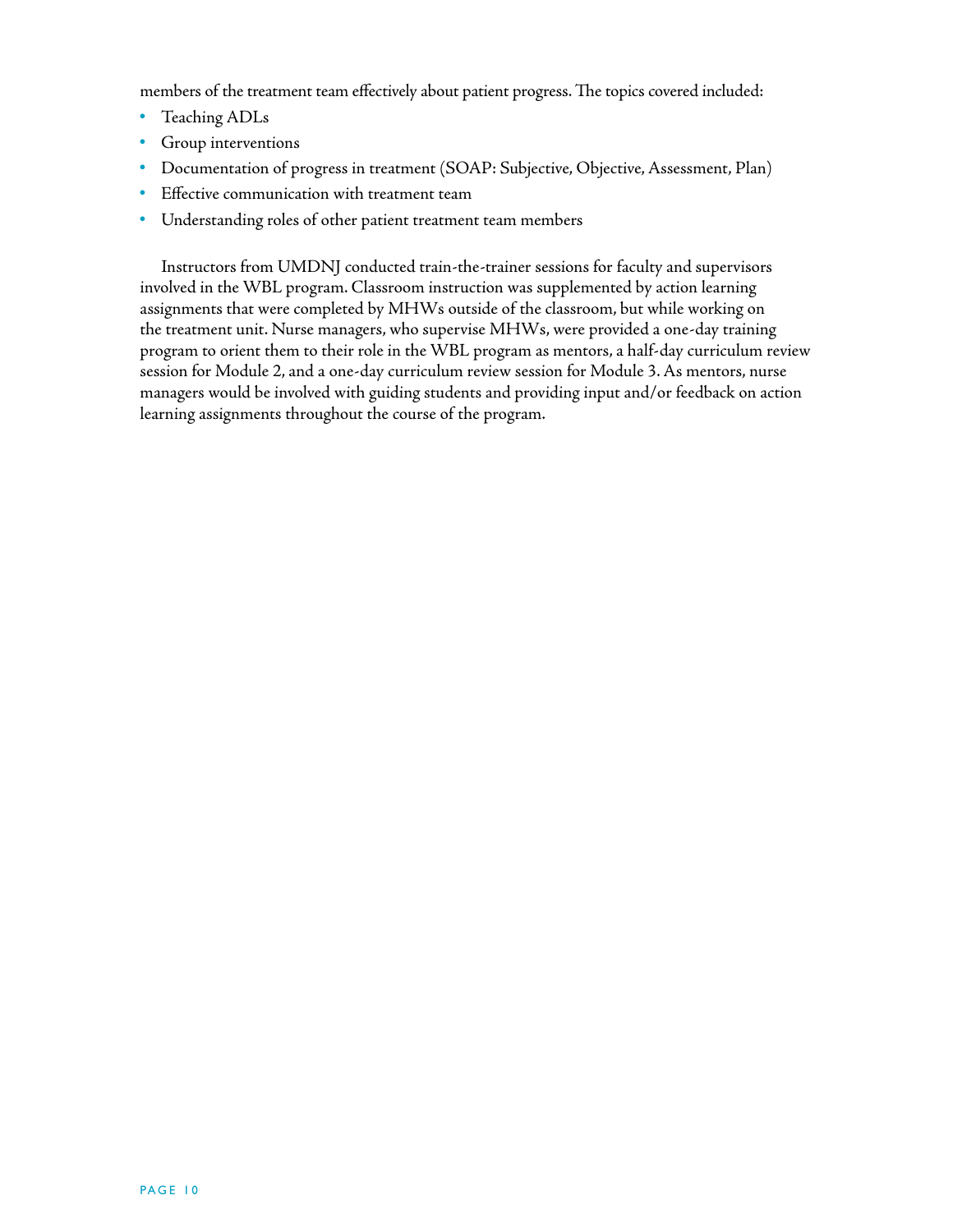## Assessment Methodology

The overarching objective of this assessment is to inform TUH-Episcopal's questions about costs to implement and outcomes accruing to the hospital from the WBL program, using meaningful qualitative and quantitative data. It is important to note that AspenWSI researchers are not experts in the behavioral health-care field, so we are not in a position to draw conclusions or comment on whether or not the quality of care at TUH-Episcopal has changed. This initiative was also the subject of extensive documentation and evaluation conducted by the University of North Carolina's Institute on Aging as part of the Jobs to Careers demonstration. In addition, Jobs to Careers research staff published extensive documentation of the program model based on their own research.

 The value we believe we bring to this assessment is our experience in working with providers to explore what they hope to see change as a result of a workforce development intervention and the ways in which they would know if changes occurred, and in assisting with gathering and analyzing data that can help inform their own conclusions. Through the feasibility study, we refined TUH-Episcopal's questions and explored a number of different data sources to develop a methodology that they agreed would reasonably and fairly allow them to learn about outcomes related to their learning interests.

To explore the costs of implementing the program, we conducted several interviews throughout the course of the study with representatives of TUH-Episcopal's human resources department, the hospital's director of leadership and organizational development, the nurse supervisor who manages training for MHWs, nurse managers who supervise MHWs and served as mentors for the WBL program, staff in TUH-Episcopal's billing department, and representatives of the Training Fund.

To inform questions about whether or not MHWs participating in the program would use the program as a stepping stone to further education and career advancement, we consulted District 1199C Training and Upgrading Fund to learn about their efforts to get the WBL program accredited and to negotiate an articulation agreement with Philadelphia University. We also explored the question of career advancement with WBL participants in focus groups and obtained information from the Training Fund about whether or not any WBL participants had gone on to pursue additional education during the assessment time period.

To learn about TUH-Episcopal's goal of using the WBL curriculum to replace or improve other in-service training, we interviewed a variety of staff over the course of the study about some of the myriad trainings they conduct (and that possibly relate to competencies addressed in the WBL curriculum). We attempted to follow along and learn about ongoing staff development planning as relates to possible use of the curriculum during the assessment time period.

To inform TUH-Episcopal's question about whether the WBL program would result in MHWs increasing their capacity and self-confidence to perform a greater range of duties and to participate more actively as members of patient treatment teams, we developed and implemented a process to learn about changes in the following indicators:

#### ■ Participation in patient care team

MHWs work intensively with patients, and their ability to communicate about their patient observations and interactions with other members of the patient care team can improve the information that physicians, social workers, nurses and other members of the patient care team have about individual patients — leading to improved quality of care. The WBL curriculum was expected to give students knowledge in a number of diagnostic areas and improve their facility with identifying symptoms and using relevant terminology. Hospital management believed that better understanding of common treatment practices, procedures and medications would improve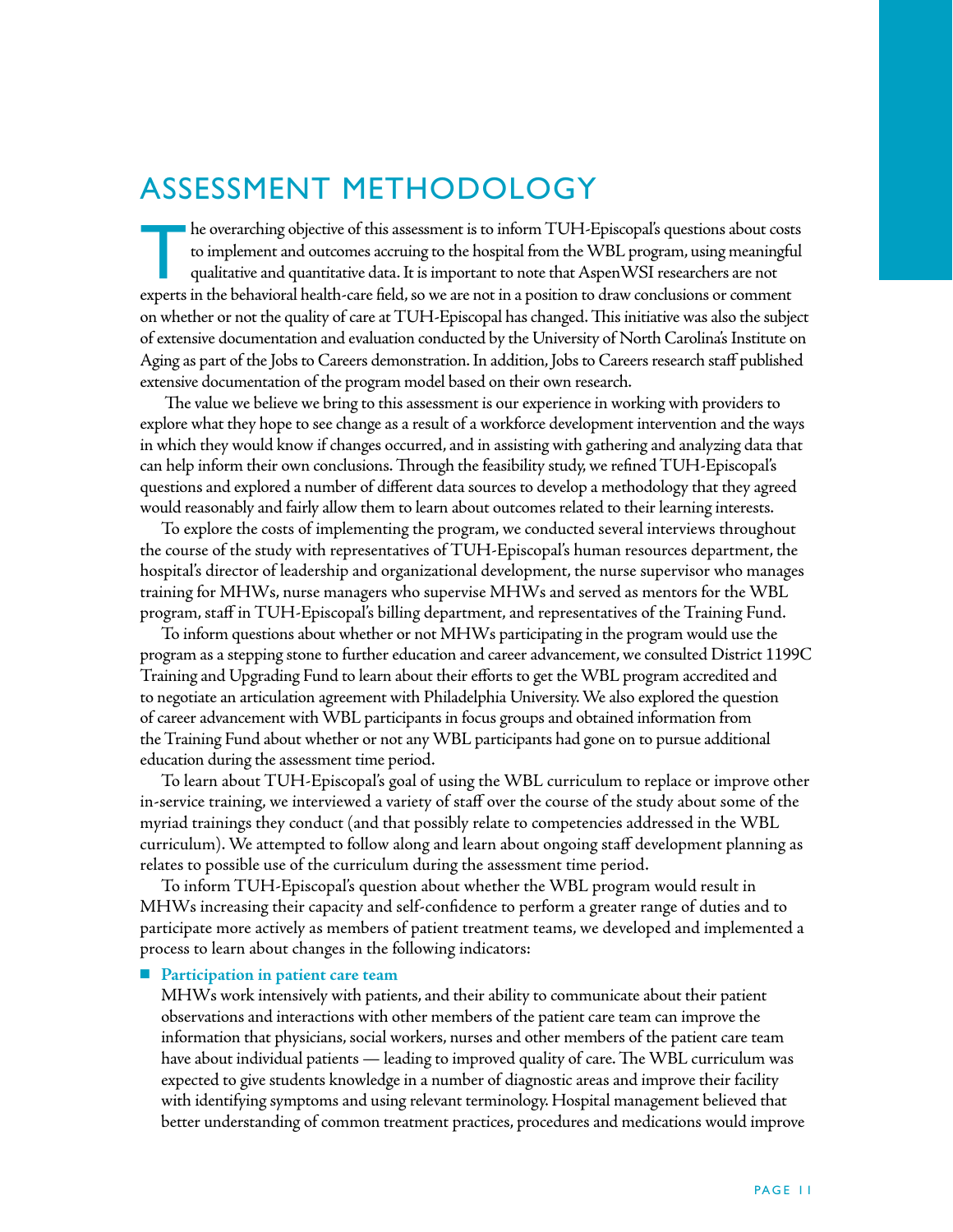MHWs' confidence and result in more active and informed participation in patient care and in patient care team discussions.

#### ■ Completeness/accuracy of chart information

The WBL program was expected to improve MHWs' understanding of how to interpret patient behavior and lead to improvements in their ability to express via chart notes this understanding in appropriate terms. Similar to participation in patient care, TUH-Episcopal believed that better understanding of common treatment practices and procedures, medications and terminology, as well as practice writing chart notes and other documentation could be expected to result in MHWs' being able to provide more complete information on patient charts.

■ Number of Stat-13 incident reports

The WBL program included training on a variety of competencies that management believed had the potential to reduce the number of Stat-13 — patient in crisis — incidents. These include recognizing signs of a patient escalating into crisis condition, communication skills, and appropriate responses to patient condition escalation, among others.

We determined with TUH-Episcopal that these indicators could reasonably be informed with information from several different data sources — using some existing hospital data and other new data that AspenWSI researchers would collect during the course of the assessment. Data sources for this assessment included focus groups and in-depth interviews with a large number of staff members performing different patient care and administrative functions, MHW annual employee performance evaluations for 2005-2009, and Stat-13 incident data for 2005-2009.

## Focus Groups and In-Depth Interviews

To get descriptive information about perceptions of the WBL program and results of the program in the patient care setting, we conducted focus groups and in-depth interviews with mental health workers, social workers, behavioral health therapists, physicians, nurse managers and representatives of hospital management. The number of informants participating in each of these types of informationgathering forums is detailed in the chart below:

| <b>TYPE OF FORUM</b> | <b>STAFF ROLE(S)</b>                                   | <b>NUMBER</b><br><b>PARTICIPATING</b> |
|----------------------|--------------------------------------------------------|---------------------------------------|
| Focus groups         | Mental health workers participating in the WBL program | 13                                    |
| Focus group          | Social workers and behavioral health therapists        |                                       |
| Focus group          | <b>Physicians</b>                                      |                                       |
| <b>Interviews</b>    | Nurse managers                                         |                                       |
| <b>Interviews</b>    | Other hospital staff                                   | 8                                     |

Our goal was to get input from staff who interact with MHWs in different ways and perform a variety of patient care roles. Different protocols were developed for each type of focus group or interview. Learning objectives for these focus groups included:

- Understanding how well different staff are positioned regarding their contact with MHWs to comment on the goals and results of the WBL program;
- Learning whether or not focus-group participants have direct knowledge about individual MHWs who participated in the program;
- **n** Obtaining observations and comments about the performance of specific WBL participants relative to the competencies addressed in the WBL program;
- Learning whether or not focus group participants observed differences in performance subsequent to the WBL program;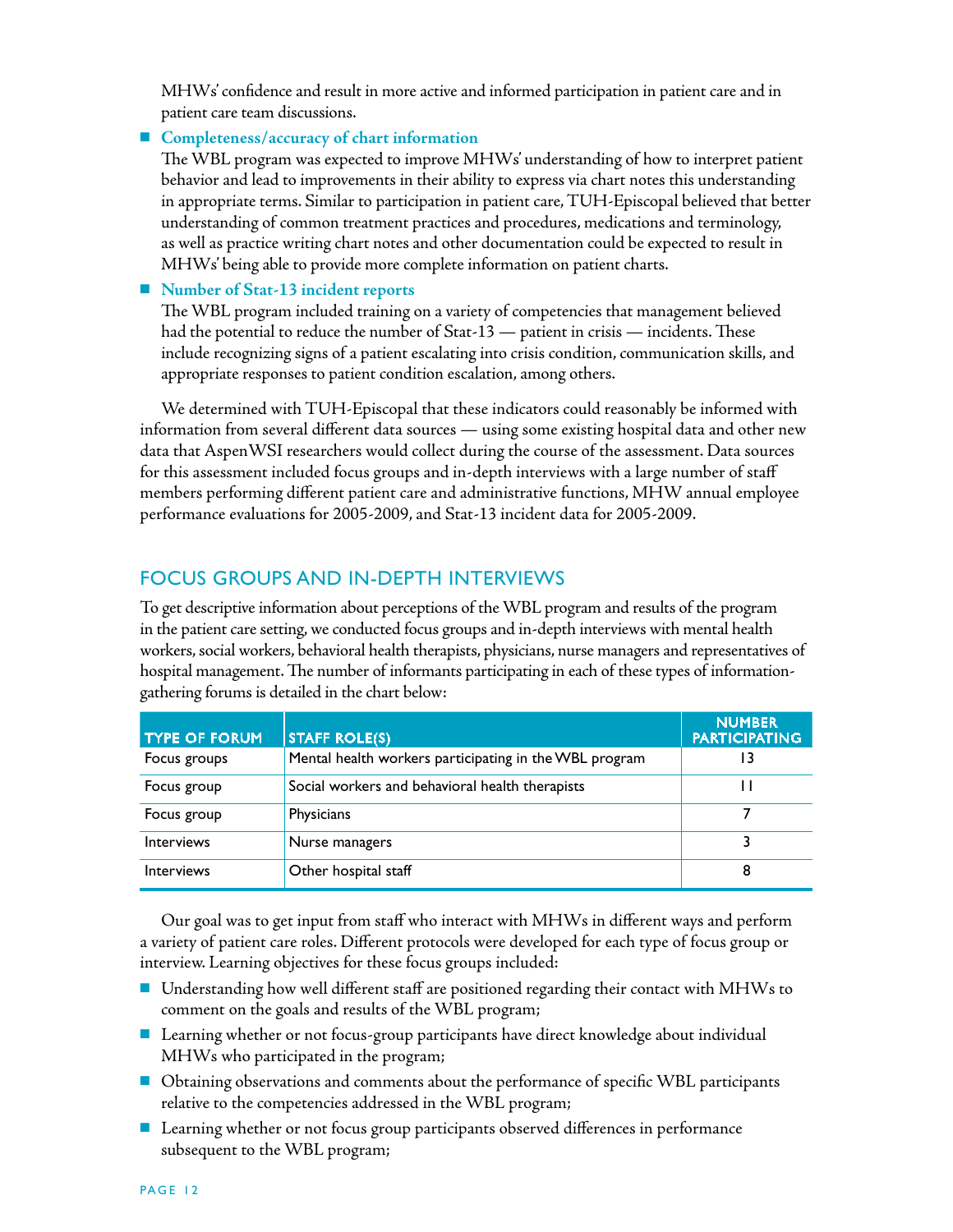$\blacksquare$  Hearing from MHWs who participated in the WBL program the specific ways in which they felt the program affected their own confidence and performance.

#### Mental Health Worker Performance Evaluation Records

TUH-Episcopal nurse managers complete annual evaluations to rate the performance of individual MHWs in a wide range of competencies, many of which relate directly to the competencies addressed in the WBL program. Nurse managers rate MHWs' performance on individual competencies using a three-point numeric scale. AspenWSI research staff compiled performance evaluation data from paper forms into a new database detailing scores for each MHW for the years 2005-2009 (depending on MHWs' job tenure). We conducted quality control on our work in the form of double-entry and reconciliation of inconsistencies, giving us great confidence that the new database accurately reflects information recorded on the original paper forms. Examples of the types of competencies that MHWs are evaluated on yearly and that directly relate to the WBL curriculum include:

- $\blacksquare$  Attends Treatment Team and actively participates when assigned;
- Evaluates patient's response to  $1:1$  interactions;
- **n** Evaluates patient's response in group activities;
- Demonstrates ability to communicate effectively with patients;
- $\blacksquare$  Maintains complete and accurate documentation according to hospital standards;
- **n** Offers constructive suggestions to improve patient care.

Our decision to use this data source was informed by interviews with nurse managers during the feasibility study for this project. We asked them questions about the process by which they completed performance reviews, and learned that they usually completed reviews very close to MHW employment anniversary dates; they consulted with other staff if necessary; they generally reviewed the previous year's evaluation form for individual MHWs; and they did not do more than a few reviews per session. Nurse managers indicated that they were comfortable with AspenWSI using this data source for the purpose of analyzing performance scores relative to implementation of the WBL program. They expressed confidence about both the internal consistency of their reviews and the adequacy of information to review MHW performance. We learned during the data entry process that the review form (which was consistent for the years 2005-2008) was modified during 2008. Two questions relevant to competencies in the WBL program were omitted. We prepared a supplemental review form with these two questions, and nurse managers completed these for the MHWs they supervise.

Our intent in compiling this data was to create a quantitative dataset detailing scores of all MHWs employed at TUH-Episcopal for 2005-2009 and be able to: compare performance of WBL participants pre- and post-program; compare performance of WBL participants to non-WBL participants in similar time periods; and depending on results of these comparisons, examine trends in performance over time with the goal of increasing the statistical confidence we have in results.

All data were first entered in Excel and then transferred to SPSS, an advanced statistical software package, for analysis. The data analysis was conducted in two stages. First, a point-in-time comparison was done between the treatment group of 16 MHWs who successfully completed the WBL program and those in the control group who did not participate in WBL. The 2009 performance evaluations were used for the vast majority, though we used 2008 evaluations for a small subset of study participants who did not have a completed 2009 evaluation and who were not WBL participants. The two groups were compared using mean and median scores for each of the measures on the performance evaluation form. Differences between the groups' mean and median scores were calculated to determine which group scored higher, on average, on each of the measures. Measures were also grouped into indices based on broader performance categories. These indices, which are sums of scores on related measures, allowed us to examine broader areas of performance. For example, participants'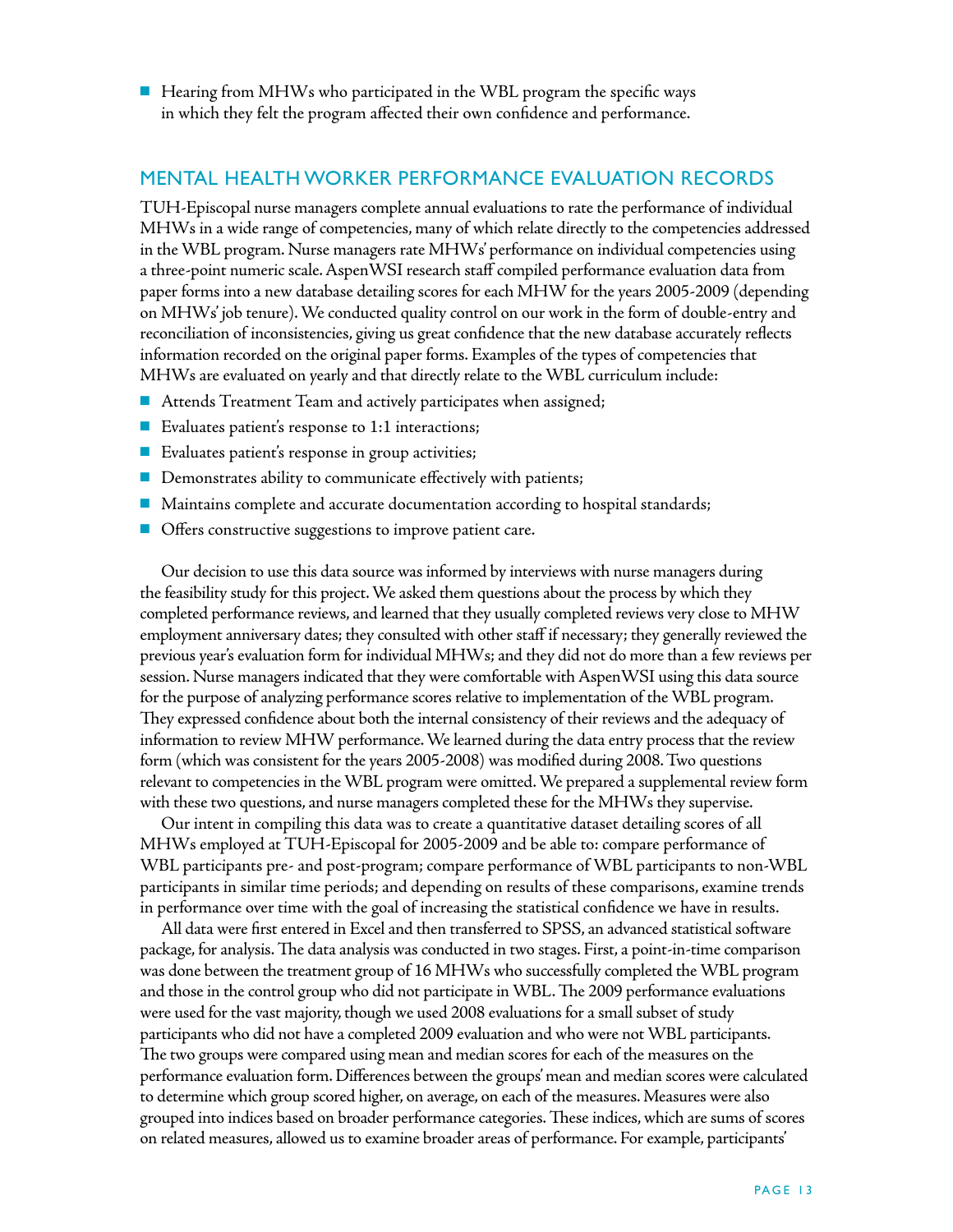scores on indicators from the employee evaluation related to communication were aggregated to create one measure, a communication index, which we hoped would allow us to look more closely at overall improvements in this area. Means and medians were also calculated for these measures.

For the second stage of analysis, the treatment group was expanded to include all 21 WBL participants who began training. For each participant, we identified the annual evaluations with the closest proximity in time to the scheduled begin and end dates of the WBL training program. These performance evaluations were then used as baseline and outcome data, reflecting MHW performance when training began and again after the end of the training period. We hoped that by comparing participants' pre- and post-WBL evaluations, we would be able to determine areas in which they had improved subsequent to completing training, and for the five MHWs who completed only a portion of the program, to determine if their more limited participation resulted in changes. We repeated this stage of the analysis with only the 16 WBL participants who successfully completed training.

As noted above, some measures on the performance evaluation changed from 2007 to 2009. In order to ensure all WBL participants were evaluated using the same criteria, only common measures on the evaluations from 2007 to 2009 were used in the analysis (this included all except two measures relevant to the WBL program curriculum). After entering the supplemental data obtained from nurse managers, 38 relevant measures were examined during analysis. Means and medians were calculated for pre- and post-WBL training evaluations for each of these measures for the WBL treatment group. Differences between the pre- and post-WBL means and medians for each indicator were calculated to determine if, on average, WBL participants improved in different areas of job performance.

We hoped that data from MHW annual performance reviews would be useful for informing conclusions about changes in performance relative to participation in the WBL program. After compiling and conducting preliminary analysis of this data, we were disappointed to find that the data just are not useful for informing the types of questions we have about performance. The three-point rating scale did not prove fine enough to account for enough levels of variation on individual ratings. Checks of data to verify comments made during interviews by nurse managers and other staff about improvements in specific skills among specific MHWs showed us that the data for these MHWs across multiple time periods did not reflect these known and verbally reported changes in performance. Analysis of the fluctuation in employees' performance evaluations throughout the five-year period revealed that MHWs' scores varied somewhat from year to year, rising and dropping with little discernible pattern. Analysis of all MHWs showed performance evaluation scores down across the board in 2009, when most WBL participants were assessed to evaluate the impact of the WBL training. Despite the fact that many staff commented that the WBL participants were among the highest performing MHWs at TUH-Episcopal — even prior to beginning the WBL program — WBL participants' scores on these evaluations were lower overall and on the majority of measures pre- and post-training. Finally, based on discussions with nurse managers and MHWs, we believe that nurse managers' exposure to and direct observation of MHWs' day-to-day performance seems more limited than we had anticipated.

#### Stat-13 Incident Data

TUH-Episcopal provided an electronic data file detailing counts of Stat-13 incidents for all behavioral health units, by month, for the years 2005-2009. A Stat-13 incident occurs when a patient is out of control and requires restraint and/or other interventions to de-escalate his/her condition. Our intent was to analyze this data to determine if there was a measurable change in Stat-13 incidents subsequent to MHWs completing the WBL program. Analysis of Stat-13 data shows that there is no pattern in terms of the numbers of these incidents. Year-to-year the numbers of Stat-13 calls fluctuate dramatically, and there are many non-training related factors that affect these differences. Thus, it is impossible to determine a "normal" baseline number against which to compare post-WBL numbers. And there are no patterns that appear to be seasonal or cyclical. We determined that this data is not helpful in informing TUH-Episcopal's question about whether the WBL program might result in a reduction of Stat-13 calls.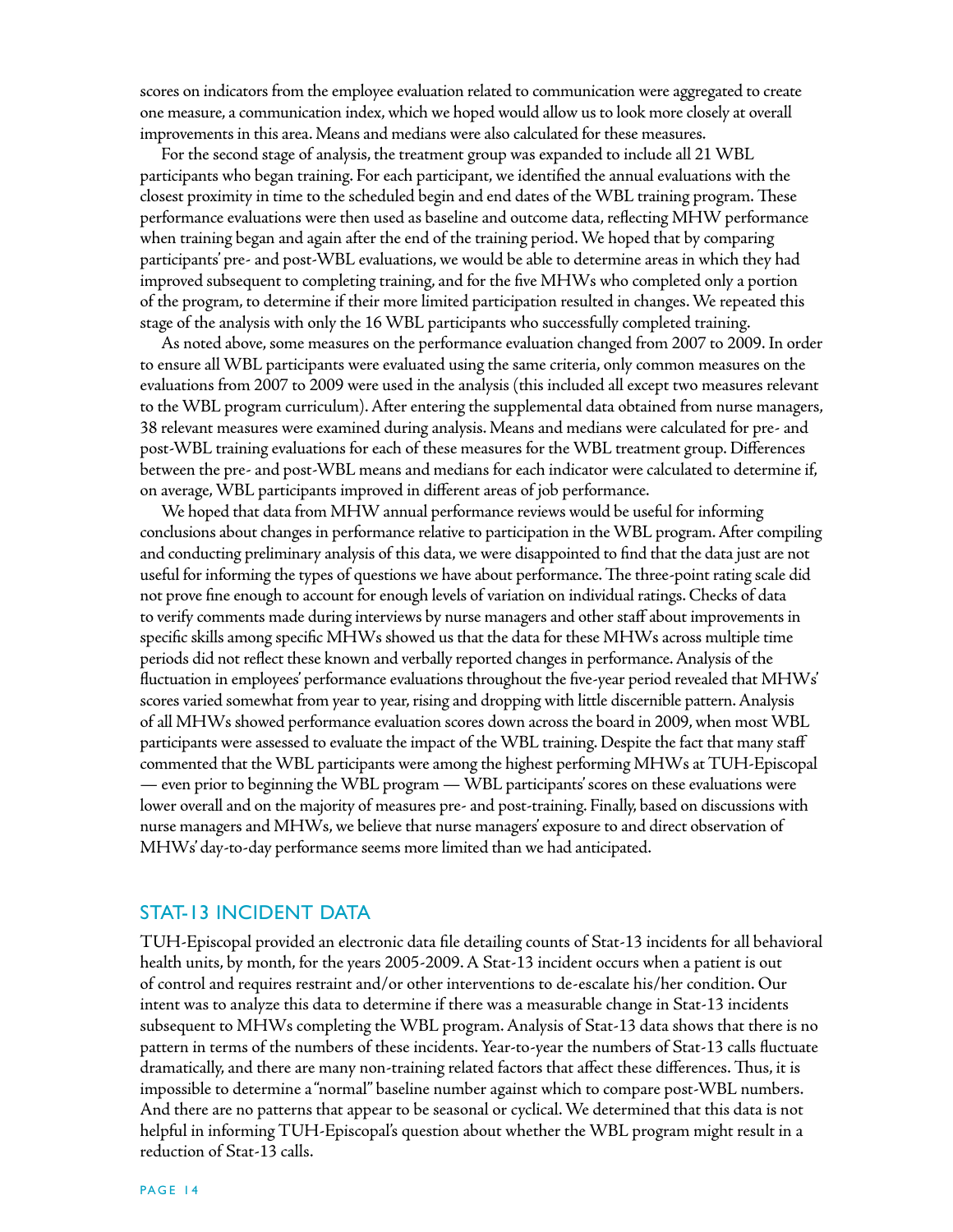## Aspects of WBL Program Implementation that Affect Assessment

The first two cohorts of the WBL program represent the piloting of an extremely innovative pedagogical approach as well as the roll out of a comprehensive new instructional curriculum. A pilot program is bound to experience challenges as program developers, instructors and students are engaged fully and learn in real time about what is working and what still needs work as well as determine how to maximize the effects of the new program. During our evaluation activities, several implementation challenges in particular have affected AspenWSI's ability to collect and analyze information about MHW performance at TUH-Episcopal and desired WBL program outcomes.

One challenge was the lower-than-anticipated enrollment in the program. As noted previously, program implementers anticipated that 30 MHWs would enroll — representing one-third of the MHW workforce at TUH-Episcopal. However, only 21 MHWs began the WBL program, and 16 completed it. While this smaller scale of service delivery is no reflection on the quality of the program, it does affect our ability to determine whether there are any statistically significant differences in performance between WBL participants and non-participants, using data from the employee performance review database.

A second challenge that affected our ability to collect and analyze data was the way in which the mentor role was implemented throughout the program. Program implementers learned that the WBL approach really needs to be continuously reinforced to mentors. Unlike the WBL students, who attended class each week, nurse manager mentors did not have frequent convenings or other reinforcement to sustain their momentum and participation. It became clear during the course of the WBL program that Nurse Managers were stretched because mentoring duties were added to their other (large and time-consuming) responsibilities. Without continuous reinforcement of the mentoring role (and adequate time to perform it), TUH-Episcopal leadership reported that nurse managers slipped more readily into a role of supervising training (meaning that they checked with MHWs to make sure they completed assignments), and they engaged in ongoing curriculum review, but they were less likely than was hoped for to be more actively engaged with the actual performance of assignments. This was confirmed by both nurse managers and WBL students. Lack of time to engage in the mentoring role was exacerbated by a nurse manager position vacancy — which was unusual for TUH-Episcopal and unanticipated. Nurse managers had been expected to be a primary informant for the purposes of AspenWSI's research. However, because nurse manager mentors spent more limited time than was anticipated with MHWs enrolled in the WBL program, the information they could provide was also limited. We believe that this distance from the day-to-day work of the MHWs also contributed to our finding that MHW performance evaluation reports yielded inconclusive information about the performance over time of WBL participants vs. non-participants.

Another challenge relates to implementation of any new training program in a complicated service-delivery work environment. TUH-Episcopal management had hopes that organizational learning from this pilot would expand beyond training for a limited number of MHWs. In particular, they expected that the experience of implementing the WBL program (which they consider to be a more effective pedagogical approach to training than traditional classroom-based methods) and its extensive competency-based curriculum, would inform other efforts to rationalize the large number of required trainings they conduct in-house for a variety of staff who interact with patients in different ways. Building on the WBL program in this manner was a major outcomes goal expressed by TUH-Episcopal management and a focus of AspenWSI's evaluation efforts.

What has been learned during and subsequent to WBL implementation is that, despite involving a variety of representatives from different departments within the hospital in the development of the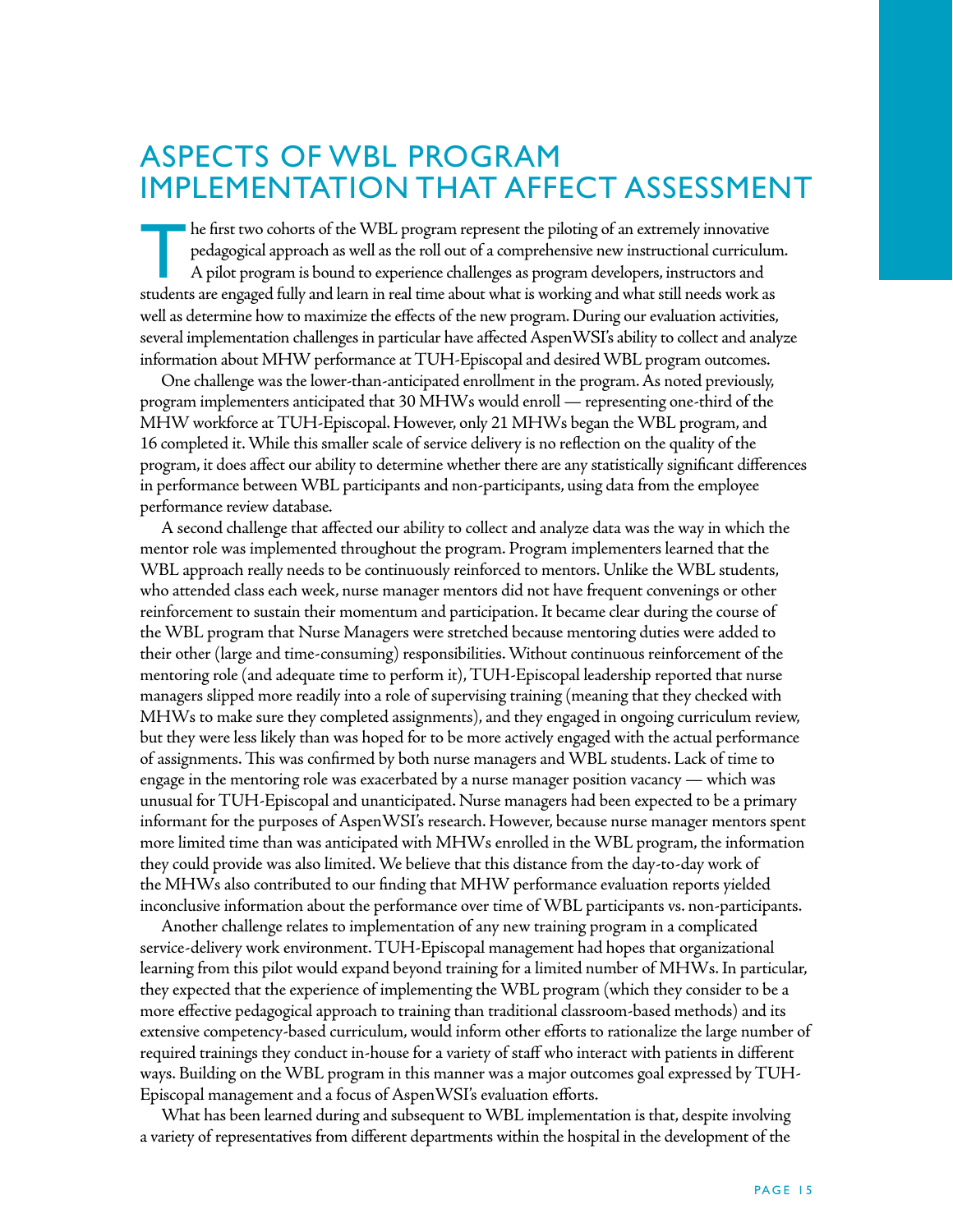curriculum, the program remained "siloed" as a program for MHWs. A variety of factors may have contributed to this situation, ranging from lack of familiarity with the curriculum to perceptions of it only being a pilot and not ready for other uses to just a need for reminders that this resource is available. In the end, while management charged with piloting the WBL program could clearly see how the program might be leveraged to improve other training, staff responsible for these other training programs, who did not perceive a clear mandate to explore its potential uses, did not or could not use it — either because they did not yet have information about its effectiveness or because they simply did not have the time, resources, creativity or charge to do this type of exploration. Although this was a goal for hospital management's perspective, it is probably unfair to charge a new pilot program with changing embedded institutional training and work culture simultaneous with delivering targeted training to frontline workers over a relatively brief time period.

As with most pilot programs, the development and implementation timeframes were very tight for TUH-Episcopal. Management at all levels can now see that it would have benefited from a "pause" after the curriculum was developed, in order to confer with other management representatives and hospital leadership and build broader "ownership" of the training. Managers could have considered how to best implement the program so that training developers and those who have an interest in the types of competencies addressed in the training would have the opportunity to plan more strategically how to get the most out of the program. At this point, hospital leadership, with input from leaders of a number of departments who have seen the value of the program as it has played out in improved MHW performance on the unit, is beginning explorations to determine how they can better leverage the value of the program with followup among MHWs who were trained, as well as incorporate aspects of the methodology and curriculum in other required training programs. Management hopes to more systemically integrate the WBL approach into their training structure. Given a longer timeframe, TUH-Episcopal management believes it will make more progress toward these goals.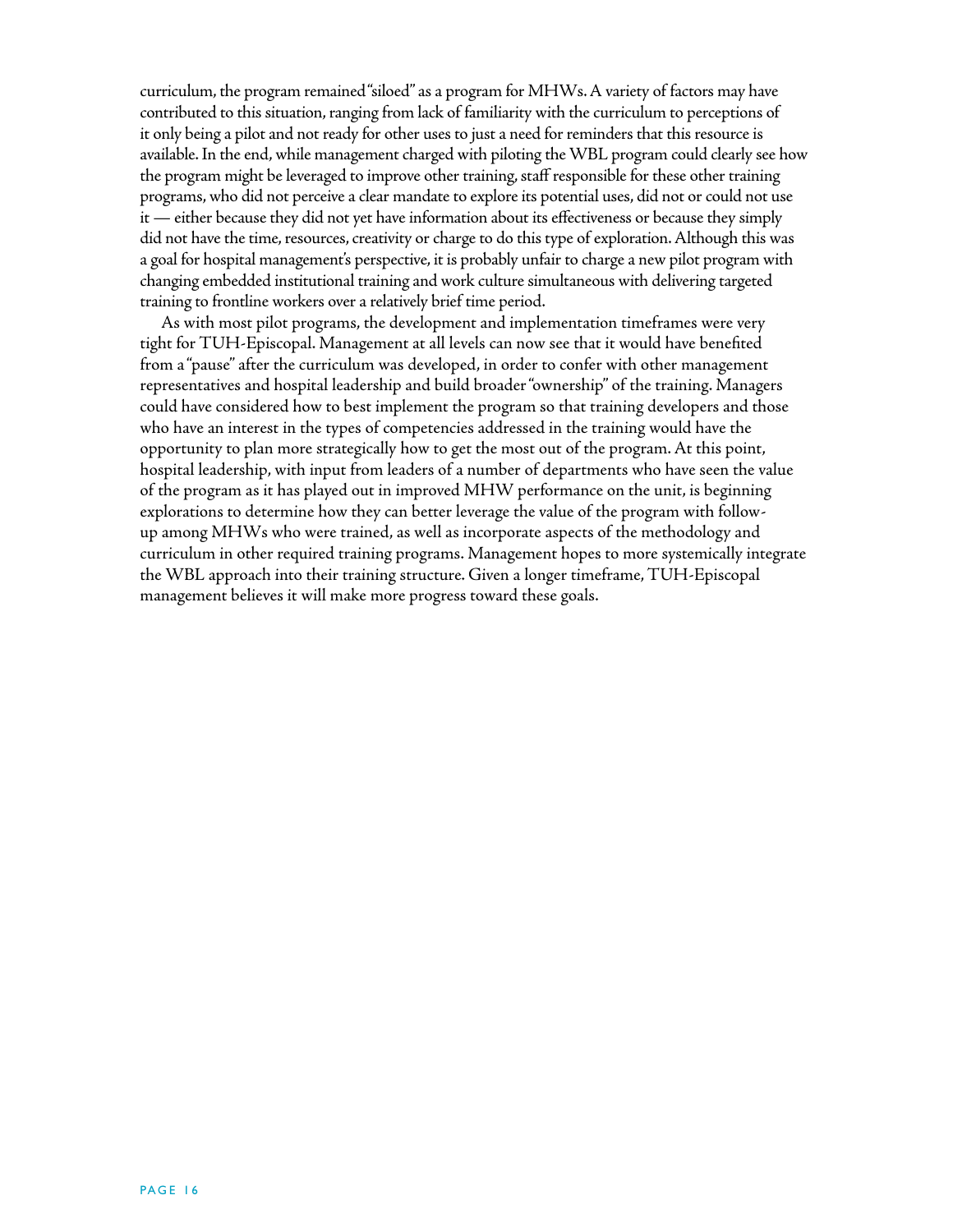## Costs to TUH-Episcopal

o estimate the total cost incurred by TUH-Episcopal to implement the WBL program, we considered several categories of costs. First, to distinguish between costs incurred to develop the program and the costs incurred to del considered several categories of costs. First, to distinguish between costs incurred to develop the program and the costs incurred to deliver it, we categorized costs as relating to either development or implementation. Second, within these categories, we broke out "new costs," which represent an outlay of funds that would not have occurred without the WBL program, and "allocated costs," which did not require an additional outlay of funds (but represent use of a hospital resource for the purpose of this program instead of some other use). For example, the time of salaried staff members is a typical allocated cost because the amount of money the hospital pays for the time of these staff members remains unchanged, but the time of these staff members is a resource that the hospital could have dedicated to some other activity. It should be noted that because our charge is to consider the net value of the WBL program to the hospital, we attempted to document only the costs borne by TUH-Episcopal.

| <b>CATEGORIES OF COSTS CONSIDERED IN ORDER TO</b><br><b>ESTIMATE TOTAL COST TO TUH-EPISCOPAL</b> |                                                                                                                                                                                       |  |  |
|--------------------------------------------------------------------------------------------------|---------------------------------------------------------------------------------------------------------------------------------------------------------------------------------------|--|--|
| New costs                                                                                        | Costs that represent an outlay of funds by TUH-Episcopal that would not have<br>occurred in the absence of the WBL program                                                            |  |  |
| Allocated costs                                                                                  | Costs incurred by TUH-Episcopal that did not require outlay of new funds,<br>but represent use of a hospital resource for the purpose of the WBL program<br>instead of some other use |  |  |
| Development costs                                                                                | Includes new and allocated costs incurred by TUH-Episcopal to inform<br>curriculum development and plan for program implementation                                                    |  |  |
| Implementation costs                                                                             | Includes new and allocated costs incurred by TUH-Episcopal to schedule and<br>deliver training to MHWs, train mentors and cover MHW vacancy during training                           |  |  |

We interviewed staff and analyzed financial reports to estimate the development and implementation costs of the WBL program. Because this WBL project was part of the national Jobs to Careers demonstration, designed to generate and communicate lessons about WBL frontline worker training to a range of health-care, policy and philanthropic audiences, TUH-Episcopal staff spent a considerable amount of time on activities related to these larger demonstration project goals (in addition to the time spent on the project as it applied to the operations of TUH-Episcopal). For example, TUH-Episcopal staff traveled to several two- or three-day national learning meetings during the course of the project; staff responded to numerous requests for information from the national Jobs to Careers evaluation team, the national program office and from the AspenWSI evaluation team; and staff prepared and delivered presentations in other venues about their experiences utilizing a WBL approach at their institution. While these activities are all worthwhile in expanding knowledge of effective training approaches for frontline health-care workers, they are not necessarily directly related to the management or operations of the WBL program at TUH-Episcopal, nor would they reflect costs another similarly situated institution would expect to incur should they seek to replicate this WBL model. Therefore, financial reports related to grants administration of the WBL project provided a useful starting point in discerning the costs incurred, but conversations with staff were critical in order to determine what portion of these costs should be ascribed to the project as implemented at the hospital.

Cost estimates for staff are based on blended hourly rates that include average costs for salary and benefits for management staff, support staff or hourly staff. Estimates were initially derived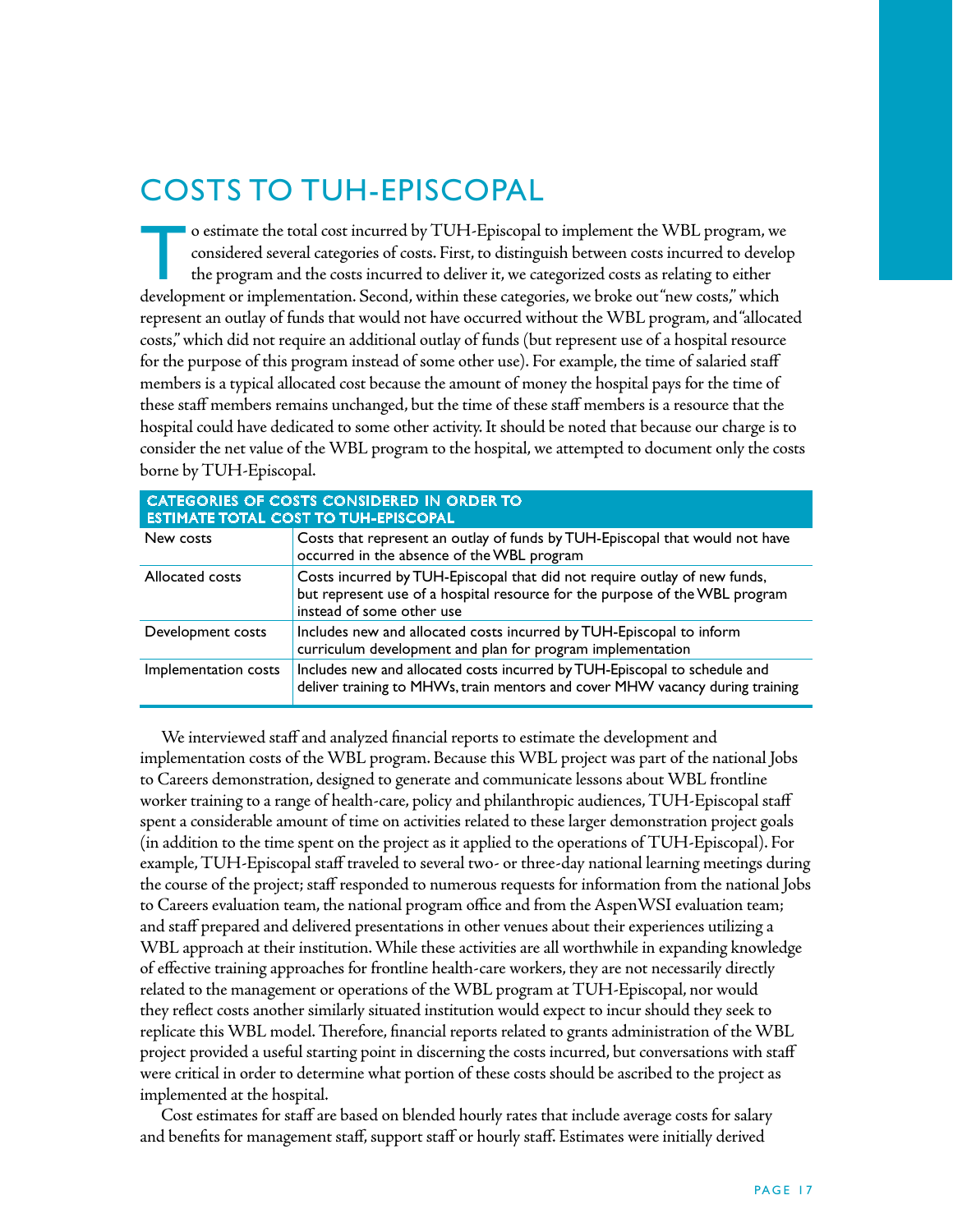from budget reports and then vetted with the program manager and the director of leadership and organizational development.

## Developmental costs

Dr. Ken Gill and his colleagues at the University of Medicine and Dentistry of New Jersey developed the curriculum for the WBL program. The cost for his services was covered by grants from the Robert Wood Johnson Foundation, The Hitachi Foundation and the Pennsylvania Department of Labor and Industry. While TUH-Episcopal did not incur new costs to develop the curriculum, hospital staff facilitated Dr. Gill's understanding of operations at TUH-Episcopal and provided feedback regarding specific competencies and other information needed for Dr. Gill to construct the curriculum. A variety of TUH-Episcopal staff played a role in facilitating Dr. Gill's understanding of the specific competencies needed among mental health workers and provided background information on previous approaches to training the hospital had undertaken. With the exception of minor expenditures for meeting materials and refreshments, all development costs are considered for the purposes of this estimate to be allocated costs. The table below details the TUH-Episcopal staff involved, the roles they played in the development stage, and the associated costs.

| <b>PARTICIPATING</b>                          |                                                                                                                                                                                                                                                 | <b>TIME</b>  | <b>COST</b>               |              |
|-----------------------------------------------|-------------------------------------------------------------------------------------------------------------------------------------------------------------------------------------------------------------------------------------------------|--------------|---------------------------|--------------|
| <b>STAFF</b>                                  | <b>ROLE</b>                                                                                                                                                                                                                                     |              | <b>PER</b><br><b>HOUR</b> | <b>TOTAL</b> |
| Project manager                               | Set up meetings, facilitated feedback, attended meetings,<br>gathered and forwarded paperwork, etc.                                                                                                                                             | 12           | \$100                     | \$1,200      |
| Director of leadership<br>development         | Attended meetings and reviewed curriculum documents<br>(3 hours), developed coaching training for nurse managers<br>prior to program launch and mid-program, developed<br>comprehensive guide for supervisors for all lessons in all<br>modules | 31           | \$100                     | \$3,100      |
| Clinical nurse specialist                     | Met with curriculum designer, reviewed curriculum<br>documents, provided TUH-Episcopal documents, made<br>follow-up phone calls, etc.                                                                                                           | 20           | \$100                     | \$2,000      |
| Director of<br>behavioral health              | Met with curriculum designer, made follow-up phone<br>calls, set up meetings with other staff, sat in on one<br>meeting, provided documentation, review competencies,<br>etc.                                                                   | 8            | \$100                     | \$800        |
| Director of therapeutic<br>recreation         | Met with curriculum designer                                                                                                                                                                                                                    | T            | \$100                     | \$100        |
| Director of<br>social work                    | Met with curriculum designer                                                                                                                                                                                                                    |              | \$100                     | \$100        |
| Medical director                              | Met with curriculum designer                                                                                                                                                                                                                    | $\mathsf{I}$ | \$100                     | \$100        |
| Director of nursing                           | Met with curriculum designer                                                                                                                                                                                                                    |              | \$100                     | \$200        |
| Nurse Managers (4)                            | 6 hours each - Met with curriculum designer,<br>conducted tours of units, made follow-up phone calls,<br>reviewed and ranked competencies                                                                                                       |              | \$100                     | \$2,400      |
| Mental health<br>workers (4)                  | Met with curriculum designer during<br>shift on the unit                                                                                                                                                                                        | 16           | \$25                      | \$400        |
| Total allocated development costs             |                                                                                                                                                                                                                                                 |              |                           | \$10,400     |
| New development costs                         |                                                                                                                                                                                                                                                 |              |                           |              |
| Meeting expenses (refreshments, photocopying) |                                                                                                                                                                                                                                                 |              |                           | \$1,500      |
| <b>TOTAL DEVELOPMENT COSTS</b>                |                                                                                                                                                                                                                                                 |              |                           | \$11,900     |

#### **TUH-Episcopal Developmental Staff Time for WBL Development Phase**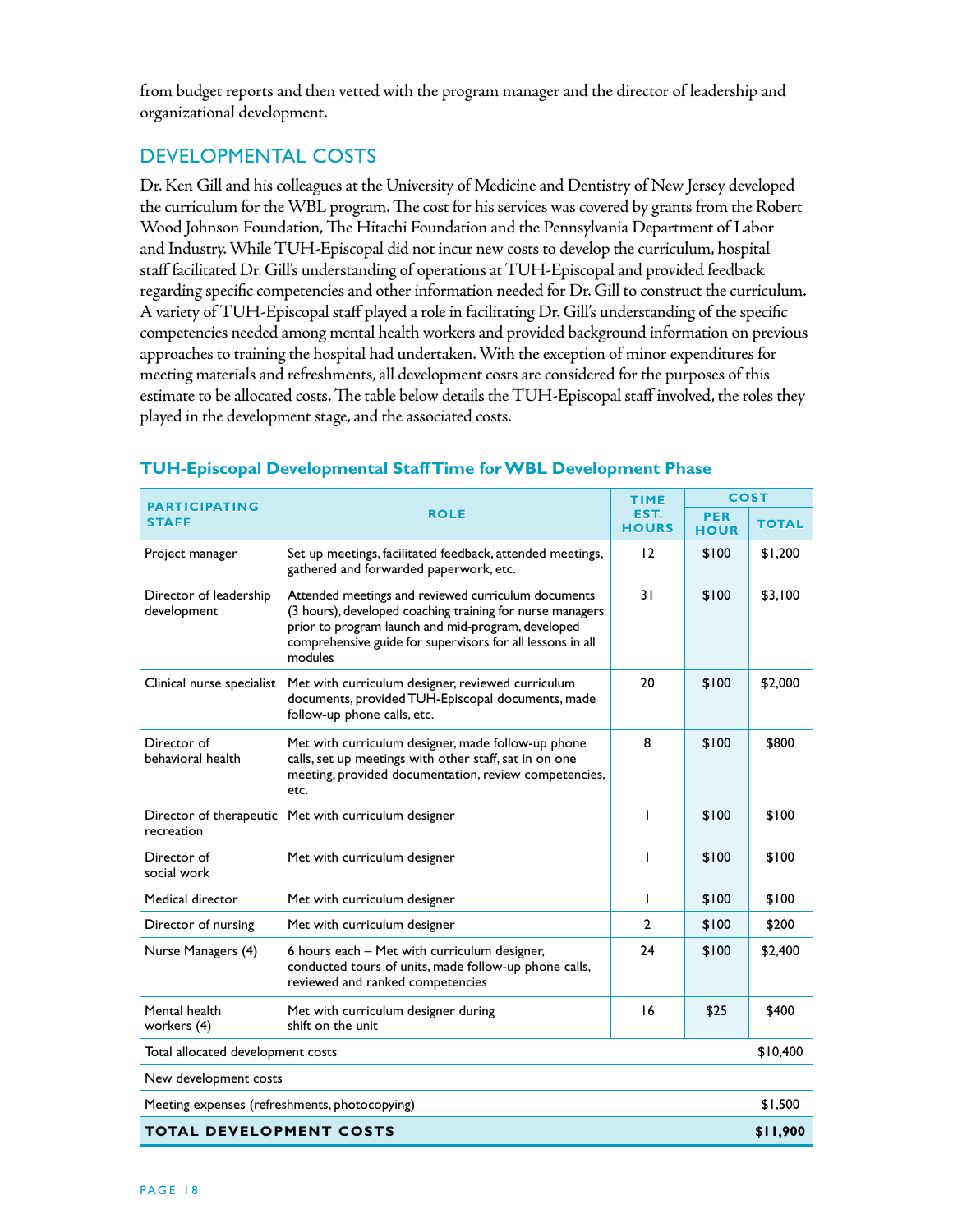## Implementation Costs

Implementation of the WBL program included not only conducting classes, but also a wide variety of other activities that included: informing potential participants about the opportunity, implementing a process for registering for the class, working with MHWs' supervisors and training them for their role as mentors, ensuring space for classes was properly prepared for sessions, providing materials as needed, and general program oversight and management.

#### New implementation costs

New costs related to implementation included funds spent for additional staff needed to cover shifts while the MHWs were in class. As mentioned previously, students spent one hour per week of paid time in class while participating in the WBL program. For the very few night shift staff who participated, both hours of class time were "off the clock" because the training schedule did not overlap with their shift.<sup>4</sup> Staff estimated that the hospital incurred costs to pay for coverage for only one-third of the paid time students spent in training. One possible reason expressed for this is that in developing the cohorts, TUH-Episcopal tried to ensure that not too many people from the same unit and shift participated in the training at the same time, and being down one person for only one hour seemed manageable. As a result, only for two units were there more than one staff person from the same shift participating in the same cohort of work-based learning. Thus, the new costs of coverage can be estimated as follows:

#### **Cohort 1**

 $14 + 15 + 16$  weeks = 45 weeks (1 hour per week) 10 MHWs  $\times$  45 hours = 450 hours TUH-Episcopal estimates that MHW shifts were covered by overtime staff 1/3 of the time  $450 / 3 = 150$  hours 150 hours x \$25 (MHW overtime rate provided by TUH-Episcopal) = \$3,750

#### **Cohort 2**

 $16 + 16 + 16$  weeks = 48 weeks (1 hour per week) 9 MHWs  $\times$  48 hours = 432 hours TUH-Episcopal estimates that MHW shifts were covered by overtime staff 1/3 of the time 432 / 3 = 144 hours 144 hours  $\times$  \$25 (MHW overtime rate provided by TUH-Episcopal) = \$3,600

 **Total estimated new cost to cover overtime MHW coverage during class time**  $$3,750 + $3,600 = $7,350$ 

### Allocated implementation costs

Allocated costs incurred to implement the program included time spent by the program manager to: communicate with a variety of staff about the program, work with supervisors to get their support for their staff members' participation, communicate about the program to staff and enroll them, provide training for nurse managers on their role in the training, and other management activities. Given that this program was a pilot, it is likely that more time was spent on these activities in this first round, but that as hospital staff and administrators become accustomed to the program, the time needed to communicate about the program would decline. However, some outreach and recruitment costs

<sup>4</sup> Two night staff started the program and one completed.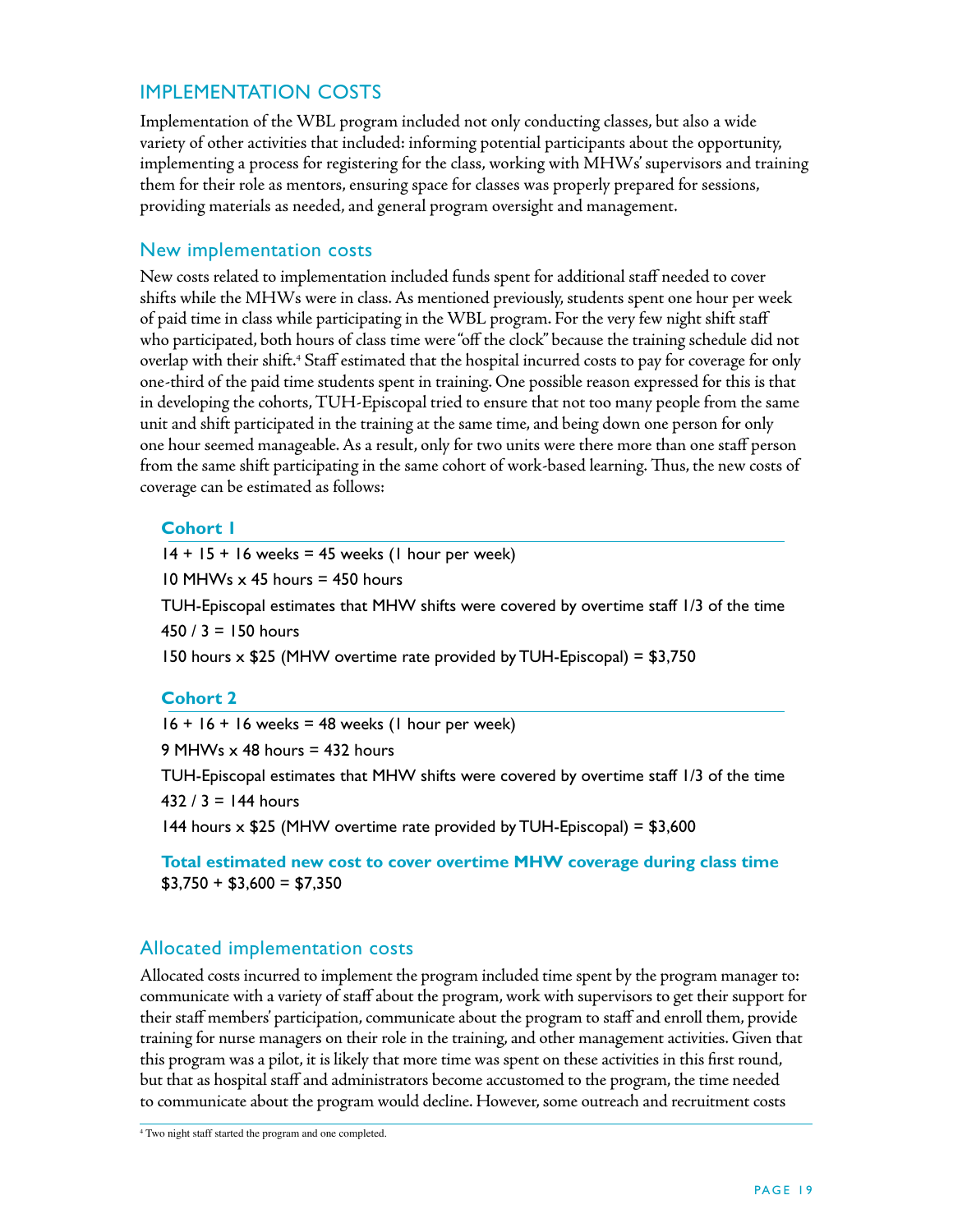would still likely be incurred, so we include the cost of the program manager's time here with the operating costs. The chart below details allocated staff costs to implement the WBL program.

|                                                        |                                                                                                                                                                                                                                                                                                                         | TIME                 |                           | <b>COST</b>  |  |
|--------------------------------------------------------|-------------------------------------------------------------------------------------------------------------------------------------------------------------------------------------------------------------------------------------------------------------------------------------------------------------------------|----------------------|---------------------------|--------------|--|
| <b>IMPLEMENTATION PHASE</b>                            |                                                                                                                                                                                                                                                                                                                         | EST.<br><b>HOURS</b> | <b>PER</b><br><b>HOUR</b> | <b>TOTAL</b> |  |
|                                                        | PROJECT START-UP AND PARTICIPANT RECRUITMENT PHASE (3 MONTHS)                                                                                                                                                                                                                                                           |                      |                           |              |  |
| Project manager                                        | Met with variety of project staff (nurse managers, human<br>resources, physicians, social workers, etc.) to explain<br>project, was present at department head meetings, etc.<br>Organized and implemented participant recruitment. Met<br>with small groups of MHWs in recruitment phase, etc.<br>(avg. 15 hours/week) | 195                  | \$100                     | \$19,500     |  |
| Assistant to<br>project manager                        | Assisted with meetings with MHWs in recruitment<br>phase (2 days of meetings)                                                                                                                                                                                                                                           | 16                   | \$25                      | \$400        |  |
| <b>NURSE MANAGER TRAINING</b>                          |                                                                                                                                                                                                                                                                                                                         |                      |                           |              |  |
|                                                        |                                                                                                                                                                                                                                                                                                                         | 32                   |                           |              |  |
| Nurse managers                                         | 4 nurse managers at 1-day orientation                                                                                                                                                                                                                                                                                   |                      | \$100                     | \$3,200      |  |
|                                                        | 4 nurse managers at $\frac{1}{2}$ -day curriculum review for<br>second module                                                                                                                                                                                                                                           | 16                   | \$100                     | \$1,600      |  |
|                                                        | 3 nurse managers at 1-day curriculum review for 3rd<br>module and mentoring refresher session                                                                                                                                                                                                                           | 24                   | \$100                     | \$2,400      |  |
| Director of<br>leadership<br>development               | Delivered training for nurse managers                                                                                                                                                                                                                                                                                   | 20                   | \$100                     | \$2,000      |  |
| <b>ONGOING PROJECT MANAGEMENT</b>                      |                                                                                                                                                                                                                                                                                                                         |                      |                           |              |  |
| Project manager                                        | Averaged 30 min. per week on general project<br>management (beginning of Cohort I to end of Cohort<br>$2 - 50$ weeks)                                                                                                                                                                                                   | 25                   | \$100                     | \$2,500      |  |
| Staffing<br>coordinator                                | Average 30 min. per week on general project<br>management (beginning of Cohort I to end of Cohort<br>$2 - 50$ weeks)                                                                                                                                                                                                    | 25                   | \$25                      | \$625        |  |
|                                                        | MHW PARTICIPATION (UNCOVERED TIME) & MENTORS                                                                                                                                                                                                                                                                            |                      |                           |              |  |
| Mental health<br>workers-Cohort I                      | 450 hours x 2/3 time                                                                                                                                                                                                                                                                                                    | 300                  | \$25                      | \$7,500      |  |
| Mental health<br>workers-Cohort 2                      | 432 hours $\times$ 2/3 time                                                                                                                                                                                                                                                                                             | 288                  | \$25                      | \$7,200      |  |
| 4 nurse managers                                       | Estimate average 1.5 hours per week mentoring<br>(50 weeks)                                                                                                                                                                                                                                                             | 300                  | \$100                     | \$30,000     |  |
| POST-TRAINING REVIEW                                   |                                                                                                                                                                                                                                                                                                                         |                      |                           |              |  |
| Project manager                                        | full day review of 3 modules - what worked,<br>what didn't                                                                                                                                                                                                                                                              | 8                    | \$100                     | \$800        |  |
| Nurse manager                                          | full day review of 3 modules - what worked,<br>what didn't                                                                                                                                                                                                                                                              | 8                    | \$100                     | \$800        |  |
| Director of<br>leadership<br>development               | full day review of 3 modules - what worked,<br>what didn't                                                                                                                                                                                                                                                              | 8                    | \$100                     | \$800        |  |
| Clinical nurse<br>specialist                           | full day review of 3 modules - what worked,<br>what didn't                                                                                                                                                                                                                                                              | 8                    | \$100                     | \$800        |  |
| 2 Mental health<br>workers                             | full day review of 3 modules - what worked,<br>what didn't                                                                                                                                                                                                                                                              | 16                   | \$25                      | \$400        |  |
| TOTAL IMPLEMENTATION PHASE ALLOCATED COSTS<br>\$80,925 |                                                                                                                                                                                                                                                                                                                         |                      |                           |              |  |

## **TUH-Episcopal staff time (allocated costs)**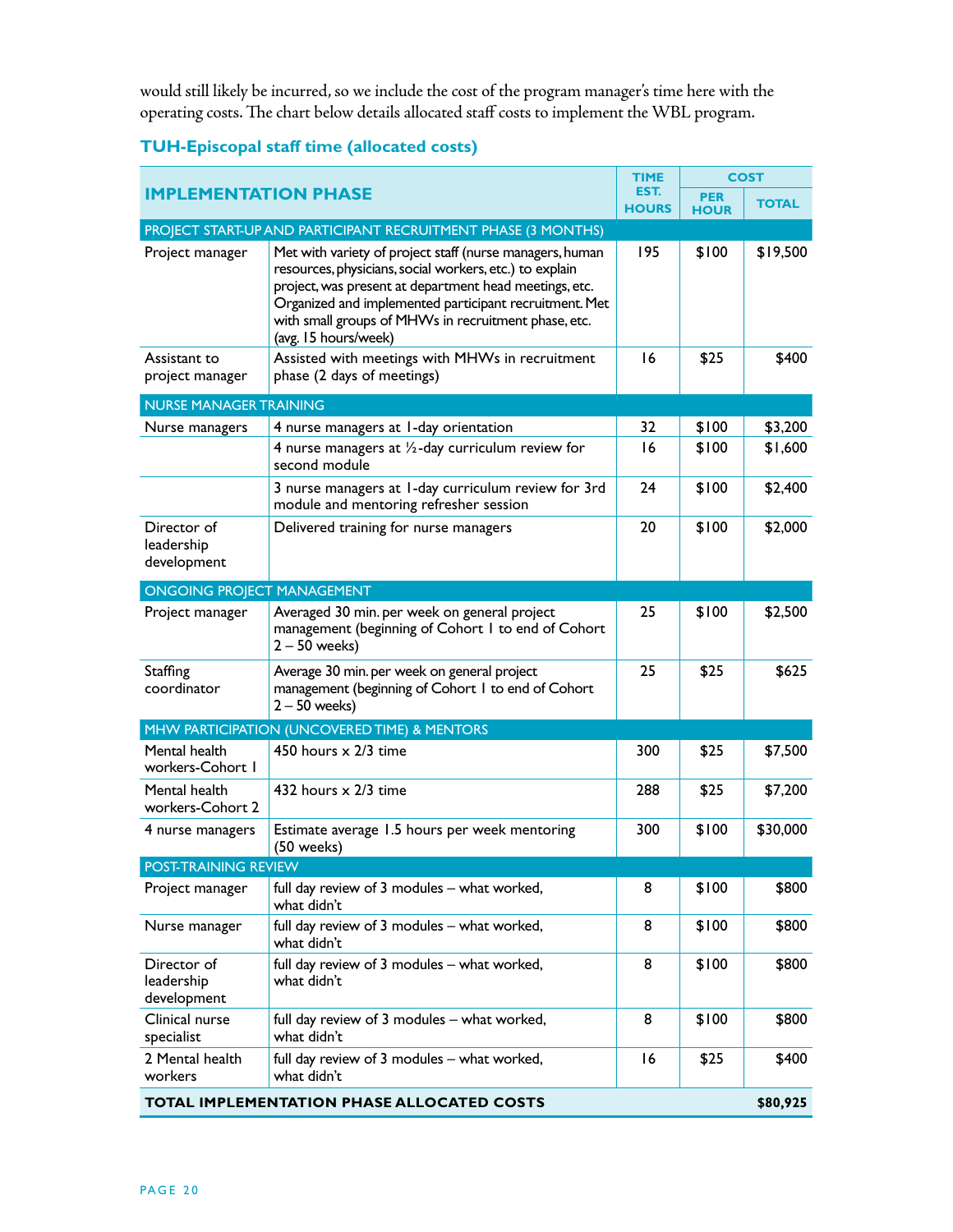## Summary of Estimated Costs to TUH-Episcopal

Most (91 percent) of TUH-Episcopal's estimated costs to develop and implement the WBL program were allocated and occurred during the implementation phase (88 percent). Hospital management anticipates that future rounds of the WBL program would require less salaried staff time to manage and implement and, thus, implementation costs would be expected to decline. Because development of the WBL curriculum was heavily subsidized, the hospital incurred very little in the way of either new or allocated costs for the development phase of the project. Given that the curriculum is now publicly available, however, another similarly situated institution would also not incur the development costs that were paid for with grant funds.

| <b>PHASE</b>                 | <b>ALLOCATED</b><br><b>COSTS</b> | <b>NEW COSTS</b> | <b>TOTAL COSTS</b> |
|------------------------------|----------------------------------|------------------|--------------------|
| Development                  | \$10,400                         | \$1,500          | \$11.900           |
| Implementation               | \$80,925                         | \$7,350          | \$88,275           |
| <b>Total estimated costs</b> | \$91,325                         | \$8,850          | \$100, 175         |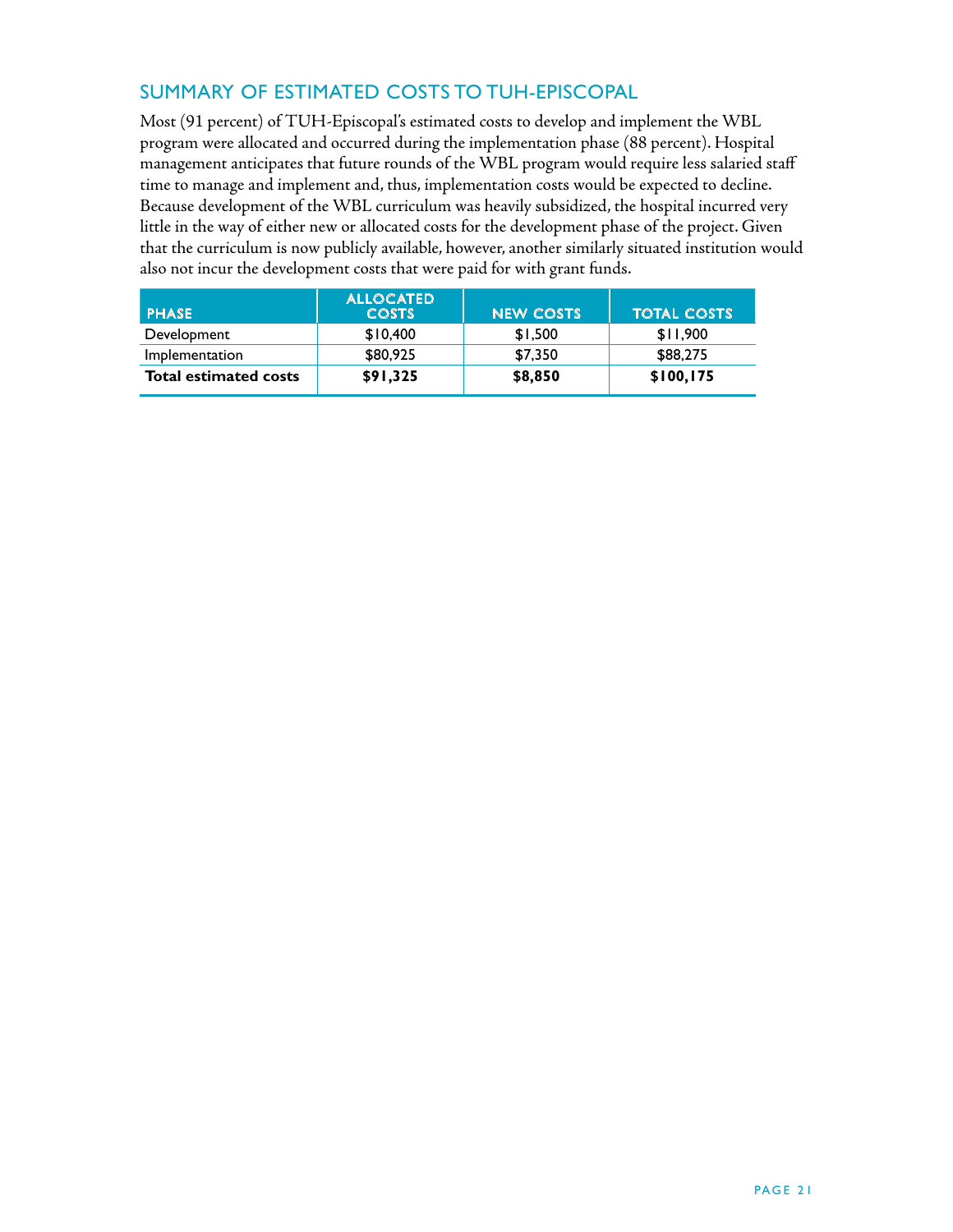## Findings from the Assessment

ur most informative data-gathering work was a series of focus groups and in-depth interviews with mental health workers who participated in the WBL program, behavioral health therapists, social workers and physicians who work collaboratively with MHWs, and nurse managers who supervise MHWs, among other hospital staff. While we initially sought to inform TUH-Episcopal's three main learning questions (MHW capacity to participate more actively as members of patient treatment teams; WBL influences on MHWs' longer-term education outcomes; and utility of the WBL approach and curriculum to meet other hospital staff training needs), we ultimately learned a great deal more.

The remainder of this report describes findings from these rich qualitative data sources. We begin with information that is important for understanding the context for program outcomes, including:

- $\blacksquare$  MHWs' motivation for participating in the WBL program
- $\blacksquare$  Perceptions of other staff about the role of MHWs in patient care treatment teams
- $\blacksquare$  MHWs' perceptions of their own role on the patient care treatment team

Following this is a section describing the influence of the WBL program on the job performance of MHWs who participated. This section describes specific competencies that the variety of focus group and interview informants reported as having improved as a result of the program. Findings about specific competencies and performance are organized into sections describing:

- n Knowledge about mental illnesses, symptoms, behaviors and medical terminology
- $\blacksquare$  Writing and patient charting skills
- $\blacksquare$  Communication and patient interactions
- $\blacksquare$  Participation in patient care team

## Motivation for Participating in WBL

Participation in the WBL program was voluntary, and MHWs themselves described three different types of motivation for participating: (1) the expectation that completing the program would lead to a pay increase or promotion; (2) the expectation of earning college credits; and (3) belief that the program would help them improve their performance.

#### Expectation of pay raise / promotion

In focus groups conducted with Mental Health Workers, many spoke about the lack of accessible advancement opportunities in the behavioral health field. The pay scale for frontline MHW workers is very flat, and promotion requires completing nursing or other allied health degree programs. WBL participants saw the WBL program and the intent expressed by hospital management to explore providing an increase in pay and/or some type of promotion for successful completers as a way to earn more income and possibly advance in their profession. Comments from focus group participants included:

- *In our field ... [there are] not many ladders as far as rates of pay. Mental health workers get one flat rate. ... We don't know what's going to happen at this point, but that was a possibility — to create a ladder.*
- *I'm here to move up the pay scale I don't need more college credits.*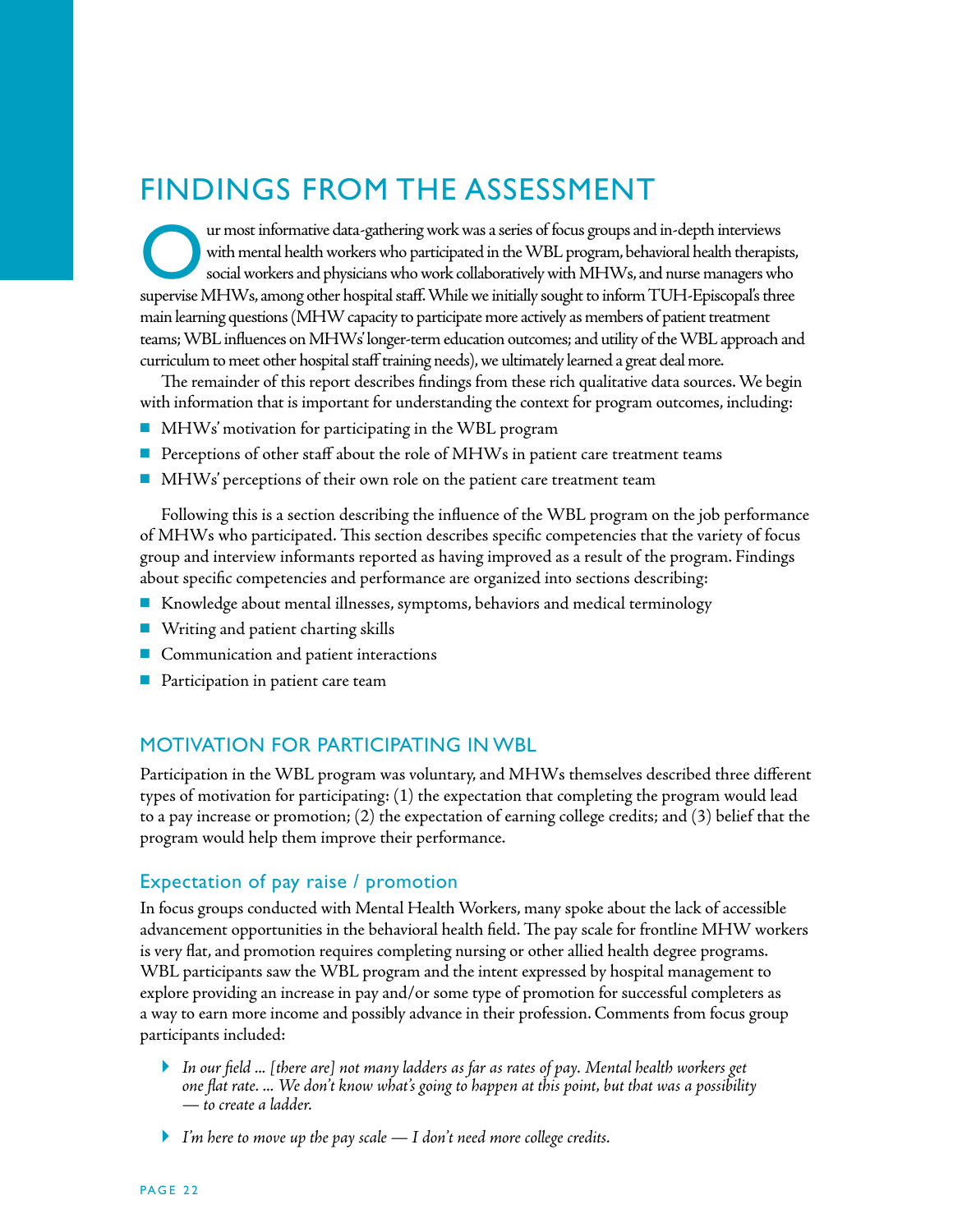A number of WBL participants commented that they thought their colleagues who chose not to participate or who dropped out of the WBL program doubted that completing the program would lead to a raise.

- *… When I talked to them, they said, "Well, you know … what can I learn from this? I've been doing this all these years. It's not going to help me move any further up the ladder".*
- *[People didn't sign up] because they doubted the increase in pay.*
- *A lot of people doubted it. That's why they left.*

At the conclusion of the WBL program, TUH-Episcopal did successfully negotiate with the MHWs' union for a 50-cent per-hour wage differential for WBL program graduates. This wage differential is not calculated as part of base pay and, therefore, it is not included for the purposes of calculating wages when percentage-based increases in pay are negotiated. Rather, it is a flat amount that is added on to regular hourly wages. Management has not yet implemented any new steps along a career ladder for MHWs, and we are not aware of any ongoing labor-management negotiations for new positions such as "lead" MHW within a unit or shift.

## Expectation of earning college credits

Several participants noted that they were in the process of pursuing a degree or credential and that the chance to earn college credits through the WBL program was a motivating factor in their decision to participate. A number of other WBL participants had already earned an associate's or bachelor's degree prior to enrolling. One participant noted that the convenience of attending classes at work was particularly helpful in managing family and other life responsibilities and, as a result, decided to forgo enrolling in college while participating in the WBL program. In general, there was widespread agreement in MHW focus groups that the possibility of earning college credits was an attractive feature of the WBL program. The possibility of earning college credits was also linked, at least for some participants, to a desire to move up the career ladder.

 *Once you're a mental health worker, seems like there's nowhere to go unless you go to school. ... [You] can't move up unless you have a bachelor's [degree].* 

Subsequent to the WBL program, District 1199C Training and Upgrading Fund was successful in negotiating an articulation agreement for the program with Philadelphia University. WBL graduates are eligible for 21 credits at Philadelphia University. Credits are awarded by the university when WBL graduates complete a three-course sequence toward a 30-credit vocational certificate in behavioral health. This certification is the foundation of a 60-credit associate's degree in health and human services. This articulation agreement is also in effect for graduates of the Training Fund's behavioral health certificate program. It is important to note for the purposes of comparison, that the WBL program implemented at TUH-Episcopal, because it occurs in the workplace and requires fewer classroom or seminar hours, is far more accessible for incumbent workers than is the classroom-based certificate program. Workers launch or continue progress toward a college degree much more efficiently through the WBL program. The following table shows the differences in amount of time required of students. Both programs are implemented by District 1199C Training and Upgrading Fund.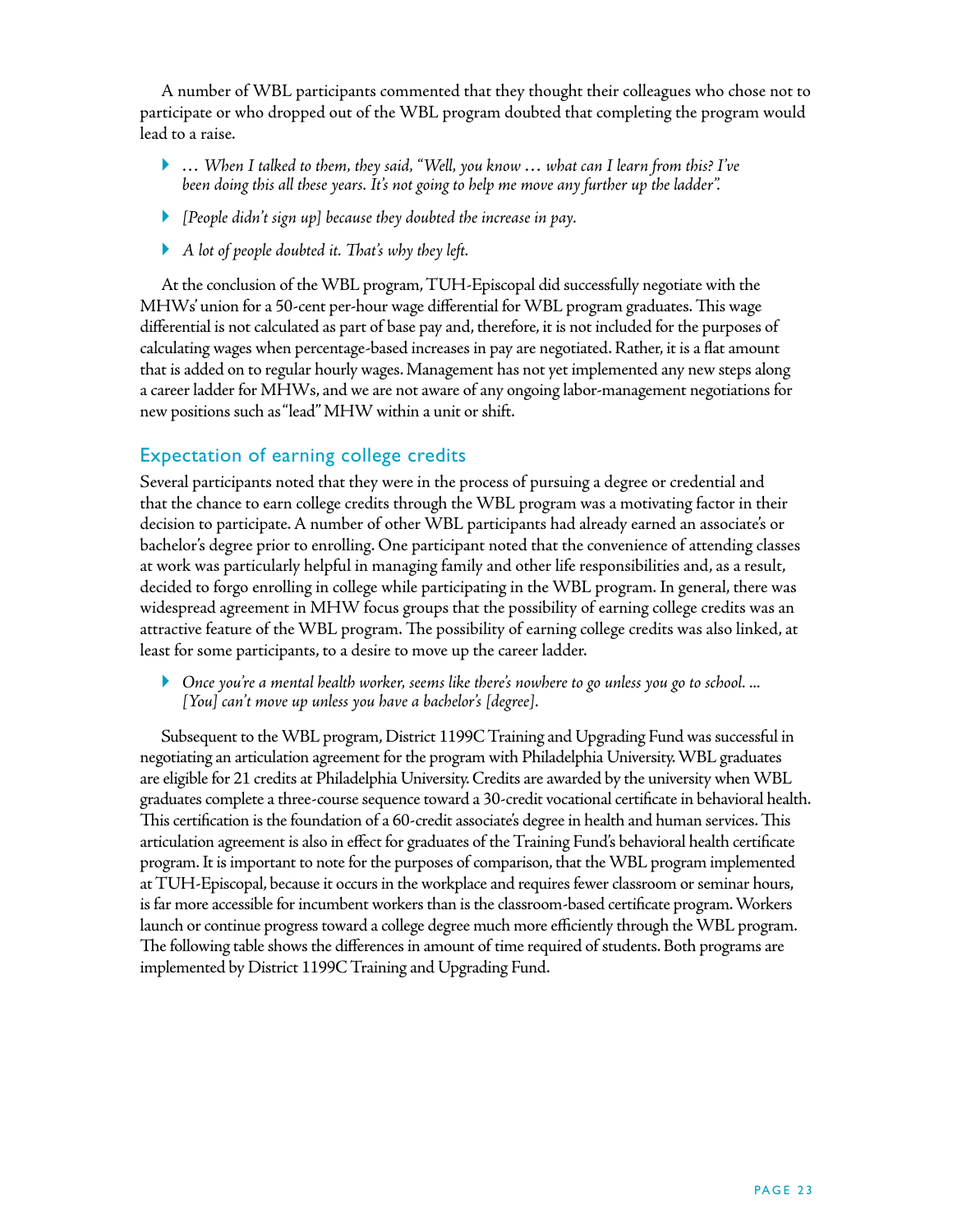| <b>COMPARISON OF TRADITIONAL CLASSROOM AND WBL MODELS5</b> |     |                                     |     |  |
|------------------------------------------------------------|-----|-------------------------------------|-----|--|
| Original technical training program                        |     | WBL program (3 Modules)             |     |  |
| Classroom hours                                            | 303 | Seminar hours                       | 72  |  |
| Clinical hours $*$                                         | 72  | Action learning hours <sup>**</sup> | 144 |  |
| <b>Total hours</b>                                         | 375 | <b>Total hours</b>                  | 216 |  |
| 21 college credits                                         |     | 21 college credits                  |     |  |

\*Pursued off-site, on employees' time

\*\*Some assignments are completed on employees' time (off-the-clock)

At the time this report was prepared, four of the 16 WBL graduates were enrolled at Philadelphia University for the Fall 2010 term. Another three WBL graduates graduated with associate's degrees in Health and Human Services, one from Philadelphia University and two from Community College of Philadelphia. Two of these graduates are enrolled in bachelor's degree programs, one at Philadelphia University and one at Drexel University.

### Professional interest

The large majority of MHWs in the focus groups indicated that they were interested in professional development, thought that the training would be interesting, and hoped to perform their jobs more effectively as a result of the program.

 *… It's an opportunity to learn something different. I went to community college and I had my associate's degree in behavioral health and human services. But there's still stuff I learned here in class that I didn't get there.*

## Perceptions of other Staff about the Role of MHWs in Patient Care Treatment Teams

An important goal of all of the focus groups conducted with staff other than the MHWs themselves was to learn about the ways in which different staff interact with MHWs. This was important for two reasons: (1) to learn how well-positioned different staff are to comment on MHW performance and (2) to get input from different staff about the performance of MHWs relative to their participation in WBL.

### Social workers and behavioral health therapists

The original research design developed with TUH-Episcopal did not include a strategy for learning from social workers and behavioral health therapists (BHTs). After hearing from MHWs about how closely they work with social workers and BHTs and their assertions that these staff are better positioned than are their nurse managers to comment on their day-to-day performance, we added a focus group to learn from them about their perceptions of the WBL program and MHW performance relative to the program. Eleven social workers and BHTs participated in AspenWSI's focus group, and without exception they agreed with MHWs' reports that they interact regularly with MHWs and have many opportunities to observe their work. They were eager to talk about how integral the MHWs' work is to providing quality care to patients:

 *They do a lot of, what I would call liaison-type work. They (the MHWs) are the connection between the patient and the social workers. ... They would bring to our attention things that a patient might need or if a need might arise. ... I think that they're almost indispensible to the floor …* 

<sup>&</sup>lt;sup>5</sup> Source: District 1199C Training and Upgrading Fund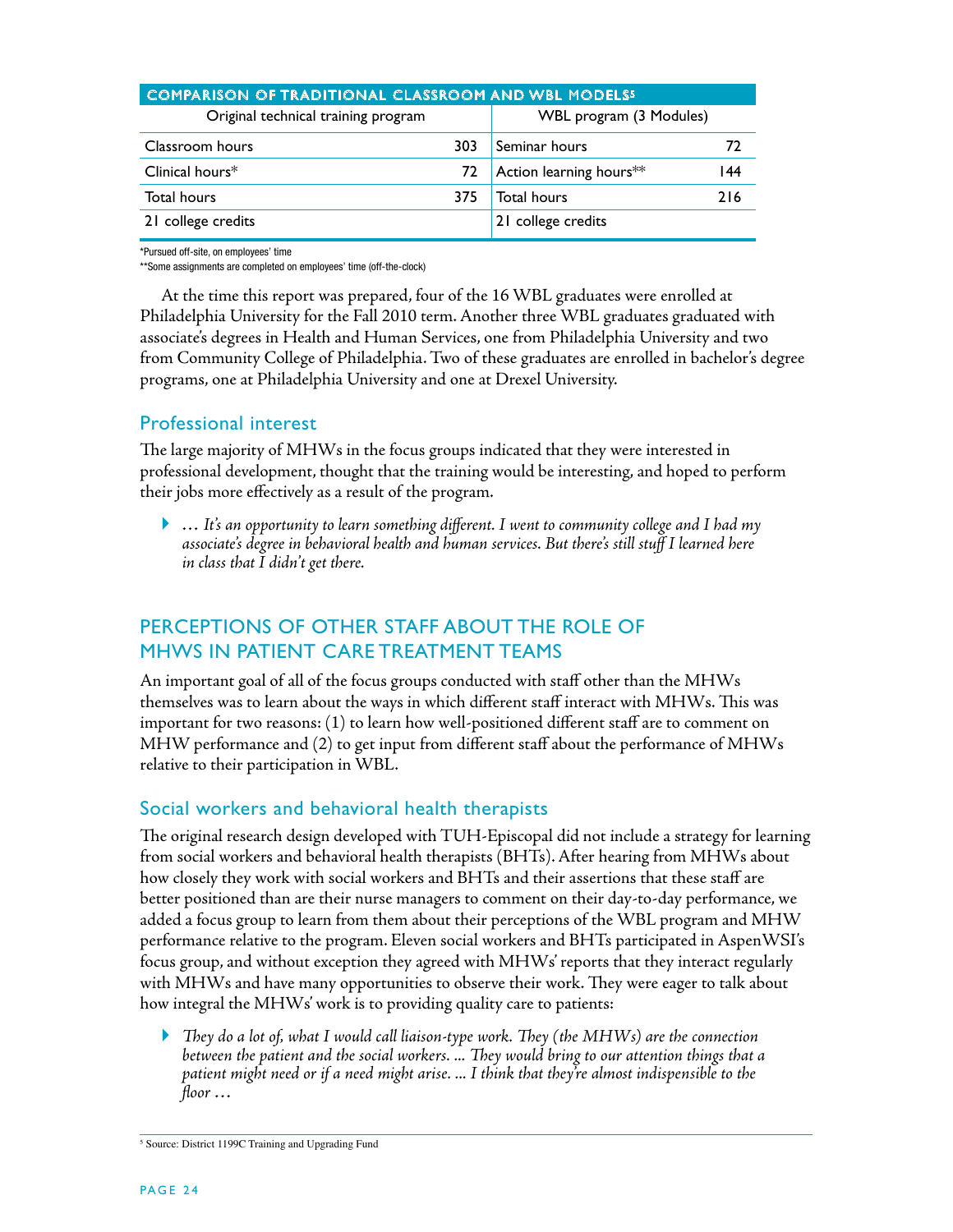- *They're (MHWs] like the pulse of the unit. ... And they act as a liaison between the doctors and the patient, the BHT, and the social workers. They interact with the patients a lot more than we do on a consistent basis.*
- *I think they're [MHWs] a vital source of information about the patients' attitude and behavior. ... and they're also integral when we're developing behavioral plans for certain patients who need behavior modification.*
- *Every social worker in here has told me that they really like when the mental health workers are more involved in the treatment teams.*

#### Nurse managers

We completed in-depth individual interviews with three of the four nurse managers who were involved with mentoring MHWs during the WBL program. The nurse managers reported disparate levels of engagement with MHWs during the training. One of the nurse managers reported not playing any substantial role at all in the program and the others reported spending somewhat more time assisting WBL participants. Nurse managers commented:

- *I knew what they were supposed to do, and I would read their papers and kind of make comments on them before they turned them in. Like if I thought things needed to be fixed or if I didn't understand what they were trying to say.*
- *Now as far as my participation with them, it has been in the capacity of coaching them at certain times with certain assignments and signing off on other assignments and helping to explain and basically helping them to tie pieces together when it came to their assignments.*
- *… I know they have assignments, but they have only come to me, that I can remember, two times the entire time they have been there [in the WBL program].*

For two of the nurse managers, their role in the WBL program did not correspond to their initial expectations. Both of these managers believed that they would be more heavily involved in the project and that it would require much more of their time because trainees would be coming to them for advice and questions. Part of this mismatch between expectations and reality was explained by interviewees:

- *I really expected that I would have to be more involved. Assignments didn't require it.*
- *I think initially it wasn't clarified well for the students. They really didn't know what they were supposed to do or ask from me.*
- *Actually, when I looked at the assignments, some of the assignments really didn't require that I get out and do anything.*

#### **Physicians**

We convened a focus group with seven physicians who interact regularly with MHWs working in a number of different treatment units at TUH-Episcopal. Only one of the physicians present at the focus group was aware that the WBL program was offered to MHWs at the hospital. For this reason, physician focus-group participants expressed understandablereservations about their ability to and the appropriateness of commenting on outcomes relating to the program. Having said this, physician focus-group participants were all knowledgeable about the performance of at least some of the MHWs who participated in the WBL program. Physicians were provided a list of students, information about timing of the training, and documentation that briefly summarized the WBL learning objectives and curriculum. Provided with this information, physicians expressed more comfort with speaking about their observations of and experiences with individual MHWs' performance relative to the competencies addressed in the WBL curriculum and the timing of the program. Physicians commented: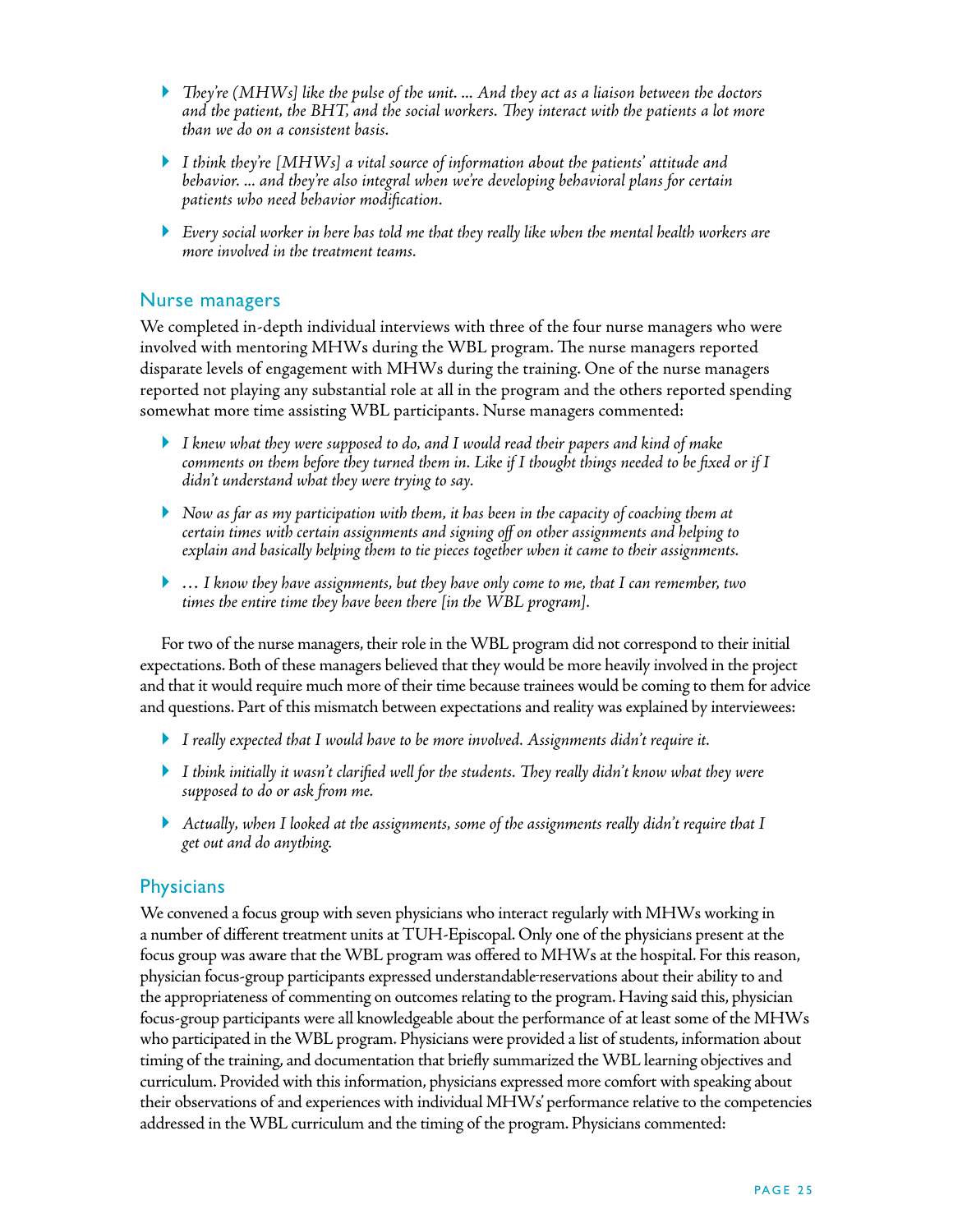- *I don't think any of us can give you a formal assessment, but I do think we can give you an indirect assessment.*
- *I think it's going to be very difficult to tell how much was the result of this [WBL program] versus attending [physicians] who have a sense of care and compassion for their patients. This is not to say this [WBL program] was good, bad or indifferent.*

Physicians all expressed agreement that they value highly the contribution that MHWs make at TUH-Episcopal. Comments included:

- *If there's a patient that you're really worried about, the mental health worker that's assigned gives you the update, so that's the person I want to speak to.*
- *The one thing that might be important is for them to hear from us how important we view them and how much we value them. I mean I'm sure that's said anyway ... if you feel you're ... on the front lines, or on the lowest end of the food chain, then hearing the people who are on the high end of it say it's important, sometimes that could be additional motivation to think, "Hey, what I do is really important." ... It is important to know this ... they're a critical part of the team. But I imagine they hear it all the time, and that these guys [other physicians in the focus group] spend a good deal of time letting them [MHWs] know how important they are and giving them a lot of reinforcement.*

## MHWs' Perceptions of their Role on the Patient Care Team

Across the board, MHWs expressed tremendous pride in their work and in the hospital. They view their job as critical to the success of the hospital. They frequently noted how much contact they have with patients relative to other members of the patient care team. They were eager to describe instances in which they feel they have been able to make a positive impact on a patient's progress. Focus group members described the importance of teamwork among their MHW colleagues and cited examples of ways in which the WBL program reinforces collegiality and team-building.

- *We exemplify this mental health group here. If you stop by and see the trophies downstairs, that's what we represent.*
- *This just enhances our professionalism to the point of a better vocabulary or speaking better. But I don't think the doctors are actually like looking at us and saying you talk better. I don't really think that. I'm just saying we feel better about ourselves, but we've been doing a great job throughout all these years. So it's just the hospital speaks for itself. We're the best in the nation for the last four or five years. So I'm just saying that to say I can't tell you how the doctor feels about me, but I feel good about me.*

We were struck by another recurring theme — that MHWs are aware that they are the lowest level of the hospital and patient care team hierarchy. Members of the focus groups did not report feeling the level of appreciation or respect that social workers, BHTs and physicians indicated in their remarks about them. Yet simultaneously they showed understanding about the time pressures faced by nurses and also described doctors who listen to them and seek their input.

- *We run an acute unit. We meet with the team doctors all the time. And most of our doctors respect our decisions. I don't know if they see the difference in us because we've always been professional from the beginning. We feel better about ourselves. So that's what's important to me — not whether Dr. [name] likes me or not. I feel better about when I go to a meeting. I'm more prepared.*
- *Doctors write the medication. The nurses give it. The therapists figure out where they're going to when they leave. Everything else from day one to day 10 when they're there is us. We make sure they get the stuff for the shower, make sure they get in the shower, they eat. We teach them things*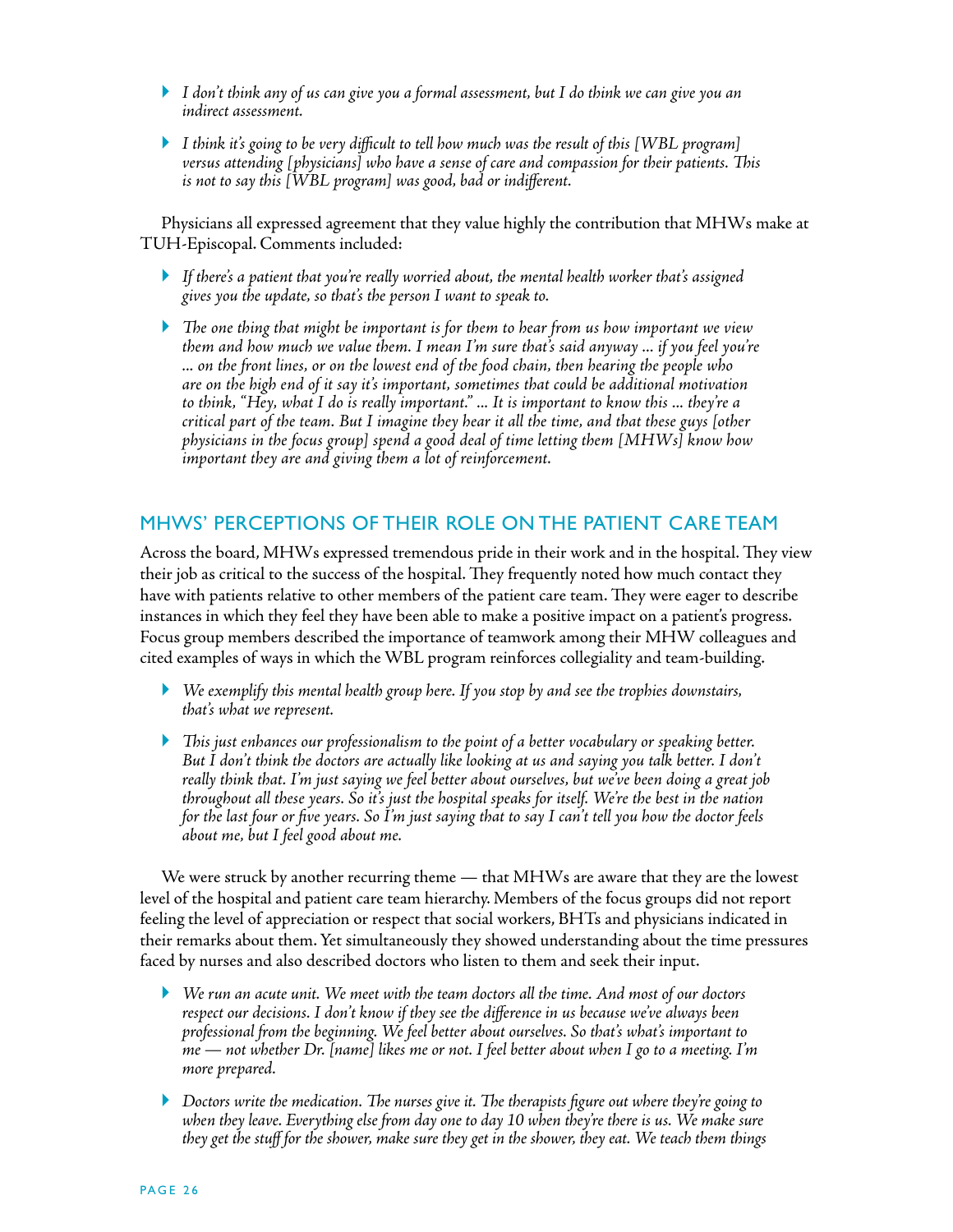*about their disease, about that medication. We teach them about coping skills, communication skills. We spend so much time and things with them that when we go to the doctor and say, You know what, we think this patient might need a little extra medication. "Well, who are you? You're just a tech."*

- *You won't [get that response from a doctor] all the time verbally, but you'll get it nonverbally. You can sense it too.*
- *Some nurses, they [are] just so reluctant to give medication. This happened several times, but I told him, "Well, this person, patient needs something." They're getting ready to escalate. We've seen this patient all day. We know that patient, how the patient acts and everything. [The nurse says] "Oh, they'll be fine. They'll be fine." OK. A half hour later, the patient punches another patient in the face. But we don't know [anything]. They'll be fine. And that happens several times. It's just that like, you know, like we lack judgment. And I really don't like that.*
- *"We look like sugar honey iced tea." I'm serious. You should hear some of the nurses, the therapists, even the social workers. "You know the mental health workers, the mental health workers." You know, one day I went in there and exploded like, "Look, the mental health workers what?" I said we spend 90 percent of the time with these patients. And we have more insight [about] what these patients [are] doing than anybody on this unit you know. And that's stressful. ... They don't realize we, without us, this hospital cannot run. It can't. I'm sorry. If the nurses don't want to come — I'm talking about the psych unit. But the nurses don't want to come out there. They run behind the glass, you know. We do [go into the unit].*
- *We're all we have because we're looked down upon.*

### Influence of WBL on MHW Job Performance

As described previously, the WBL curriculum provided instruction and practical exercises intended to help MHWs develop knowledge and skills in a range of areas. Information about how this new knowledge and skill has translated into MHW performance on the unit was learned via focus groups and interviews with MHWs and other staff. Analysis of MHW performance evaluation data did not yield helpful results in assessing whether WBL participants' performance improved relative to non-WBL participant MHWs or pre- and post-WBL training. The areas that came up most frequently in focus groups and interviews included the following:

- n Knowledge about mental illnesses, symptoms, behaviors and medical terminology
- $\blacksquare$  Writing and patient charting skills
- $\blacksquare$  Communication and patient interactions
- $\blacksquare$  Participation in patient care team

These categories are, of course, not mutually exclusive. For example, learning more details about a specific mental illness and appropriate medical terminology for describing symptoms were reported by WBL participants as helping them to empathize with patients' struggles, to communicate more effectively with other members of the patient care team, and to write more detailed and relevant notes in patients' charts. In order to organize and summarize MHW and other staff 's wide-ranging comments about outcomes of the WBL program, we may have chosen to include an example of demonstration of a skill or knowledge in one category that has ready relevance for another.

#### Knowledge about mental illnesses, symptoms, behaviors and medical terminology

In focus groups, WBL participants reported learning about a number of mental illnesses. When asked what they recall about their course work and action learning assignments that was especially helpful or interesting to them, they listed topics such as schizophrenia, paranoia, depression, addictive diseases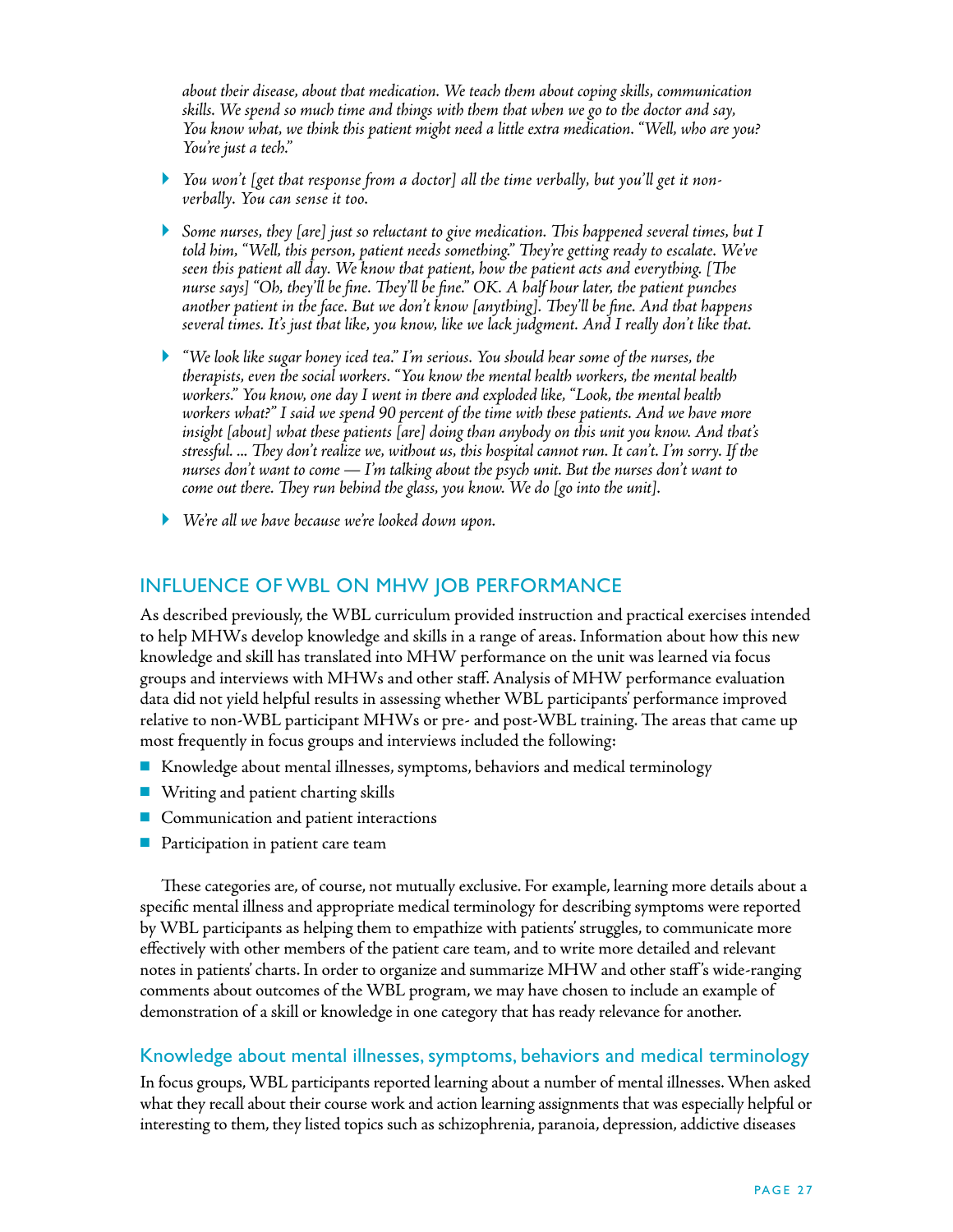such as smoking, and other substance abuse, co-occurring and recurring disorders. Most commented that learning the symptoms of different mental illnesses was helpful to them. Comments included:

- *We had [sessions] on the brain, on the neurons and serotonins ... how the neurons act in the brain and with serotonins and all ... a lot of people have been out of school for a while ... it's just enhancing what, you know, you may have learned before but totally forgot.*
- *You read the notes and ... write down the positive symptoms, negative symptoms, whether they had both of them, what stage they were in.*
- *The [training] increases your vocabulary because a lot of times when you're not in school, you know, it's a whole lot of things that you forget you know the meaning of. So it also increases your vocabulary — if you don't know a word, look it up ... instead of skipping over it.*

Behavioral health therapists commented on how the WBL program seemed to affect MHWs' performance. They also commented that enhanced knowledge about mental health, specific illnesses, symptoms and treatments has improved MHWs' performance on the unit.

- *[MHW name] with the terminology … they knew more about the psychiatric field after taking the course and they felt proud about knowing that. And also, they didn't look at difficult patients in a punitive way. They look at them in a therapeutic-type way. So I think the course helped them with that.*
- *In my groups, [MHW name] gave some suggestions for coping skills to patients, and it was very insightful and something I had never heard him say before.*
- *[MHW name] … clearly, clearly her knowledge base has really been growing and is just evident on an ongoing basis. ... The content of what she's saying is showing more and more insight ...*
- *... Knowing basic psychiatric information. Sometimes I think we all need a refresher course in that because it can get away from us. So I think that's the greatest change or impact that the course made on them [MHWs] as far as I'm concerned. They just started looking at their job in a different way.*
- *... Because of their improved knowledge, they're more knowledgeable about what they're there for, knowing the field, the psychiatric field. Knowing why certain decisions are made, knowing why psychiatrists think a certain way toward the patient, knowing about outcomes, good or poor, things like that, feeling like they're part of the team … besides just putting a person in restraints.*
- *[MHW name] was involved in this very large group describing a very difficult patient. I think she had the language, she had the descriptive language. ... I've known [MHW name] for a couple of years. But I was just very impressed with the way she spoke in front of a lot of management people from the city and from the Department of Behavioral Health. And I think that it was obvious that she probably picked up a lot of learning [from the WBL program] and she was able to really use very good descriptive terms in terms of painting a picture of this difficult patient.*

About half of the physicians in their focus group felt comfortable saying that they have seen differences in the performance of MHWs who participated in WBL — and attributing this to increased knowledge about the behavioral health field. One physician noted:

 *My sense is that there's not been much change in the way they [WBL participants he knows] handle the patients. But somehow, in the interactions that they've been having in a more formal setting, in a treatment team and so on, they tend to have a better view of why they're doing it. I've had some feeling there, a sense that maybe they are, I don't know. I thought that they were reading on their own. Actually, I was kind of impressed. I didn't know about this thing [the WBL program]. So I got a sense that ... they're really reading about this patient ... then*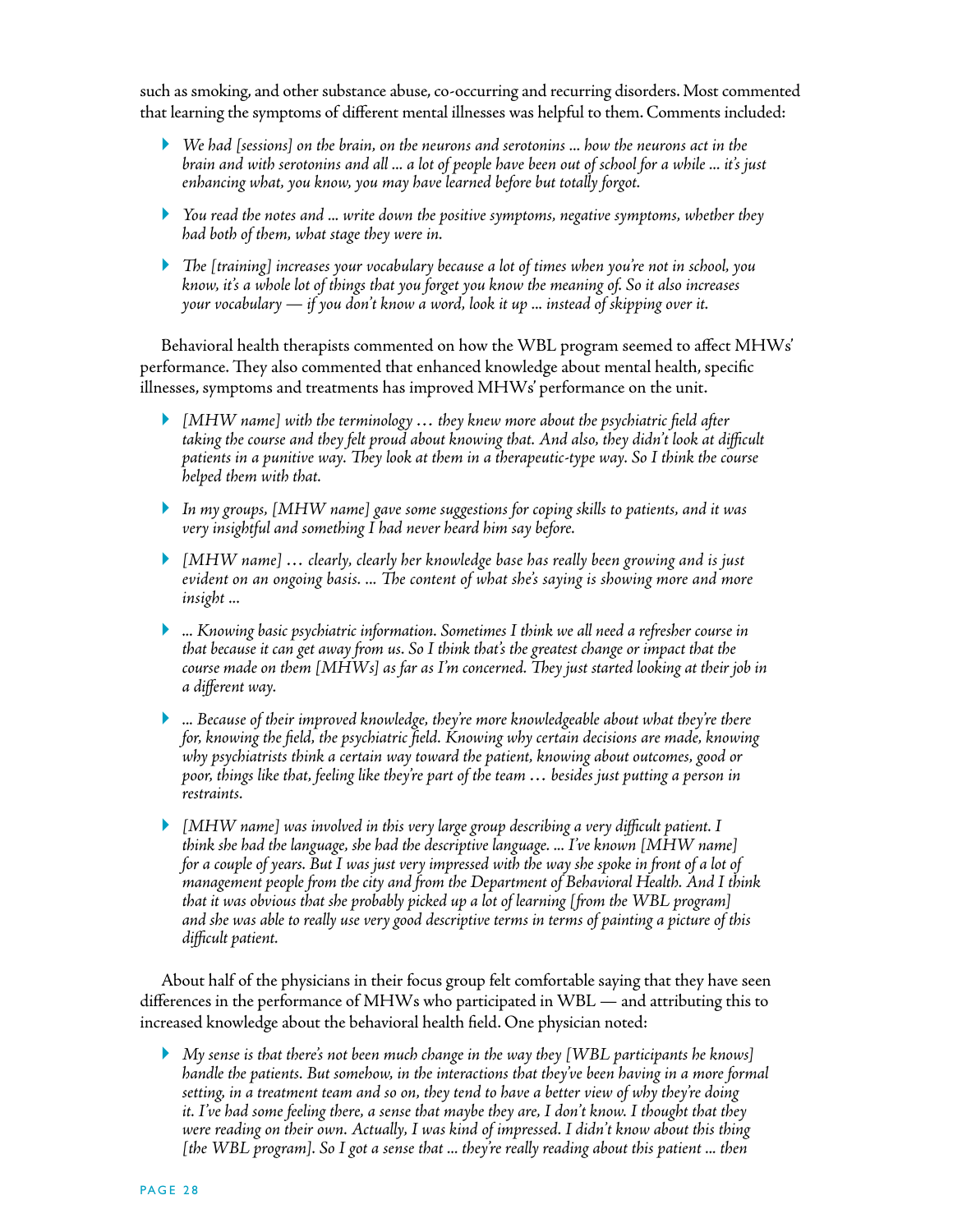*I thought they were learning from being in the treatment team [from me]. But not so! ... I did notice that I thought there was a better understanding and a better grasp of what's going on around the patients.* 

## Writing and patient charting skills

WBL participants described a range of ways that they believe their writing and charting skills have improved as a result of their participation in the training program. In focus groups, they described learning a number of new skills that they readily attributed to their improved charting abilities. These included learning relevant medical terminology and performing exercises that challenged them to practice writing skills. A recurring theme among MHWs was the significant amount of attention paid to reading charts in the training. They described doing a variety of activities that showed them how their own chart entries are critical to physicians' ability to prescribe medication and other treatment, and very significantly, that better understanding their patients' histories helps them (MHWs) to communicate with patients more effectively. Focus-group participants described using real patient charts in activities designed to learn more about specific mental illnesses, to practice new communication skills, to practice interviewing techniques, and to practice writing skills, among others.

- *We had to pick a patient and do research, and that helped me out ... because the thing that I don't do often is like go to the patient's chart. So this allowed me to go through their whole chart and look when they came from the CRIC and also look up what they typed, you know, how many times the patient's been here. ... And when we have patients come now, I'll check the chart and I'll read the charts to see how many times they've been here and ... learn things about their family and if they've ever been abused or if they're bipolar or schizophrenia or something to that effect.*
- *Like before, I didn't even like really read the charts. I was just going by instinct, just by dealing with that person on a day-to-day basis. But now I come in here [WBL], I got so I read the charts more.*
- *If you read the chart ... like when we do monitoring the patient ... you write a real note on what you actually observed as opposed to what somebody else said yesterday 24 hours ago. Because you really don't help the patient by saying something that you didn't observe. Because now the doctor might up his medication; he might bring his medication down.*
- *The mental health workers spend the most amount of time on the units with the patients. And basically I find on my unit that if a social worker needs a little information like they're trying to place the patient or whatever, they actually will come up and say they read the mental health worker notes ... because the mental health workers actually give them more insight of whether the patients are doing better.*

A variety of skills are required to write good chart notes. Strong observation, knowledge of what's being seen and the ability to write an understandable observation are among the skills that focus group participants described through their comments. The following example illustrates a case where all of these seemed to come together for a participant.

 *We have this thing here throughout the hospital. I guess all hospitals have it — called the tracer. ... She actually comes and takes the chart and studies this patient before we even begin the tracer. ... Me, personally, [it] just so happened I did not do a cookie-cutter note this day and again this [WBL] class really helped me a lot with my writing skills. I did her note that particular day. I noticed the patient. She was very "manicky." So, of course, as a diagnosis, I wrote mania, you know, and I explained what she did all day. So upper management asked, asked the doctor, the social worker, the nurse. She actually asked them to read their notes, and so after they all read their notes, I was last. I'm like, "I wonder why she didn't ask me?" She said, "Would y'all think she had mania too?" The doctor didn't even have mania as one of the problems. She said, "[MHW Name], read your note." I read my note, and she said that's how a note should be written. I was like, oh my goodness. So [my] writing skills definitely improved.*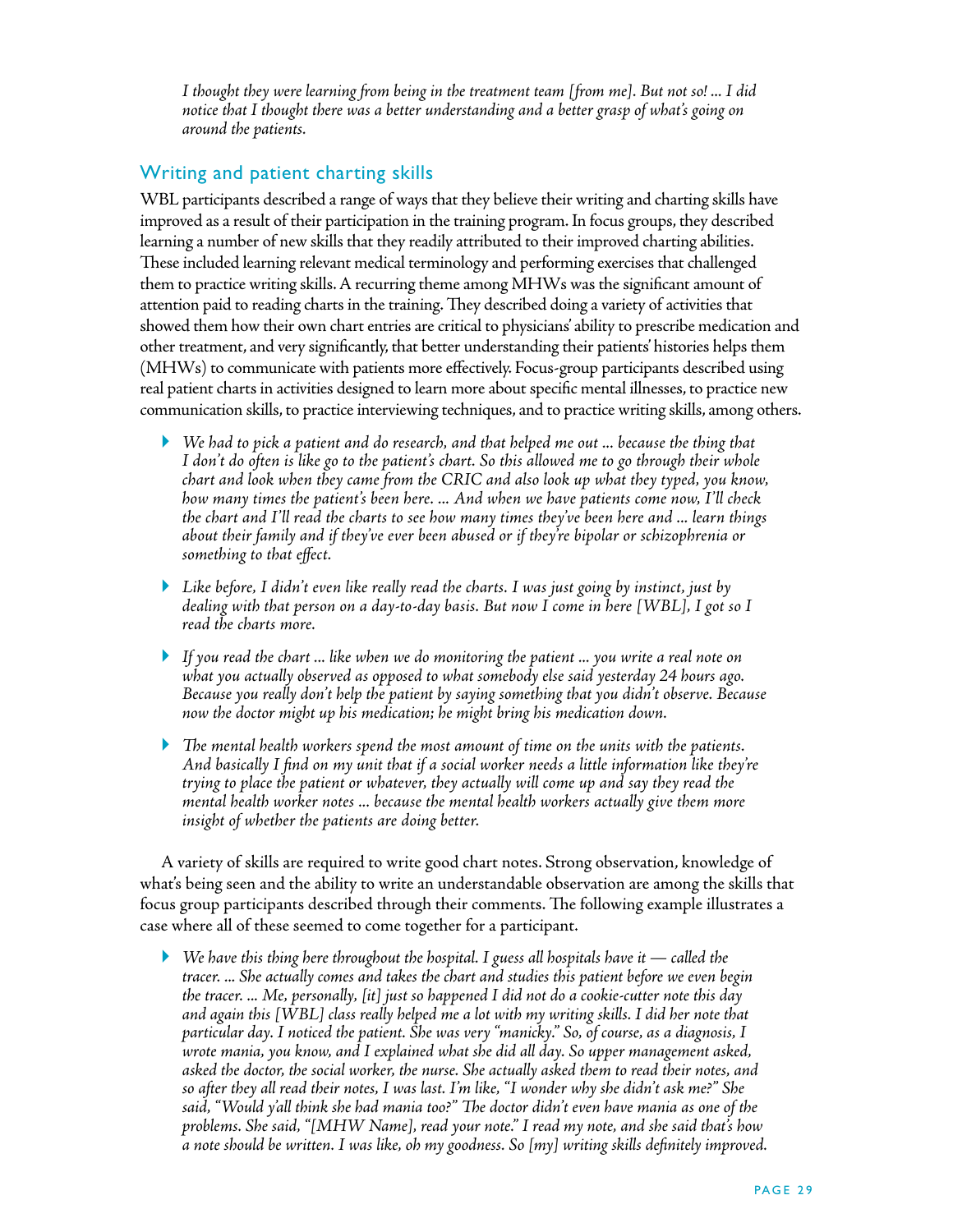MHWs explained what makes up a good chart note.

- *Well, sometimes you're pressed for time. You just write the basic ... if they had their medication, if they ate their meals.*
- *My note was more concrete. It depends on the patient.*
- *It's straight to the point.*

From respondents who commented on what makes up a bad note:

- *It's going to pertain to 10 other patients.*
- *It doesn't have its own identity like a cookie cutter.*

The WBL participants value highly the writing instruction and opportunities to practice writing skills they had throughout the course. They discussed writing skills as something they were proud of improving. They feel more confident writing patient chart notes as a result of this practice.

- *In the first module, we had to do a lot of writing. We wrote on schizophrenia. We wrote on depression. So the writing skills, I think, were sharpened because now we were ... reminded of certain things. ... You keep writing the same thing all over again, you know, "Patient hearing voices." But, you know, we start to use different terminologies and it just seems like for me the writing aspect of it was good.*
- *I say my writing skills definitely improved.*

Social workers reported using MHW chart notes as an information source for insurance reimbursement. A couple of social workers commented that they think the WBL program has helped the MHWs they work with to improve their charting skills. Their comments in the focus group included:

- *The MHWs are the people who see the patients the most throughout the day. And therefore {they] have the most information on how the patient's doing. And all the social workers in this room do the same sort of reviews that I do ... [including] cases that were in the hospital four, five, six months ago. And they get approved for insurance retrospectively. ... So I don't have the ability to go to the MHW and ask, what happened ... with the patient ... because it's so far in the past. So really those [chart] notes are more pivotal in the retrospective reviews ... especially on weekends because our weekend documentation is quite poor to begin with ... because you have one doctor for the entire hospital. You're not getting a PhD or a social worker note on the weekend. So it's primarily RNs and MHWs who are documenting in the chart.*
- *... I would say that some of the best mental health worker notes that I see are from the MHWs on this list [WBL participants]. I can't tell what came first and I'm not going to try to decipher that, but I will say some of our best mental health worker note writers are on this list.*
- *You know, sometimes you can look at a chart and you could see documentation and you get a different look at the patient — like the patient is a different person. The mental health workers that I work with [WBL participants] .... [their notes] are consistent with the patients and the course of treatment.*

Nurse managers commented in interviews that they also believe that WBL participants had improved their written communication (and charting) skills as a result of the program. They noted:

 *I have seen more specifics being included in the documentation, especially among the students that participated in this module. So I've seen more detailed documentation explaining and describing, more descriptive documentation, if I can say, of patients' behaviors, patients' subjective or objective inputs.*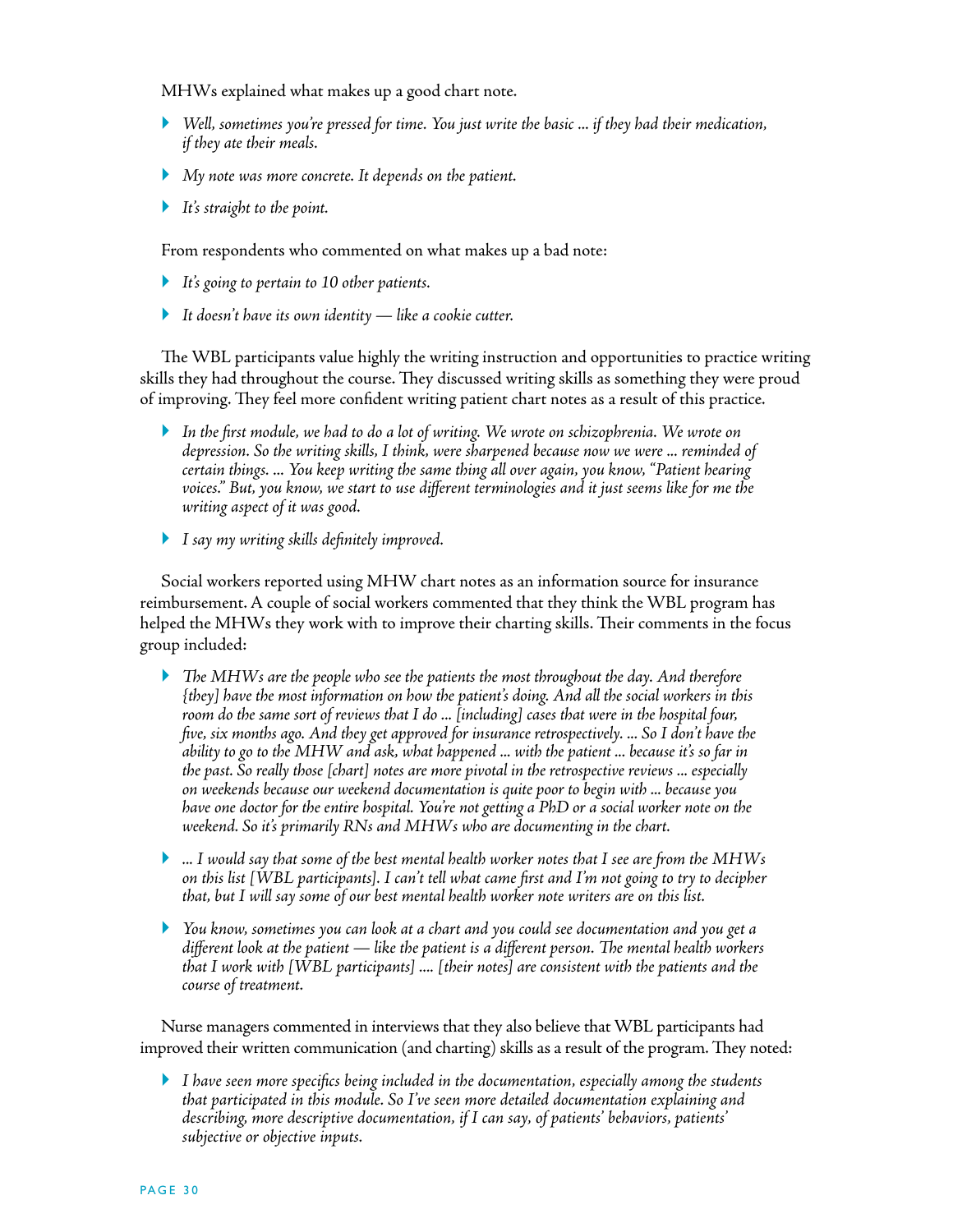*I definitely observed a great difference in the way they wrote notes. ... It's a difficult format to write in and they've really, really done well with it since this class.* 

Contrary to what we expected to hear from physicians, they reported that MHWs' charting skills are not important to them. When asked whether or not they had observed any differences in the charting skills of WBL participants with whom they interact regularly, physicians went out of their way to explain how little importance they place on MHW chart writing skills and/or their entries.

 *No, the [the MHWs' writing notes] doesn't take care of me. What helps my treatment of the patient is what they do with the patient — not what they write.* 

#### Communication and patient interactions

Social workers, behavioral health therapists and nurse managers all pointed out changes in WBL participants' communication skills that they directly associated with the training. Nurse managers described:

- *They seem to be able to key in on what they want to say faster. ... I think it's because of the vocabulary.*
- *At the conversation level, their reporting level has enhanced in the sense that now they [MHWs] have definitely much more factual input into patients' data and their reporting on patients, basically. That's what I've seen mainly change over the past year.*

Social workers and BHTs also commented on their observations of improved communication skills among WBL participants. One observed that new communication skills are rubbing off on co-workers on one unit where five MHWs participated in the WBL program.

- *I used to notice the times that ... you know ... people think they're being encouraging at times, it would actually come out sounding critical. I don't think we're seeing that. ... It's much rarer.*
- *... I think that overall, the mental health workers on [shift with a large number of WBL participants] are more positive in their language with the consumers.*

MHWs in the focus groups seemed impressed with how learning new communication skills and un-learning old communication habits is helping them on the job. They described very concrete examples of techniques they learned in the WBL program for using different facial expressions, tone of voice, volume and body language. They gave examples of how they are trying to change the way they interact with patients and to be better listeners, reflectors and questioners. These anecdotes gave us the impression that the effectiveness of new ways of acting are giving them greater self-confidence on the job. And they report seeing different reactions from patients approached in these new ways. They described being able to de-escalate patients more effectively and the belief by some focus group participants that the number of Stat-13 calls was declining as a result. While we could not confirm this (due to the highly variable nature of hospital-wide Stat-13 incident data), MHW perceptions and their rationale for why they believe Stat-13 calls to be declining is important to note. Several MHWs described excitement about better managing group discussions with patients. WBL sessions on empathy were cited by several focus-group participants as also being helpful to them in better understanding and communicating with patients.

WBL participants commented about new verbal and non-verbal communication skills they have learned and that they credit with helping them avoid escalating patient condition:

 *Sometimes you can use non-verbal communication. You know it all depends on your posture. It all depends on your movement. It all depends on your tone of voice and everything. ... With schizophrenia, your voice tone can make them [patients] you know how you say, react different because of their schizophrenia.*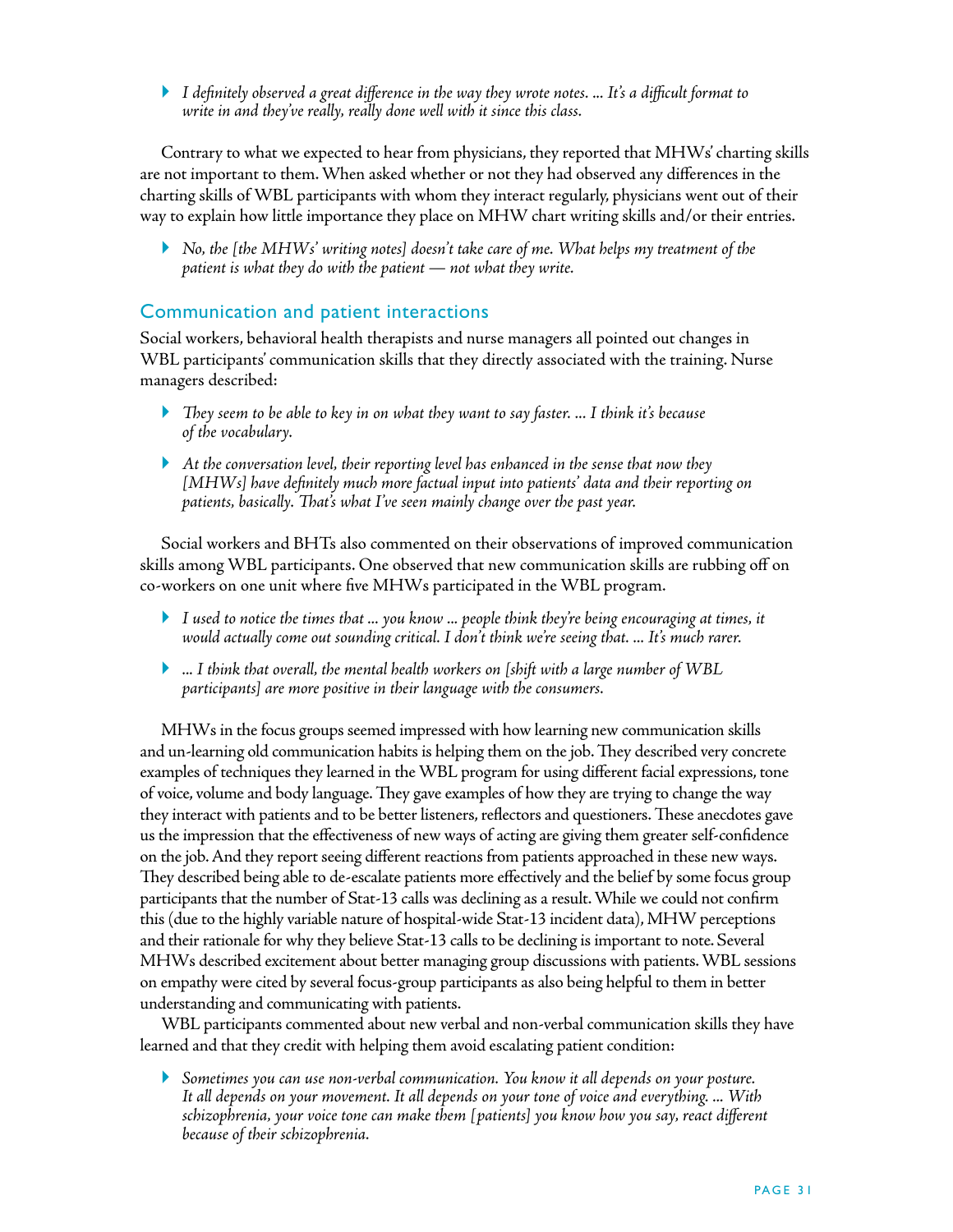*... The tone of your voice, the body gestures, we talked about the whole thing ... how you can really make a patient worse. ... If you raise your voice at the same time they're raising their voice. It was very interesting, very interesting.*

In response to researcher questions about whether MHWs think their new verbal and nonverbal communication skills have helped to reduce the number of Stat-13 incidents their patients experience, several had comments:

- *The communication, that's the whole main part when you're dealing with Stats [Stat-13s]. It's all about communication anyway, how you talk, how you look at somebody when you're talking to them, how to use the words with tone and things like that, with posture. All that stuff is how you learn.*
- *Eye contact.*
- *Dr. Bonner [the WBL instructor], for instance he would say like three words, but could put in like several different tones like "What are you doing? What are you doing? What are you doing? … it makes such a difference — tone in your voice, how you approach people.*

Several staff commented on MHWs' new skills at de-escalating patients and otherwise communicating more effectively than they did prior to the WBL program. One nurse manager reported that PRNs, or medications that are given as needed to sedate or relax aggressive or excited patients, had been reduced by two or three incidences per day on her unit due to the MHWs' increased ability to talk to patients and calm them down without resorting to medication. And according to one physician:

 *They [WBL participants] don't get flustered. They get cursed at, and agitation is just part of the problem. I think our staff really do use talk-down techniques and verbal intervention techniques before they go to medication. So if that is the goal of your training, then I think it's been very successful.* 

A behavioral health therapist commented:

 *I am an ART [appropriate response training] instructor ... so basically we teach our employees how to deal with patient crises before they get to that level [of putting patients in restraints]. And [MHW name] ... he had that down pat ... what can we do before it gets to that level? And he really had that philosophy. So it could be attributed to this [WBL].* 

Several WBL participants described the value of learning and practicing interviewing techniques. In discussing action learning assignments related to interviewing, they also noted that conducting these interviews helped them to see patients and their problems with greater sensitivity and understanding.

- *One of our projects was, like, interview a patient with one of these disorders and like go through a background check with them. ... Ask them how long they've been abusing, what was first, what came, this and that, … on our floor we don't go to treatment teams, we're not part of the treatment team, so we miss out on all the real interviews with the patients. So I picked a guy I knew from over the years. I mean maybe almost nine years, and I never really knew. I didn't know him until I did this interview, and I actually look at him now. I can see him … I won't forget his situation … because I did a whole interview on him like you would do in a treatment team … So when I see him now, it's like I know him better. I'm actually even communicating better because he opened up to me. You know he let me know some things. That was helpful.*
- *Well, the thing is too, like, we have so many patients on the unit. I mean, my unit has 24 patients. So we really don't have the time to actually talk with patients. So that assignment helped a lot and it showed us other ways of being able to make connections with the other patients, maybe not as in-depth but at least to try to understand them better. But I mean, you*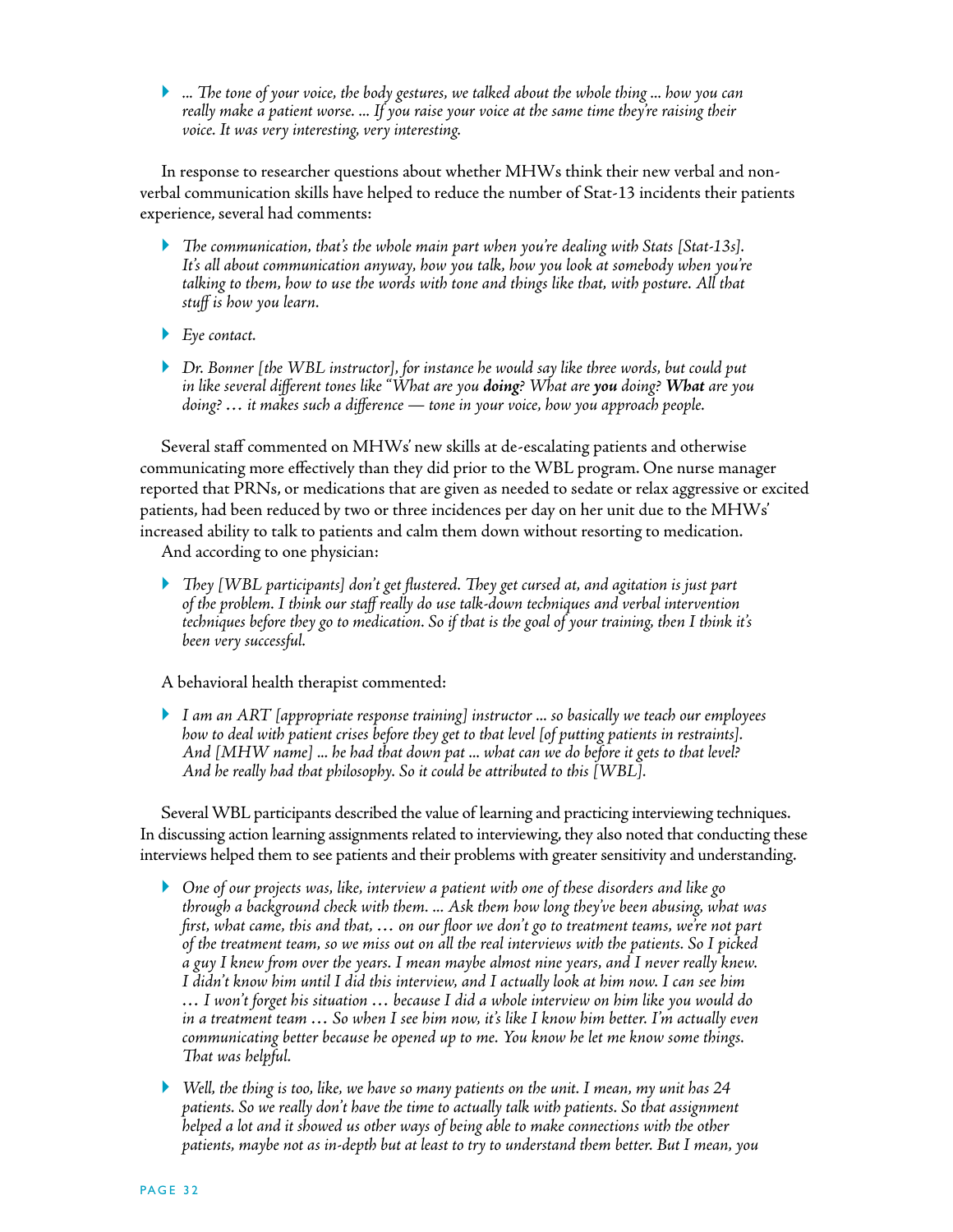*really don't get the chance because we don't do a treatment team either. The mental health workers aren't included. You don't have time to actually sit down and talk to them. So this gave us an opportunity ...* 

A few WBL participants expressed enthusiasm for learning to lead patient groups. While this was a minority among respondents, it seems notable to point out this application for new communication and leadership skills.

 *I've gotten so that I'm speaking better. .... Just how to conduct a group, keep it under control, you know stop it from getting out of hand, different things like that. I feel more confident. If I really have to run a full group, I could be able to do it a lot better.* 

We interviewed a hospital management representative who supervises social workers and behavioral health therapists to learn about her perceptions of outcomes from the WBL program. She had followed up on her own with social workers and BHTs to ask them about job performance of MHWs relative to the WBL. Her own hope was that the training would prepare and encourage MHWs to be able and willing to run more groups. She reported that social workers and BHTs on two units noted that the MHWs who had participated in WBL were running more groups with patients, and that the WBL program was believed by these staff to have made a difference in MHWs' ability, confidence and thoughtfulness in running groups.

One nurse manager described a WBL participant as having increased her capacity to manage and organize patient groups. Another believed the WBL training significantly increased participants' ability and involvement in teaching patients assisted daily living (ADL) activities. This nurse manager commented:

 *I've seen the level of participation in helping these patients complete their ADLs, making sure that these patients become independent as we progress through their stay at the hospital. That is definitely something that evolved over the past year.* 

The difference between empathy and sympathy is a topic that WBL participants described as standing out for them in the curriculum. The topic of empathy arose in a range of contexts, throughout both focus groups with WBL participants.

- *And sometimes, you know, a patient may not exactly want to attack you because of something out in life or their problems that they[are] angry at, but you [are] the one that's in front of them. You know so sometimes their anger is not really toward you. You know how you know sometimes they transfer their anger on to you and it's not really meant for you.*
- *It [empathy] helps me out with the patients being a lot more patient with them.*
- *There's another thing that I'm starting to realize after taking these classes that most of the people [patients] that we work with don't have family structures. So when they, they get used to us after a while … because they really don't have [anybody] out there on the outside. They pretend they have all this, but they don't have anything.*
- *... That chart says something about the patient but it don't really say everything about a patient… You really get exposed to what the patient's really been through. And you actually have a lot of empathy and sympathy for the patient [as] opposed to thinking that this is a crackhead. This is a person who's trying to get over.*
- *... Having the interaction with them [patients] about what they're going through, how they feel their treatment's going. What are their concerns? What are their needs? Because a lot of our patients, many of our patients, are homeless. They've been kicked out of maybe two or three boarding homes or residential treatment places. They don't have many options left, and those are the concerns to them. ... They [social workers and doctors] have their idea of how they're treating them. But some of the things that they [the patients] are really concerned about*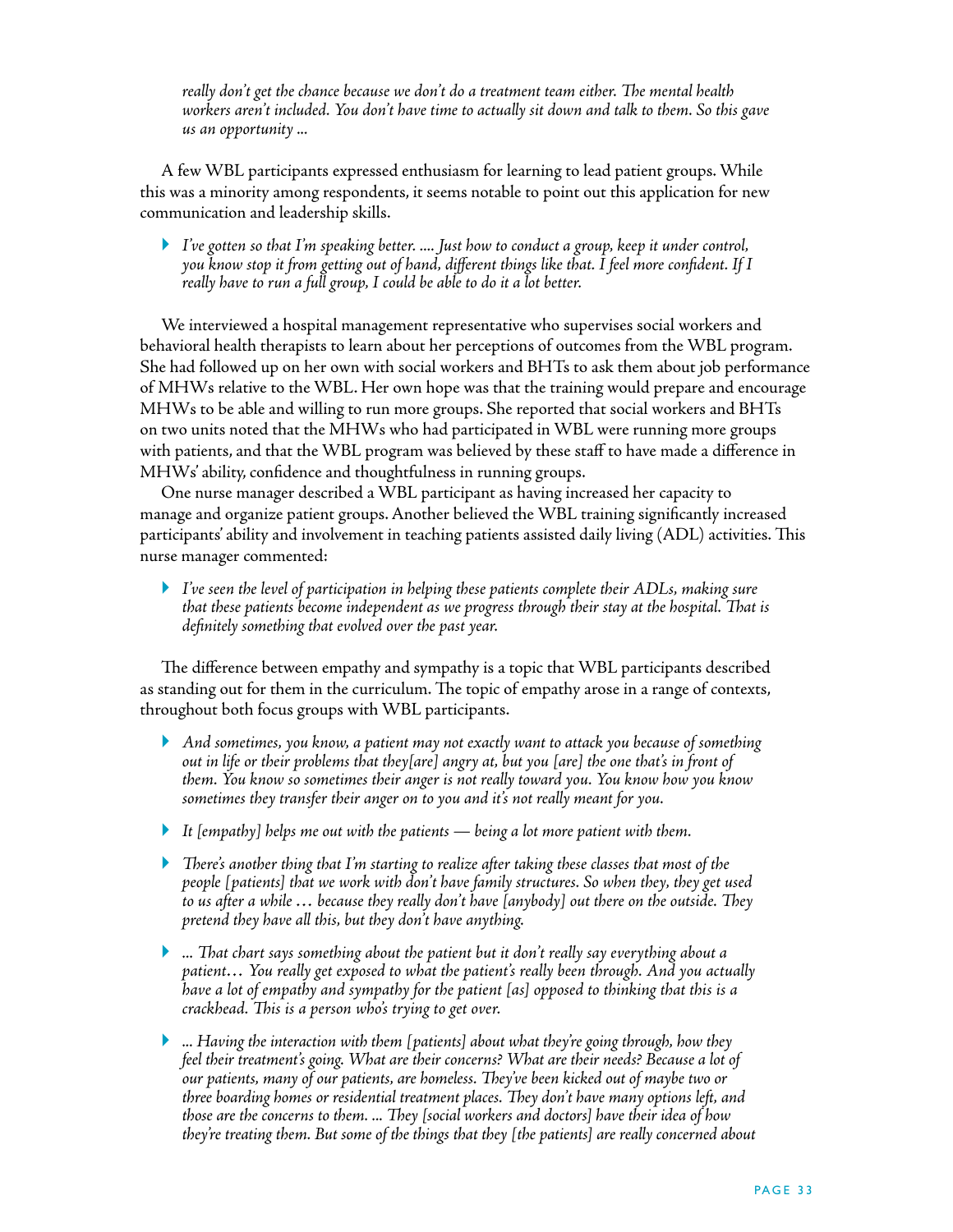is "Where am I going to live when I leave here?" And they're real hesitant about the treatment *because they don't know where they're going to go. "I can't say I'm feeling better then you want to kick me out of here, but I don't have anywhere to go. So yeah, I'm still hearing voices." Once they figure out where they're going, then they're a little more invested in their treatment because now they can see the end of the tunnel. So that empathy part of it is sitting there listening to them and saying, I understand what your problem is, what your needs are, and they're different from patient to patient.*

A few physicians commented that they have noticed a change in their units in the way in which MHWs talk about and refer to their patients. They noted that how MHWs talk about patients reflects whether they understand patients' conditions and also affects the treatment environment.

- *That may be one of the impacts of the training. I notice now I don't hear the disparaging remarks about difficult patients that I used to hear. ... Staff would say, "They should go home," or "They should go to jail." I don't hear those remarks as much now. And I think that may be an impact of [the WBL] training which is a hard one to measure. But it's an important impact because, when staff quit making those comments, it does change the milieu a lot.*
- *There is less of a sense ... of "the patient doesn't belong here." They [MHWs] do express their wish that we discharge the patient. ... But it's not the sense of feeling dislike of the patient. ... It seems that they have a better understanding of the position the patient is in.*

### Participation in patient care team

All of the competencies and observations about competencies that are described in this report have implications for how actively and effectively MHWs participate in patient care teams. In this section we describe findings from focus-group participants who discussed how the WBL program has helped MHWs to be more assertive and self-confident in their communication with other members of the patient care team.

- *[The WBL program helped me with] ... how you can get heard, be better heard, and how to communicate.*
- *I think when you go and talk to the doctors or when the doctors come and talk to you, [skills learned in the WBL program] helps you communicate more. It's like helping us communicate better being in these classes and it helps you.*
- *Like when they [doctors] come and ask you something, and you know [how to respond]. Being here, I feel more comfortable talking to the doctors knowing that I've been here [in WBL class].*
- *We had a class about ... it's OK if you don't know because everything is supposed to be in other words understandable. And if a doctor says something or says a word or something that you don't know, ask them … what do you mean by that? … You know don't be afraid to ask him because you're not a doctor and you don't know some of their terminologies they use … But sometimes when doctors get to talking in treatment team they use ... words that you're not familiar with, terminologies that you don't know. Ask someone what it is. Because you know there's a lot of medical terms that you know when I was sitting in treatment team or just sitting in the report in the mornings that they use and I said well, what is that? Because I didn't know what it was.*
- *Yeah because before I just said, oh well, I guess they [are] talking their doctor talk, but now you know. I mean it's like you're a part of this team and unless you make it understood to them that you're a part of this team … and they would kind of, not willingly, but shut you out. So therefore they'll be more mindful that you may not know all of the medical terminology they use. So now they may say well, use a medical term, but say that means this. You know what I'm saying? Because they know you may not know their medical term. So it's like you know in other words, we had a class [on] don't be afraid to speak up if you don't know.*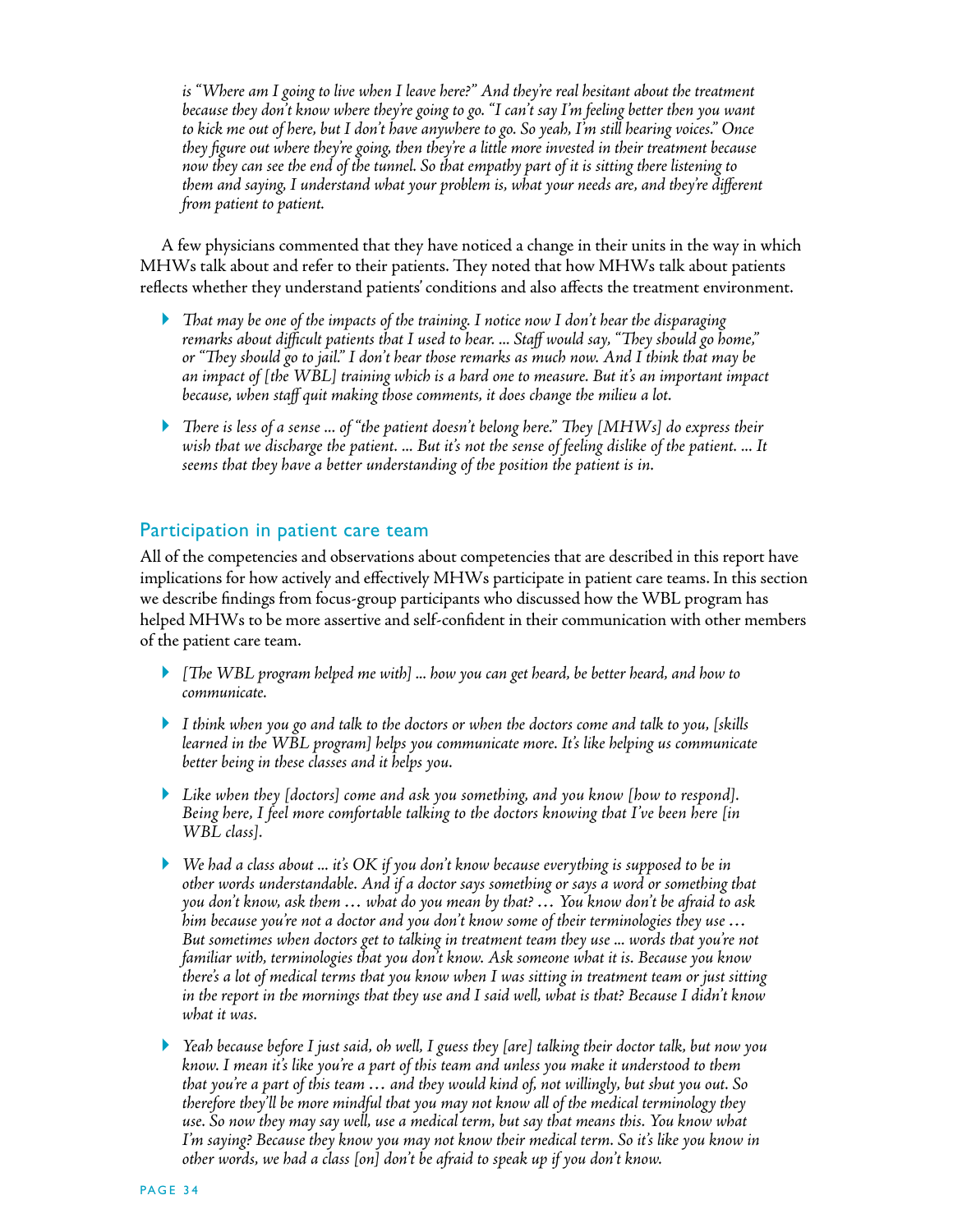*You know if you had something to say instead of saying ... "Oh, they ain't going to pay me no mind." Go tell it anyway because you know they may pay you mind. So I mean it's better to, like, be communicating with each other. And you find out a lot of times you have to take that extra step you know instead of sitting back and saying, "No, they ain't going to do this." You know, things like that.* 

Two of the nurse managers confirmed this, noting that changes in communication were also evidenced in WBL participants' increased critical-thinking skills. One nurse manager commented:

 *I've seen my staff ask more questions and think critically in the sense that they want to know why things are being done in a certain way or why things are happening this way with a patient and why certain treatments are working and certain other treatments are not.* 

Nurse managers also reported that MHWs participating in the WBL program began attending more treatment planning meetings, and their participation had increased in treatment planning. They noted,

- *I see them [MHWs] more confident in asking questions and in participating.*
- *I think they feel maybe a little more like they are not just the bouncer or the bedmaker or this person that gets the patient in the shower. I think once you can go to treatment team, you can realize that you do have a valuable contribution to make and sometimes I don't think mental health workers think that.*
- *I think it [WBL] gives them a little bit of confidence in themselves and their ability. Some of them [MHWs] really know a whole lot. They have been doing this for a long time, and I [think] that sometimes a certificate makes you feel better about yourself.*

### Role of WBL in Supporting MHWs

Over and over during the focus groups, MHWs described how the WBL program helps them in a way that we had not anticipated. They described the classroom as a place where they can debrief, away from the stresses of the unit. They described it as a place where they could talk about their work and get helpful feedback about their patient interactions in a safe, non-judgmental environment. And they noted many times how much they value the team-building, seemingly therapeutic, aspect of the WBL program.

- *[WBL class] is group dynamics. It's called therapy talk awareness, you know, just making you aware of what environment you really are in.*
- *Moderator: "Do you all have other forums for de-briefing about your work?" Participant: "No, no, no outlet like that kind of forum. The managers had it but we didn't have it. But now we have it now doing these little groups."*
- *I found the one day I came down here very angry and very upset because of something that had went down on the floor with a patient that escalated and how they were handled. And I was in disagreement on it. And I was very upset, and I was kind of asked to leave and go to class. So I came down here very angry and upset and I kind of like threw it out here to my fellow students, and I got their feedback. And then when I went home I still was kind of a little hot. But when I*  went home and I actually thought about it with their feedback and everything, it helped me look at *it in a different perspective and handled it differently you know [than] what I was planning to do. It was good.*

Several WBL participants commented that the opportunity to self-reflect in class was helpful to them being able to separate out their own experiences and possible biases toward patients' behaviors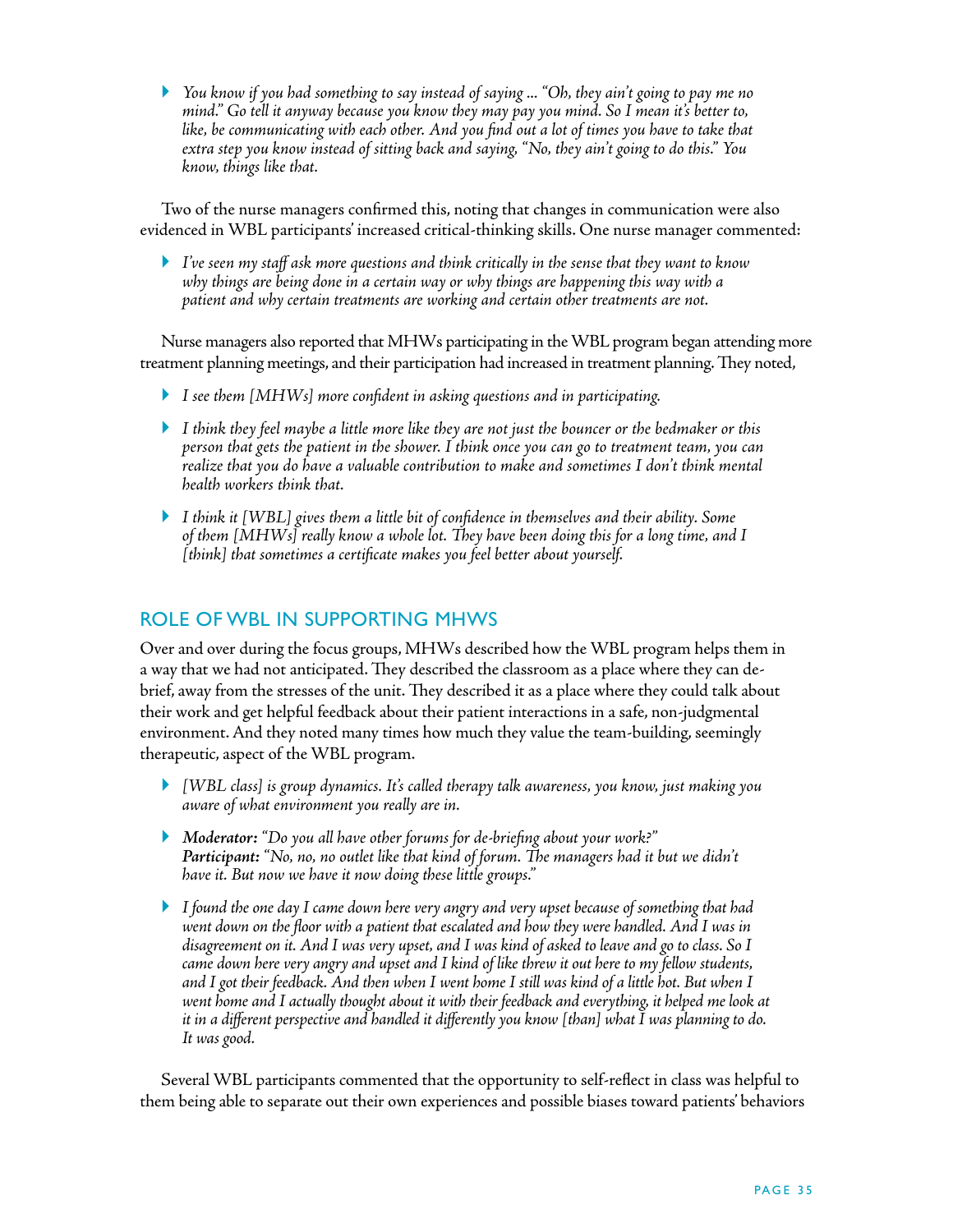or illnesses. This theme recurred across both focus groups and was brought up by participants in a number of contexts, including this comment by a participant about how he hadn't realized how much his own experiences affect his work with patients.

 *The one thing we did in Module 2 more than Module 1 was a lot of self-reflection exercises where we didn't have to take our projects to the manager. ... I know personally I have a hard time dealing with people with substance abuse because I've had experiences in my personal life with people with substance abuse. When I see another person with that it affects me personally. And I was able to come in the class and share that with my co-workers and share that and look at it from a different perspective. ... I couldn't say it to my boss that you know what this time I messed up. I said something I shouldn't have — that's reason to get written up or reason for them to frown upon your behavior. But I was able to come in and share, to reflect that, and to absorb some good feedback from my co-workers and people with the same experiences to find out how to better treat the, how to better handle a situation like that in the future. And I think it's better that we did it without the supervisor looking over our shoulder where we can kind of self-reflect, and it helped me to become better. You know, knowing yourself is just as important as knowing about the people you're around too.* 

WBL participants described the program as helping them demonstrate new skills to both other WBL participants and, importantly, to MHWs who are not participating in the WBL program.

- *A lot of times the skills that we were able to learn and put into use we get to demonstrate in front of our co-workers and they get to observe the things that we're doing. ... I see people now that see me doing these things and they'll say, "I saw you do that." I had some, one of my co-workers come to me and he said, "You know, I had never thought to do that the way you're doing it."*
- *We'd sit around you know on every unit there's a little downtime sometimes. ... They're [the patients are] in groups, and we're trying to get our work-based learning assignment together. And we're talking about it, and then two of our other co-workers [who] are in the other module*  [will join us]. So we all get a chance to sit around and talk about it. And we kind of integrate *some of these things together. And so that's fun.*
- *... The one thing I do like most about the class is that my co-workers and with the instructors, the people from 1199C, they really want you to succeed. They don't ever want you to be left behind. They always take a few extra minutes to make sure you really understand the project and allow you to ask questions. So what I liked a lot about it is that it's an encouraging thing … you know we're in a big group huddle. You know if somebody falls down, we've got to pick them back up and bring them with us because this is for everybody you know, and we all kind of understand that. ... It's strengthening our team core values that we take from the class back to the unit because we're all trying to support each other and they're really wanting us to succeed.*

Several focus group participants described how the WBL program is generally challenging them to perform better on the job.

- *I expect a lot more from me.*
- *We actually challenge each other on a lot of things. Like I said, group dynamics go into these decisions. But he (Dr. Bonner) [gets us] to think you know [as] opposed to just reacting to everything. Because normally that's what we do. It's almost like you think you're a daycare provider and you're not.*
- *I look at it [WBL teachings] as always having that, you know, bow around your finger like a constant reminder, you know, of things you have to be always being listening to. Like a constant reminder ... because you come every week and you go do different things and then you [will] be like, "Oh, my goodness you know, I do that." You know, even though sometimes you sit here and you listen and say, "Oh, my god, I do that."*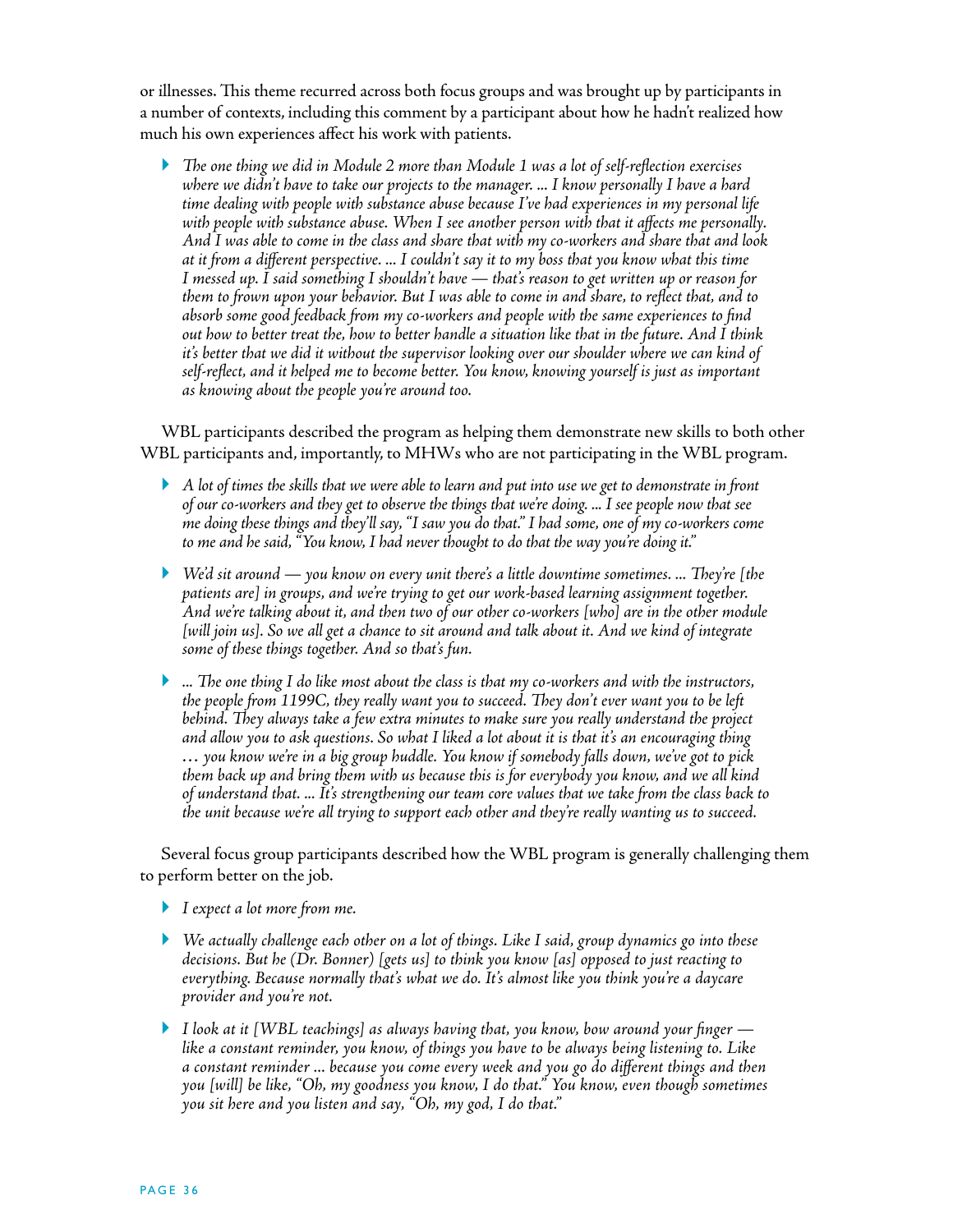## Feedback about Continuation of the WBL Program and Other Uses for the Curriculum

The WBL program has been offered to date to the two cohorts of mental health workers whose experiences are described in this report. Across the variety of staff interviewed as part of AspenWSI's business value assessment, there was widespread agreement that the program is valuable, should be offered to more MHWs, and likely has applications for training staff who perform other patient care functions at the hospital. In particular, physicians noted that they thought nursing staff, who do not always have behavioral health experience, could benefit from the program. Other staff, in interviews to learn if the WBL curriculum had been adapted for use in any other training at TUH-Episcopal, also noted that they thought the curriculum would be appropriate for nursing staff training.

From social workers and behavioral health therapists, we heard a variety of comments about the program. They indicated they would like to see the program offered to more MHWs and they observed that the program helps MHWs take a more active role in treatment. They also commented that from their perspective, one of the results of the program is that participating MHWs seem as if they feel more a part of the patient care treatment team. Some of their comments include:

- *I'd like to see it [offer the WBL program to more MHWs] happen.*
- *I think that a lot of mental health workers, they're really the Marines. They're at the front line, and I think that for them they've been sort of seen as ... OK. ... When somebody acts up ... they come in. ... Especially if they're big [in terms of body type and size]. I think this kind of thing [WBL program] is really helpful to bring them in, to educate them, and I think it gets them involved. And I think they're really very much a valued member of the team. And I sort of sense that the more education they can get and the more involvement they can get on a larger scale. ... I think that the better that will be for them instead of just feeling like, "We're just the guards" so to speak. And I think this program would be really helpful for them to feel a bigger part.*
- *It [WBL program] is good. It is beneficial, and it should continue. The [WBL program] involves mental health workers' writing skills and observation levels. About five of these people [WBL participants] I'm working with every day. And when they were going to WBL, the enthusiasm they had, talking about getting credits for it and all of this [improvement in] skill and education level. ... And that they can feel good about themselves. Some people feel better about their work, and I think that will show in their level of work.*

All three of the nurse managers interviewed agreed that offering the WBL program to additional MHW participants would be helpful. They noted:

- *Any chance that they [MHWs] would have to have better interaction is a positive thing. It's a win/win.*
- *I think it would be good for everyone because I think that it [the WBL program] gives them a little more confidence in themselves.*

Nurse managers had the most suggestions to offer in terms of modifications they'd like to see if the WBL program was continued. They reported experiencing challenges finding substitutes to fill in for WBL participants for the hour they were off the floor and in class each week. They noted that co-workers who remained on the unit experienced additional responsibility and stress when substitutes could not be found. They commented,

- *It [the WBL program] has put more responsibility on peers, on other peers that are still on the unit ... and sometimes you can find coverage, sometimes you cannot. So that created some stressful factors to the environment that had not been calculated for, in my opinion.*
- *To be honest, you really can't afford to send more than one person at a time off the unit.*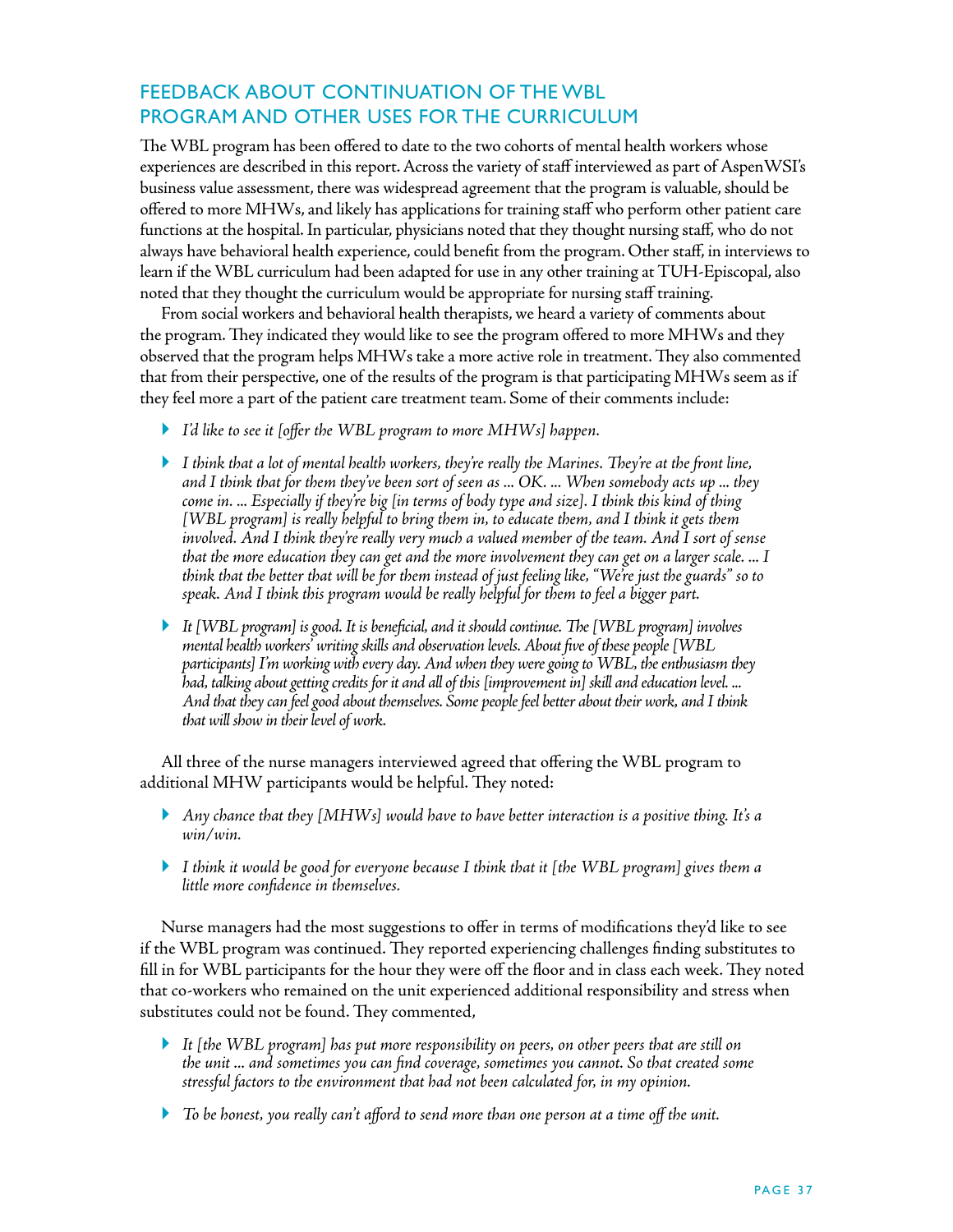- *I heard the nurses really complain about it, most of them, because they are losing their team.*
- *I would have days that at 3:00, when only one [of the] mental health workers was here to work because the other two were at class until 4:00. That's our of the biggest problem — too many people going at the same time.*

One nurse manager suggested that only one person from each unit should be scheduled to attend training at a time. Or if multiple MHWs from one unit are to attend training, then they should attend class on different days of the week.

A nurse manager commented that there was not enough time to mentor all of the participants in training. TUH-Episcopal management is aware of this challenge — and also the challenge of recruiting mentors who work more closely with MHWs on a day-to-day basis in the unit. They have explored recruiting behavioral health therapists and/or other health-care staff who are qualified and want to fill this role if they provide additional opportunities for MHWs to enroll in the WBL program.

Because the first two cohorts of the WBL program were delivered just as the curriculum was being finalized, there was not much time to develop supervisor/mentor training or support materials. Nurse managers commented on this, noting that they needed additional resources so they could more fully and effectively participate in the WBL program with their staff. One nurse manager noted:

 *A mentor manual or a mentor aide instruction manual — that would have been extremely helpful — if it guides me assignment by assignment or helps me with assignments to guide these students.*

Simultaneous with implementation of this pilot program, TUH-Episcopal's director of leadership and organizational development created a detailed mentor guide that highlights all assignments for each unit and identifies "coaching" questions. This guide is now available for use with future training.

A hospital management representative interviewed suggested that if TUH-Episcopal offers the WBL program to MHWs again, that the hospital should consider assigning a clinical instructor / supervisor to monitor the work of mentors (whether they are nurse managers again or other staff ). She thinks that having a lead staff assigned to monitor the program would improve what the hospital would get out of the program, make it more consistently applied, and also put them in a better position to know how effective the training is.

During the course of the business value assessment, hospital management explored more generally the topic of required training, and included in these discussions was the ways in which the WBL curriculum could be used to satisfy other training needs. It seems likely, based on discussions with hospital training staff, that the WBL program will be offered to more MHWs and modified for training other categories of staff who need a primer on behavioral health. For example, TUH-Episcopal staff teach at Newman University, and the university has a summer nursing clinical program at the hospital. The WBL program includes a number of exercises that they are considering using with these nursing students to orient them to behavioral health work — and having the curriculum will help them because appropriate learning activities are already prepared. They also reported that they are exploring whether or not they can use the WBL curriculum (or parts of the curriculum) for in-house training for crisis response technicians and unit nurses without prior behavioral health experience.

To date, the WBL program has not replaced any required in-service trainings at TUH-Episcopal. As described earlier in this report, in the section on implementation challenges, during the feasibility study for this assessment, TUH-Episcopal management expressed the hope that as they learned more about the WBL curriculum content and its effectiveness at training frontline staff in a range of competencies, they would be able to use the curriculum for other training and staff development purposes at the hospital. Specifically they anticipated that they would be able to either: a) exempt some WBL trainees from some of the other training or b) carve out parts of the WBL program and replace current mandatory training programs with stand-alone lessons that are more directly related to the hospital's needs. In particular, they thought that in-service training topics of "managing the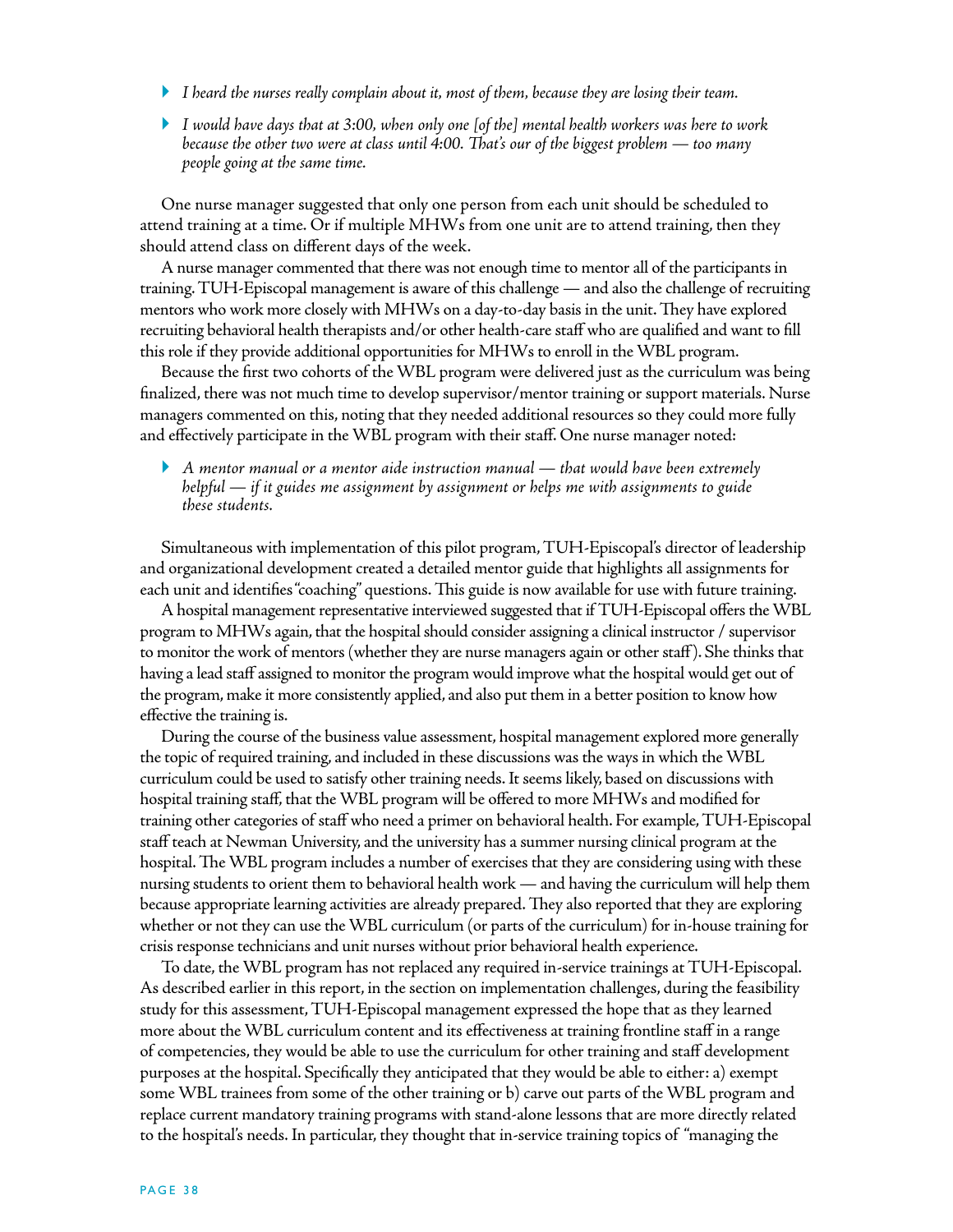aggressive patient" and "co-occurring disorders" might be something the WBL participants would have covered sufficiently to exempt them from additional training on those topics. Because the WBL program was very lengthy and comprehensive, however, they did not anticipate that as delivered for the first two cohorts of MHW training, it would replace any of the short and mandatory trainings that the hospital runs for its other employees. However, they did express confidence that the curriculum includes content that fulfills some of the requirements of other training.

Other training programs in use at the hospital include off-the-shelf programs purchased from outside vendors. Hospital management expressed low satisfaction with some of these programs, but they are known to satisfy JHACO accreditation requirements. TUH-Episcopal management expected at the start of the WBL program that the WBL would be higher quality training than what they are purchasing off-the-shelf — not only because it is more lengthy and intensive, but also because it was designed to address the hospital's specific behavioral health-care skill needs. But it is not yet known if the WBL curriculum will lend itself to having components pulled out of it to replace shorter, topicspecific training for a wider variety of staff.

Currently, District 1199C Training and Upgrading Fund is finalizing an on-line training product based on the work-based learning curriculum developed by Dr. Kenneth Gill (University of Medicine and Dentistry New Jersey) for the Behavioral Health Bridging Jobs to Careers project. When complete, the on-line curriculum will include lesson plans, teaching instructions, exercises, handouts and action learning assignments, as well as provisions for discussions and live chats between students, instructors and coaches.6 TUH-Episcopal management has expressed support for this application, and the curriculum should prove to be a valuable resource to other behavioral health-care providers. Because the curriculum is very modular (meaning that pieces of the curriculum can be used to deliver shorter-term training on targeted topics), includes instruction materials and assignments covering a wide range of competencies, and was developed with the support of philanthropic funds, it will offer a low-cost, adaptable alternative to off-the-shelf packages available for purchase from training vendors.

<sup>6</sup> For additional information about the forthcoming on-line work-based learning curriculum for frontline behavioral health workers, please contact BHonline@1199ctraining.org.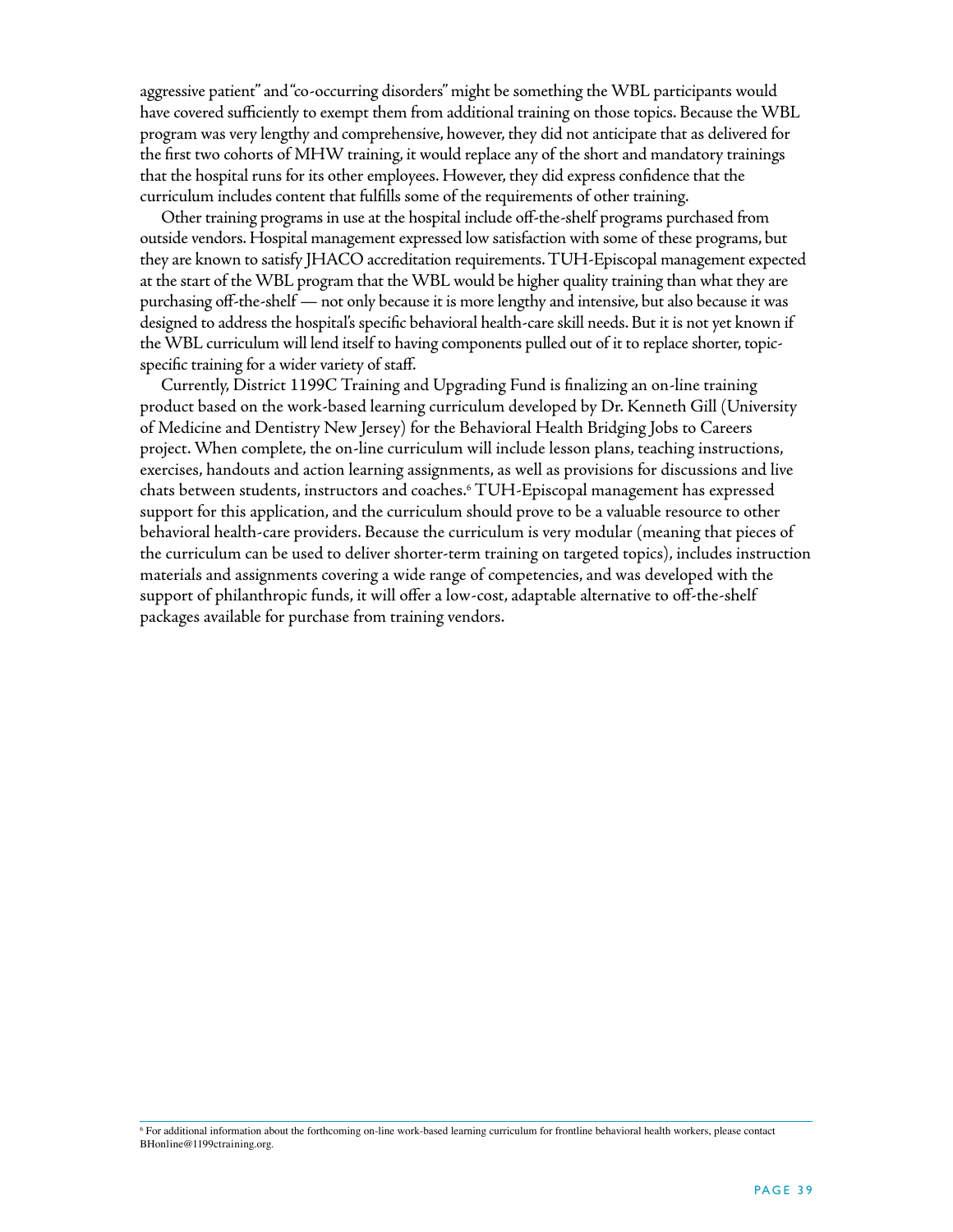## **CONCLUSION**

<u>L</u> eadership and staff at TUH-Episcopal overwhelmingly reported to us that they found the WBL program valuable. Staff performing different functions had different types of observations, but  $\blacksquare$  all who had direct knowledge of the program (and some who had more indirect knowledge) reported that it was valuable and should be continued. We found substantial qualitative evidence that the work-based learning program was competently (and creatively) designed and implemented. It was wellreceived by mental health worker participants. As described above, credible sources described how the program resulted in MHWs improving their performance in a number of competencies deemed critical to good patient care. TUH-Episcopal management expresses plans to deliver the program to additional cohorts of MHWs and to continue work in-house to build aspects of the curriculum and work-based learning training approach into future training for other types of staff. And it is clear from early data on WBL graduates' continuing on with their education, that the WBL experience served as a catalyst for their continuing course work toward career advancement.

There is also reason to believe that the WBL approach to training is less expensive for the hospital to administer than traditional classroom training. Staff spend fewer hours in a classroom; thus, less time is spent away from patient care duties. In this case, however, the training was not required and did not serve as a substitute for another course. So the cost of the training could not be directly compared to the cost of a specific training alternative. Although it does seem reasonable to believe that elements of this training (because the curriculum is in a very modular format) could be used in a modified form to replace some of the currently required trainings, perhaps at considerable cost-savings to the hospital, this outcome has not as yet occurred and, therefore, could not be assessed or measured as part of this study.

Throughout this report, we've described challenges we experienced in attempting to use different types of existing hospital administrative data as indicators of changes that might be related to the WBL program. Measuring outcomes that relate to implementation of the WBL program in quantitative terms proved to be challenging.

This report has also discussed the challenges TUH-Episcopal has experienced to date in getting full value from the curriculum and training approach. Timing for development and implementation was tight, and with hindsight it is clear that building greater awareness among different staff and departments within the hospital might have expanded the sense of "ownership" of the new curriculum and perhaps have resulted in greater interest in and faster "uptake" of the training resource and work-based learning approach. Given this was a new and very innovative pilot program, we believe this learning curve likely reflects a reasonable lag. But we point it out because other care providers who might be considering implementing this program would likely benefit from a more expansive, less "siloed" approach to planning, implementation and evaluation.

Substantial evidence suggests that the WBL program and pedagogical approach were beneficial to the hospital, and that the hospital is poised to reap further benefits by continuing the program. It would be worthwhile to encourage other behavioral health institutions to explore how this curriculum could be used in their environments. In addition, follow-up assessment of the longer term results, with a particular focus on the potential for the WBL curriculum to contribute to a more efficient training system and to learn more about the ongoing educational attainment and career advancement of WBL participants, would contribute substantially to understanding the overall value of this approach.